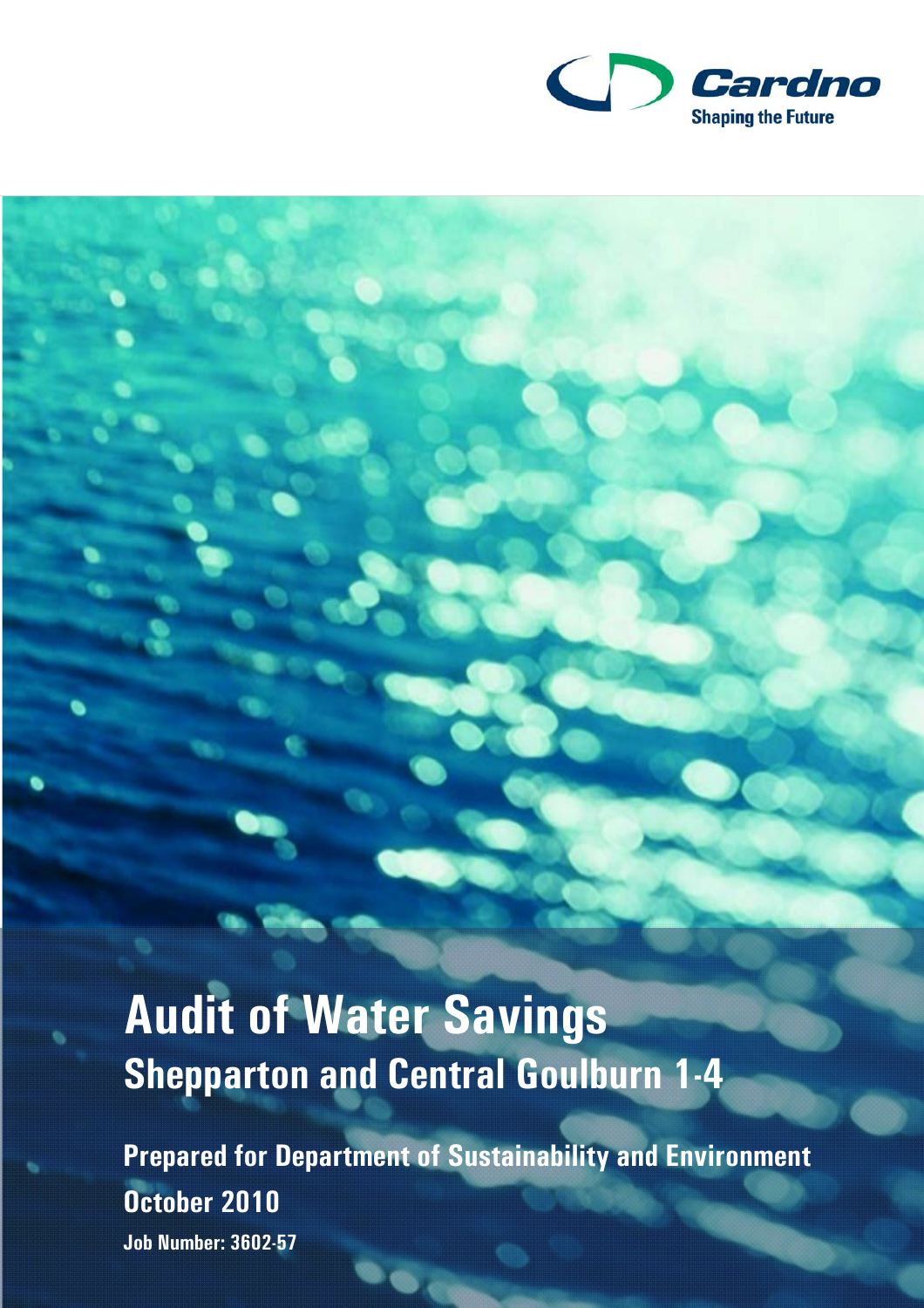

#### **Cardno (Qld) Pty Ltd**

ABN 57 051 074 992 Level 11 Green Square North Tower 515 St Paul's Terrace Fortitude Valley Qld 4006 Locked Bag 4006 Fortitude Valley Queensland 4006 Australia Telephone: 07 3369 9822 Facsimile: 07 3369 9722 International: +61 7 3369 9822 cardno@cardno.com.au www.cardno.com.au

#### **Document Control**

| <b>Version</b> | Date<br>Author<br><b>Reviewer</b> |                |   |                      |  |
|----------------|-----------------------------------|----------------|---|----------------------|--|
|                | October 2010                      | Stephen Walker | М | <b>Phil Bambrick</b> |  |

"© 2010 Cardno (Qld) Pty Ltd All Rights Reserved. Copyright in the whole and every part of this document belongs to Cardno (Qld) Pty Ltd and may not be used, sold, transferred, copied or reproduced in whole or in part in any manner or form or in or on any media to any person without the prior written consent of Cardno (Qld) Pty Ltd."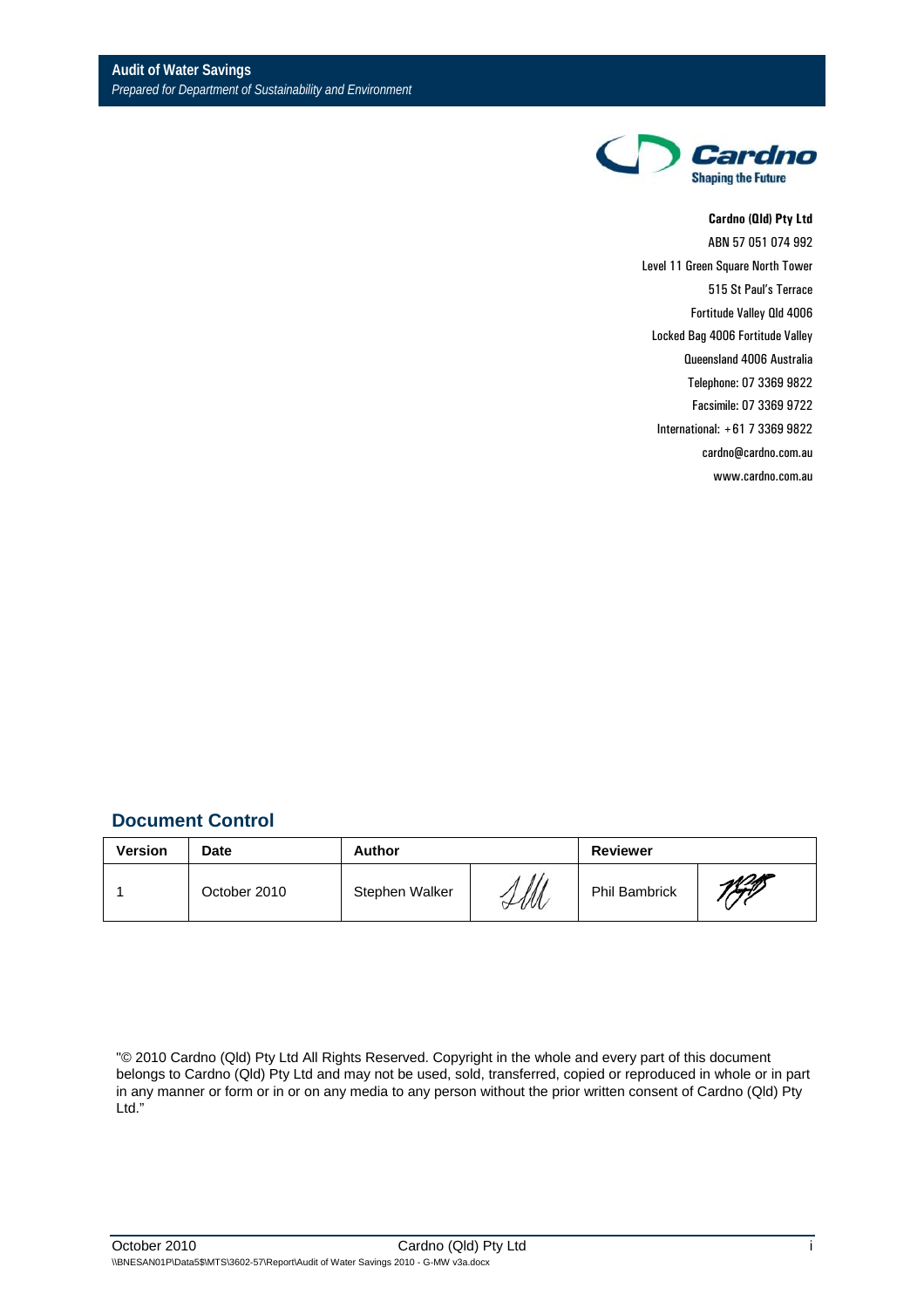# **Summary of Findings**

This report details the findings from Cardno's audit of the estimates of the water savings achieved through the Shepparton and Central Goulburn 1-4 irrigation modernisation projects for the 2009/10 irrigation season. These water savings estimates have been prepared by Goulburn-Murray Water (G-MW). A separate audit report has been prepared for the water savings achieved by the Northern Victoria Irrigation Renewal Project (NVIRP).

#### **Audited Water Savings Estimates**

The audited Phase 3 water saving estimates for the Shepparton and Central Goulburn 1-4 areas are summarised in the following table.

#### **Audited Phase 3 Water Savings Estimates**

| <b>Water Savings Intervention</b>                 | <b>Shepparton</b> | <b>Central Goulburn 1-4</b> |
|---------------------------------------------------|-------------------|-----------------------------|
| <b>Channel Rationalisation</b>                    |                   |                             |
| Seepage (ML)                                      | 625               | 22                          |
| Bank Leakage (ML)                                 | 221               | 19                          |
| Evaporation (ML)                                  | 410               | 8                           |
| <b>Total - Channel Rationalisation (ML)</b>       | 1,255             | 49                          |
| <b>Channel Automation</b>                         |                   |                             |
| Outfalls (ML)                                     | 11,765            | 218                         |
| Bank Leakage (ML)                                 | 66                | 87                          |
| <b>Total - Channel Automation(ML)</b>             | 11,831            | 305                         |
| <b>Service Point Replacement</b>                  |                   |                             |
| Meter error (ML)                                  | 3,322             | 1,636                       |
| Leakage through service points (ML)               | 2,394             | 941                         |
| Leakage around service points (ML)                | 522               | 207                         |
| Unauthorised Use (ML)                             | 594               | 185                         |
| <b>Total - Service Point Replacement (ML)</b>     | 6,833             | 2,969                       |
| <b>Service Point Rationalisation</b>              |                   |                             |
| Leakage through service points (ML)               | 468               | 105                         |
| Leakage around service points (ML)                | 99                | 22                          |
| Unauthorised Use (ML)                             | 140               | 25                          |
| <b>Total - Service Point Rationalisation (ML)</b> | 707               | 152                         |
| <b>Channel Remediation</b>                        |                   |                             |
| Bank Leakage (ML)                                 | 1806              | 1942                        |
| Seepage (ML)                                      | 16                | 258                         |
| Evaporation (ML)                                  | 4                 | 0                           |
| <b>Total - Channel Remediation (ML)</b>           | 1,825             | 2,199                       |
| <b>TOTAL - All sources (ML)</b>                   | 22,451            | 5,674                       |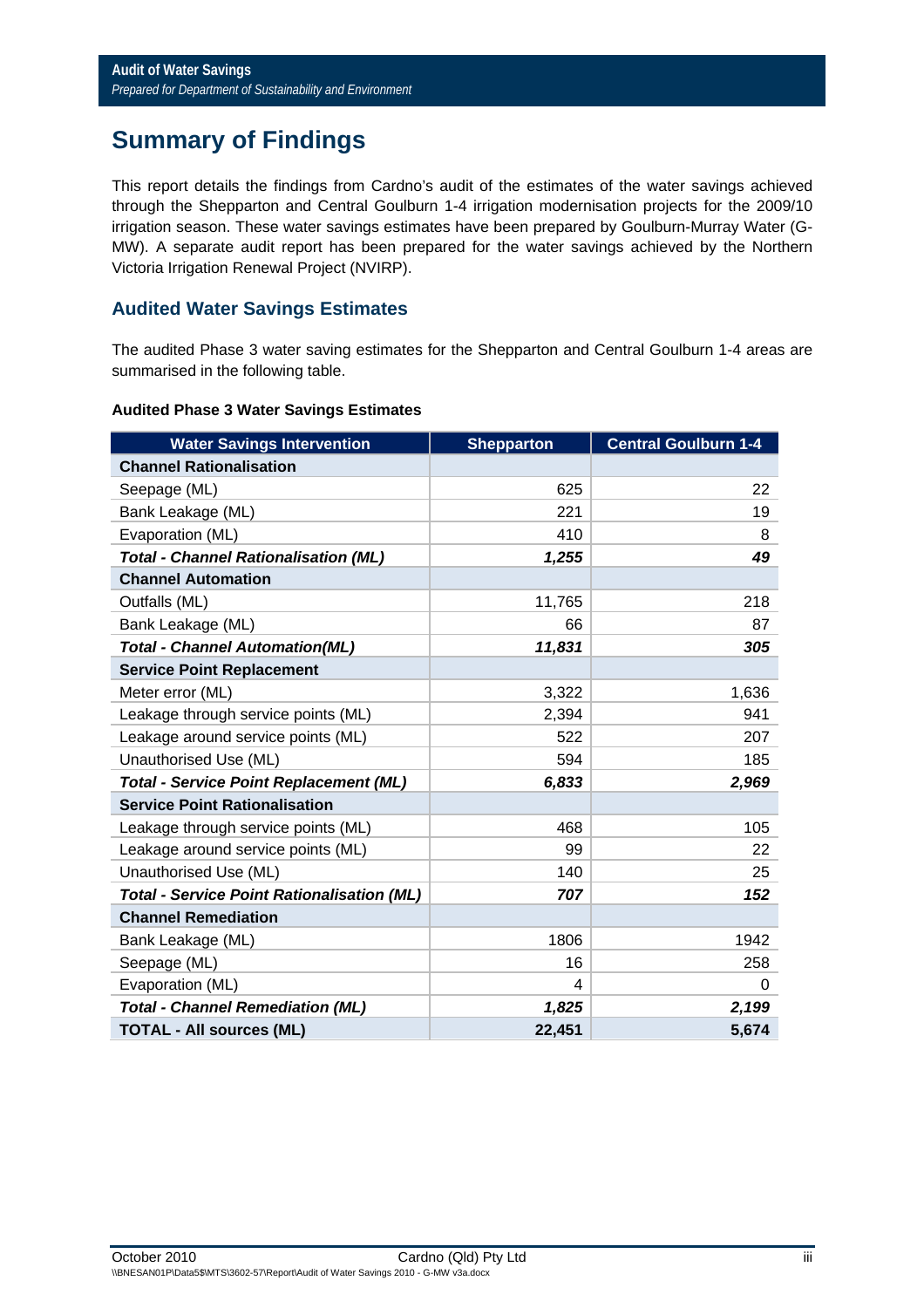### **Systems and Processes**

Our review of the systems and processes used by G-MW has found that they are generally sufficiently robust to generate data and inputs that are accurate as could reasonably be expected for the purpose of calculating water savings.

We found the great majority of the assets included in our samples for data trailing had sufficient evidence to support the fact that they have been constructed and commissioned. The exceptions were a single service point site and nine channel rationalisation sites. While there were some minor discrepancies over commissioning dates, these do not impact upon the water savings claimed.

We conclude from our review of outfall volume data that the majority of outfall volumes used in the water savings calculations can be readily reconciled to the flows recorded online in SCADA.

We found that G-MW sources outfall volumes from operator logsheets but intends to move increasingly to using SCADA as the primary source of flow measurement data. We found that some irrigation areas treat outfall flow volumes differently but that these practices do not have a material impact on the water savings estimates.

We believe that G-MW should make every effort to utilise SCADA as the primary source of outfall flow volumes in future years. Operator logsheets should only be relied upon for unmetered outfalls.

For deliveries through customer meters, we found 2 small discrepancies out of the 41 records we reviewed. These errors do not have any significant effect on the water savings estimates.

For the season length data sourced from Irrigation Planning Module (IPM), we identified no discrepancies in our samples for data trailing. We also found that the procedures in place for extracting data from this system for the purpose of water savings are sufficient.

#### **Water Savings Protocol Reporting Requirements**

The Department of Sustainability and Environment's *Water Savings Protocol* sets out the approach to be taken to the independent audit of water savings. The scope of independent audit work relating to irrigation modernisation is to include the elements detailed below. Our finding against each element is also addressed this below.

Verifying that the Phase 3 (and Phase 4) water savings calculations have been calculated in accordance with the *Technical Manual for the Quantification of Water Savings*.

We found that G-MW had determined water savings generally in accordance with the *Technical Manual*. For a number of instances (e.g. bank leakage from channel remediation) G-MW had to modify the methodology to suit the available data. We found that the alternative approaches used were reasonable and only applied to a small fraction of water savings estimates. We discuss the application of water savings calculations in Section 6 of this report.

Checking that the data collection and inputs are as accurate as could reasonably be expected for the purpose of calculating water savings.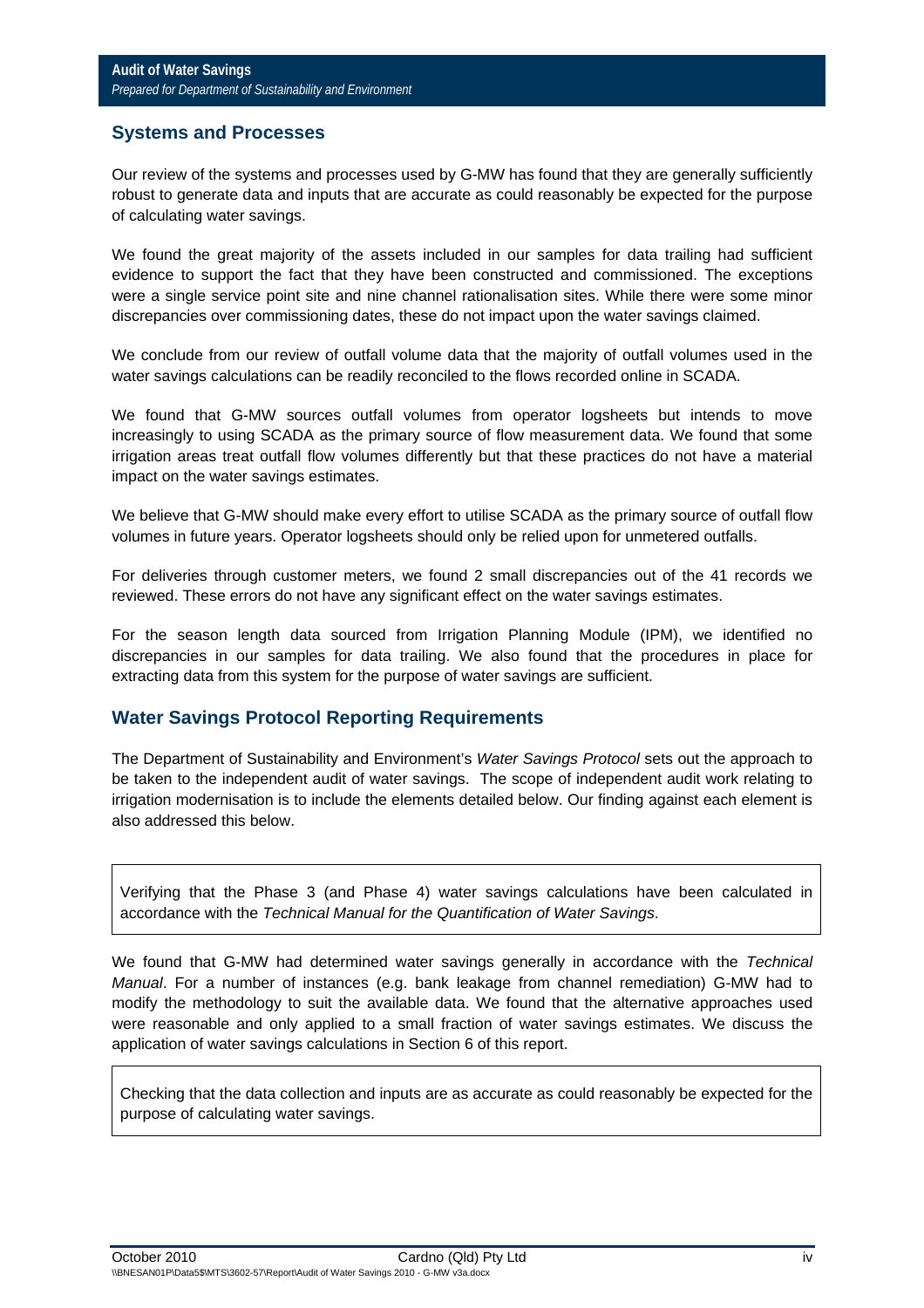Our review of the systems and processes used by G-MW has found that they are generally sufficiently robust to generate data and inputs that are accurate as could reasonably be expected for the purpose of calculating water savings. Our detailed findings are outlined in Section 5 of this report.

Spot checks that the program of works has been implemented as documented in the water saving calculations.

We visited a selection of sites in the Goulburn Murray Irrigation District where irrigation modernisation works have been completed. This visit provided assurance that works have been implemented as documented in the water saving calculations. We discuss the site visits undertaken in Section 3.3 of this report.

Checking that water savings have been calculated based on the nature and the extent of all modernisation works completed prior to 15th May in the year of the audit.

To address this requirement, we have visited a selection of works sites as noted above and we have cross checked asset commissioning certificates against the dates used in the water savings calculations. While we noted a number of discrepancies between the commissioning dates for service points and those used in the calculations, these were not significant. We discuss these issues further in Section 3.3, Section 5.1 and Section 6 of this report.

Providing a corrected estimate of the water savings for any component where the project proponent calculations are found to be non-compliant or deficient.

Our corrected estimate is provided in the Summary of Findings and in the sub-sections of Section 6 of this report.

Identifying potential improvements to the data collection, data analysis, assumptions and methods used to estimate the water savings. Recommend changes to the *Technical Manual for the Quantification of Water Savings* to the Director of Allocations and Licences within DSE that will improve useability and accuracy of water savings.

We make recommendation for improving the water savings estimation process and *Technical Manual*  in Section 8 of this report.

Checking if suggestions from the previous year's audit have been actioned upon and report upon the status of each of the suggested improvements.

We have reviewed the progress of NVIRP and G-MW in achieving the recommendations from the 2008/09 audit and found that significant work has been undertaken through various working groups. To avoid repetition, we detail our findings in the 2009/10 NVIRP area water savings audit report only.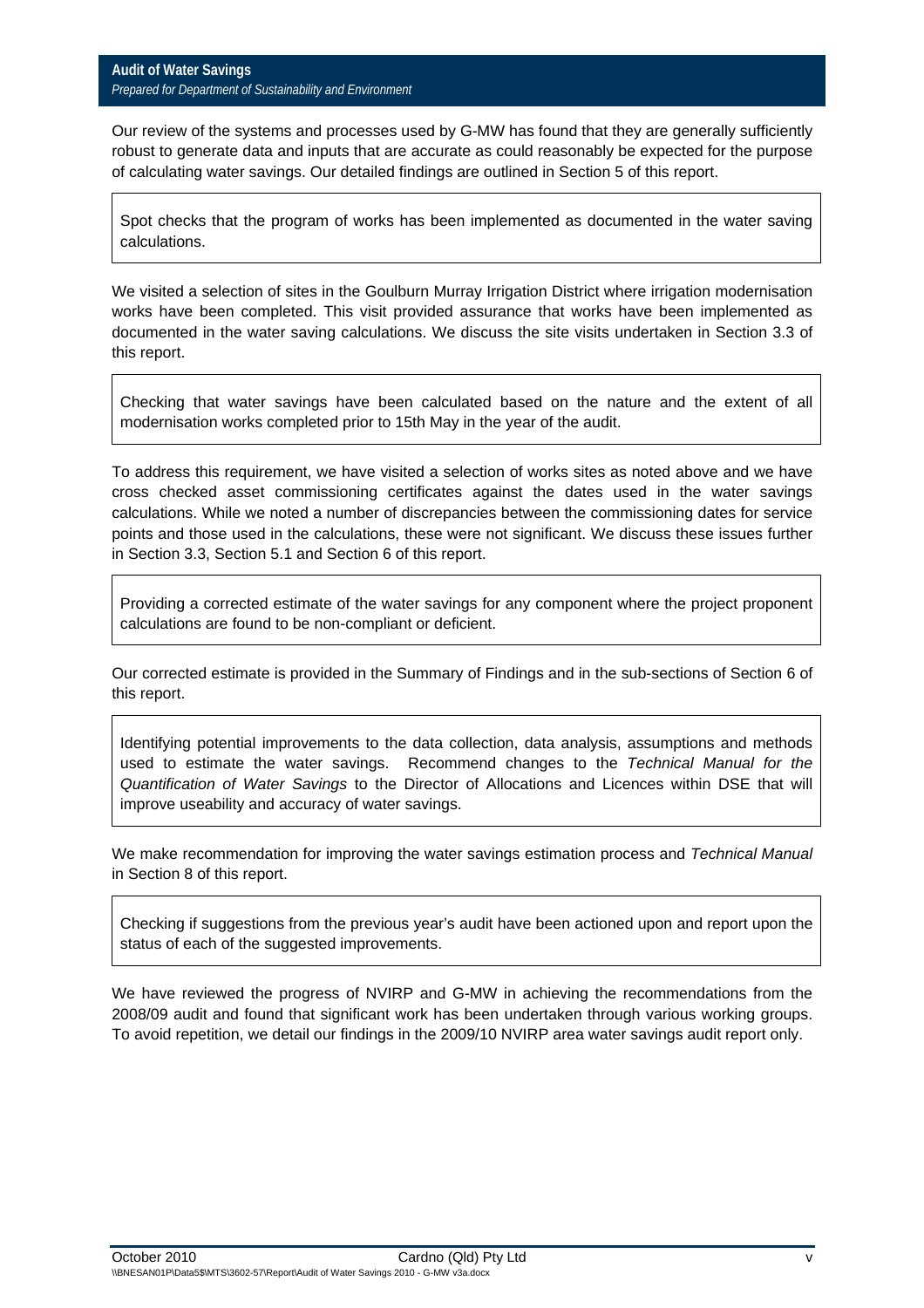# **Table of Contents**

| 1              |                                                                   |                                                                                            |  |  |
|----------------|-------------------------------------------------------------------|--------------------------------------------------------------------------------------------|--|--|
| 2              |                                                                   |                                                                                            |  |  |
|                | 2.1                                                               |                                                                                            |  |  |
|                | 2.2                                                               |                                                                                            |  |  |
|                | 2.3                                                               |                                                                                            |  |  |
| 3              |                                                                   |                                                                                            |  |  |
|                | 3.1                                                               |                                                                                            |  |  |
|                | 3.2                                                               |                                                                                            |  |  |
|                | 3.3                                                               |                                                                                            |  |  |
|                | 3.4                                                               |                                                                                            |  |  |
|                | 3.5                                                               |                                                                                            |  |  |
| 4              |                                                                   | IRRIGATION RENEWAL IN SHEPPARTON AND CENTRAL GOULBURN 1-4  15                              |  |  |
|                | 4.1                                                               |                                                                                            |  |  |
|                | 4.2                                                               |                                                                                            |  |  |
|                | 4.3                                                               |                                                                                            |  |  |
|                | 4.4                                                               |                                                                                            |  |  |
| 5              |                                                                   |                                                                                            |  |  |
|                | 5.1                                                               |                                                                                            |  |  |
|                | 5.2                                                               |                                                                                            |  |  |
|                | 5.3                                                               |                                                                                            |  |  |
|                | 5.4<br>5.5                                                        |                                                                                            |  |  |
|                | 5.6                                                               |                                                                                            |  |  |
|                | 5.7                                                               |                                                                                            |  |  |
|                | 5.8                                                               |                                                                                            |  |  |
| 6              |                                                                   |                                                                                            |  |  |
|                |                                                                   | 6.1 Application of the Technical Manual formulae and determination of long-term savings 24 |  |  |
|                | 6.2                                                               |                                                                                            |  |  |
|                | 6.3                                                               |                                                                                            |  |  |
|                | 6.4                                                               |                                                                                            |  |  |
|                | 6.5                                                               |                                                                                            |  |  |
| $\overline{7}$ |                                                                   |                                                                                            |  |  |
| 8              | RECOMMENDATIONS ON TECHNICAL MANUAL AND WATER SAVINGS APPROACH 43 |                                                                                            |  |  |

Appendix 1 - Schedule of Sites Visited

Appendix 2 - Schedule of Documents Received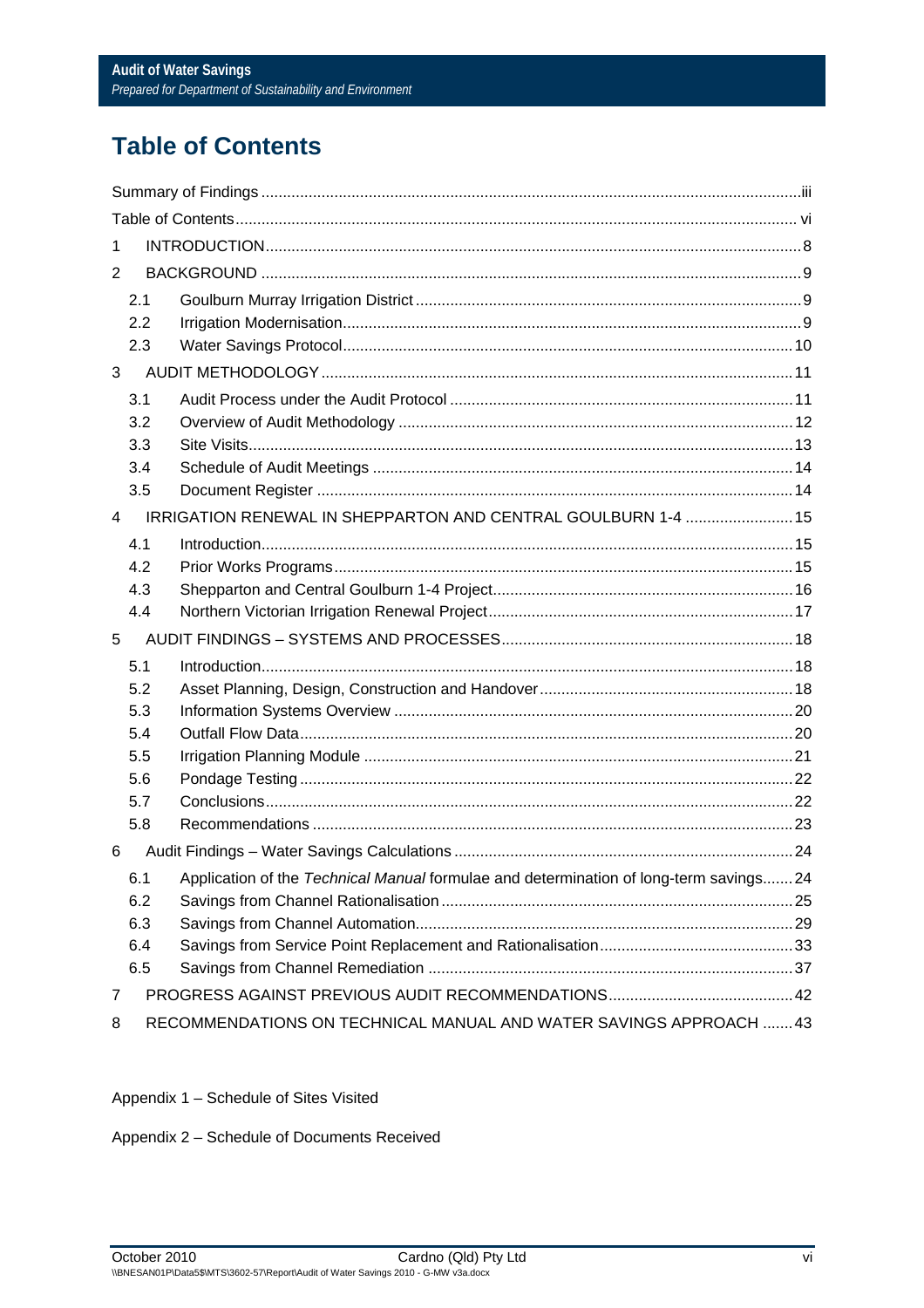| <b>Figures</b> |                                                                                  |  |
|----------------|----------------------------------------------------------------------------------|--|
| Figure 2-1     |                                                                                  |  |
| Figure 3-1     |                                                                                  |  |
| Figure 4-1     |                                                                                  |  |
| <b>Tables</b>  |                                                                                  |  |
| Table 3-1      |                                                                                  |  |
| Table 5-1      |                                                                                  |  |
| Table 6-1      | Departures from the Technical Manual in G-MW Water Savings Calculations 24       |  |
| Table 6-2      | Fixed Parameters and Baseline Year Parameters for Channel                        |  |
| Table 6-3      | Current Year Parameters for Channel Rationalisation Water Savings Calculation 27 |  |
| Table 6-4      |                                                                                  |  |
| Table 6-5      | Extent of Automation by Irrigation Area at end of 2008/09 Season  29             |  |
| Table 6-6      | Fixed Parameters and Baseline Year Parameters for Automation Water               |  |
| Table 6-7      | Current Year Parameters for Automation Water Savings Calculation30               |  |
| Table 6-8      |                                                                                  |  |
| Table 6-9      | Extent of Meter Replacement and Rationalisation by Irrigation Area               |  |
| Table 6-10     | Fixed Parameters and Baseline Year Parameters for Service Point                  |  |
| Table 6-11     | Current Year Parameters for Service Point Replacement and                        |  |
| Table 6-12     |                                                                                  |  |
| Table 6-13     |                                                                                  |  |
| Table 6-14     | Fixed Parameters and Baseline Year Parameters for Channel                        |  |
| Table 6-15     | Current Year Parameters for Channel Remediation Water Savings Calculation 40     |  |
|                |                                                                                  |  |
|                |                                                                                  |  |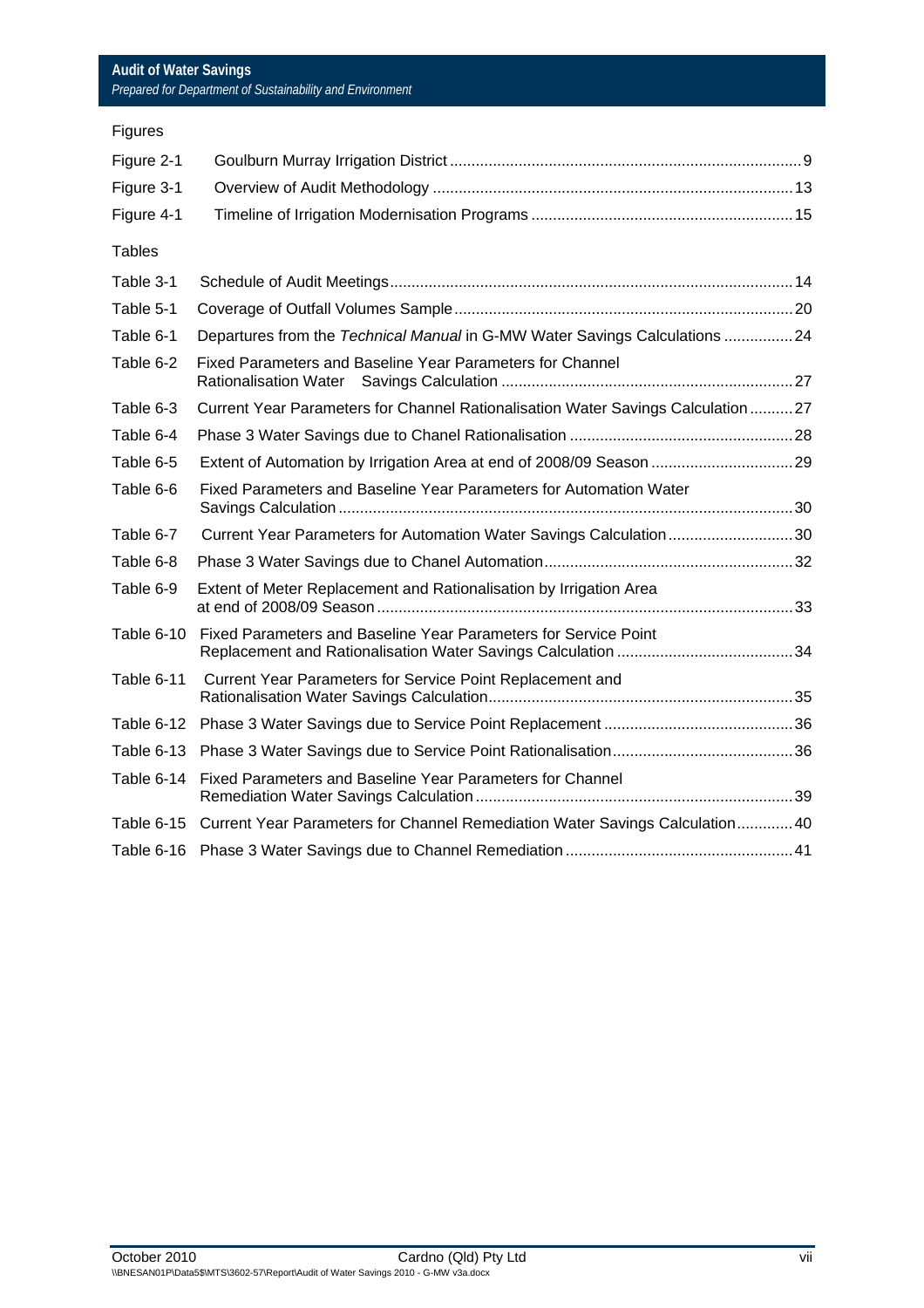# **1 INTRODUCTION**

Cardno has been engaged by the Department of Sustainability and Environment to undertake an independent audit of the water saving achieved through irrigation renewal in the Goulburn Murray Irrigation District during the 2009/10 irrigation season. The water savings referred to in this report have been achieved in the Shepparton Irrigation Area and Central Goulburn Channels 1-4. These areas are outside the Northern Victoria Irrigation Renewal Project (NVIRP) and are the responsibility of Goulburn Murray Water. A separate report has been prepared and released concurrently for the water savings achieved by NVIRP for the 2009/10 irrigation season.

More detail on the irrigation modernisation works undertaken in the Goulburn Murray Irrigation District is provided in Section 4.

The Victorian Government has developed the Water Savings Protocol for the Quantification of Water Savings from Irrigation Modernisation Projects (the Protocol).

The *Protocol* is a series of documents, which together, aim to provide transparency and consistency in the estimation and allocation of water savings derived from irrigation modernisation projects. It has been developed based on the key principles of the draft Northern Region Sustainable Water Strategy and is applicable State-wide. The Protocol includes a *Technical Manual for the Quantification of Water Savings* (the *Technical Manual*).

The Protocol defines the scope of the independent audit of water savings to include:

- 1. Verifying that the Phase 3 (and Phase 4) water savings calculations have been calculated in accordance with the Technical Manual for the Quantification of Water Savings.
- 2. Checking that the data collection and inputs are as accurate as could reasonably be expected for the purpose of calculating water savings.
- 3. Spot checks that the program of works has been implemented as documented in the water saving calculations.
- 4. Checking that water savings have been calculated based on the nature and the extent of all modernisation works completed prior to 15th May in the year of the audit.
- 5. Providing a corrected estimate of the water savings for any component where the project proponent calculations are found to be non-compliant or deficient.
- 6. Identifying potential improvements to the data collection, data analysis, assumptions and methods used to estimate the water savings. Recommend changes to the Technical Manual for the Quantification of Water Savings to the Director of Allocations and Licences within DSE that will improve useability and accuracy of water savings.
- 7. Checking if suggestions from the previous year's audit have been actioned upon and report upon the status of each of the suggested improvements.

This is the second audit of annual water savings achieved following the first audit which was completed for the 2008/09 irrigation season. One internal and one external audit of baseline water balance and water loss data have been completed. Baseline year water balance data is an important input into the water savings calculations. Given the two audits completed, this audit has accepted the baseline year parameters without additional scrutiny.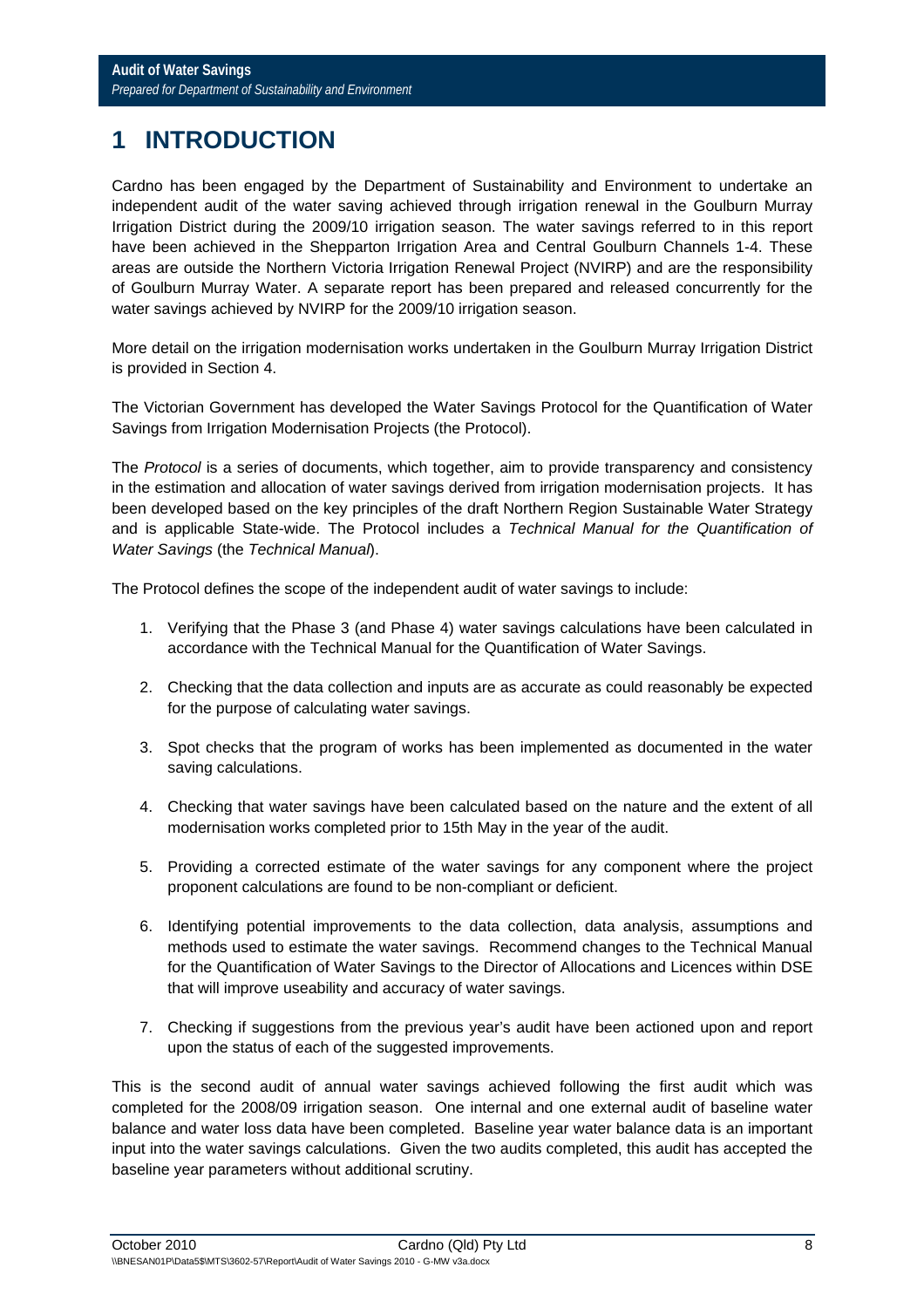# **2 BACKGROUND**

# **2.1 Goulburn Murray Irrigation District**

The Goulburn Murray Irrigation District (GMID) is composed of the following six main irrigation areas located in northern Victoria:

- Central Goulburn (CG);
- **Murray Valley (MV);**
- **Pyramid-Boort (PB);**
- Rochester (RO);
- **Shepparton (SH); and**
- **Torrumbarry (TO).**

Goulburn Murray Water (G-MW) is responsible as both the Water Resource Manager and System Operator for the GMID. Figure 2-1 shows the location of the GMID and the main irrigation districts.



#### **Figure 2-1 Goulburn Murray Irrigation District**

*Source: http://www.g-mwater.com.au/about/regionalmap*

# **2.2 Irrigation Modernisation**

In 2004, the Victorian Government put in place a long-term plan for water resource management titled *Our Water Our Future*. A key initiative to deliver the sustainable outcomes targeted in this plan is modernisation of irrigation areas in northern and southern Victoria. Irrigation modernisation seeks to improve the efficiency of irrigation systems.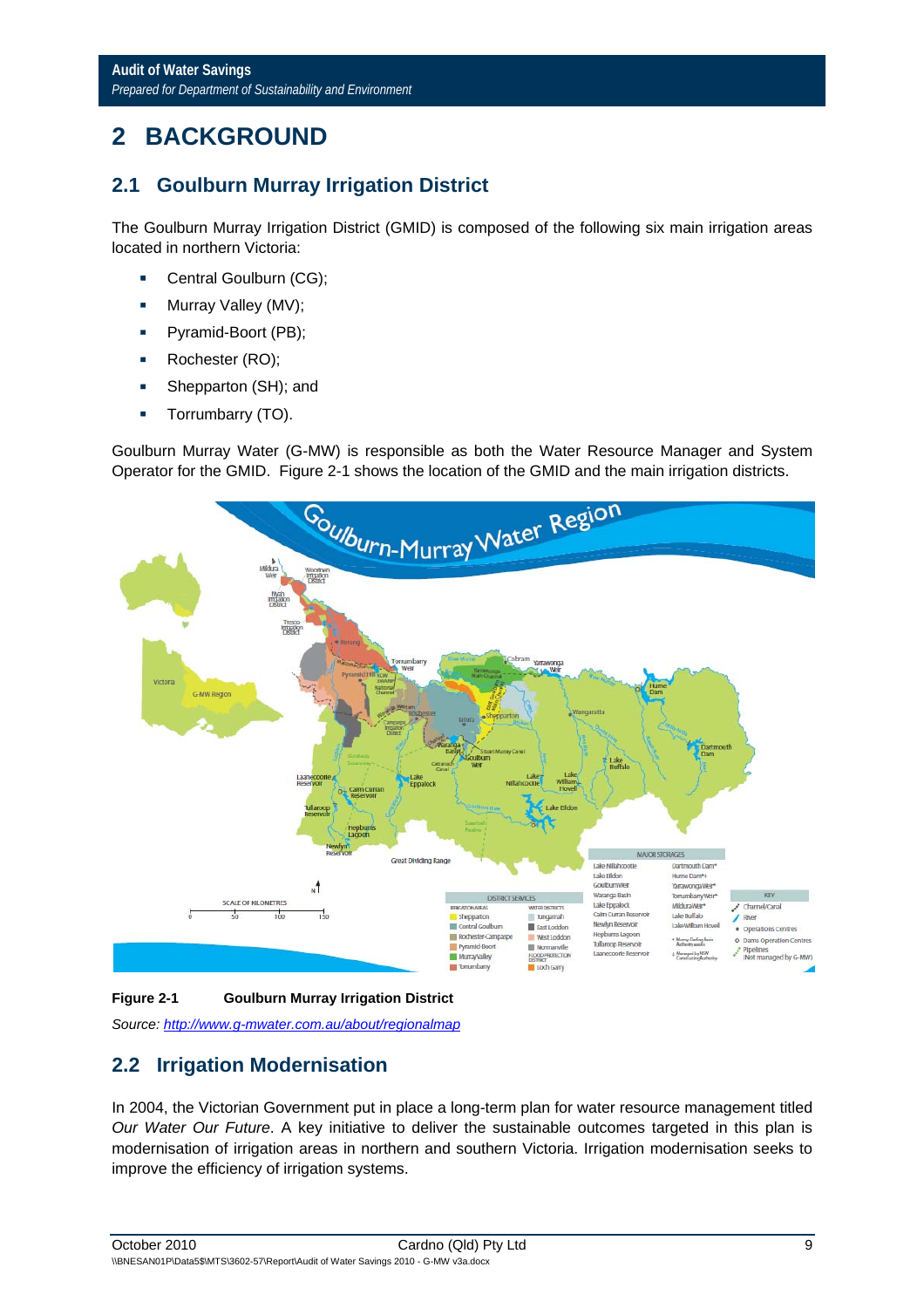#### **Audit of Water Savings**  *Prepared for Department of Sustainability and Environment*

Irrigation modernisation typically involves the automation of channel infrastructure, construction of pipelines, upgrading the accuracy of metered outlets to farms, lining and remodelling of channels and rationalising the channel network. As many systems are currently manually controlled, automation of these systems allows water flows to be delivered more accurately and more quickly. These capital works, in unison with changed operational approaches will have the twin benefits of reducing the amount of water lost in irrigation systems and improving service levels to customers.

The Our Water Our Future website<sup>1</sup> outlines the following main elements of irrigation modernisation:

#### **Channel automation**

Channel automation is a way of improving the efficiency of irrigation networks by using new technology to control the flow of water from the storage (usually a dam) through the distribution system to the irrigator. It involves replacing manual flow control structures in channels with updated gates that accurately measure flows, provide real time measurement data and, in most cases, are automated. The automation greatly reduces the water spilt from the end of channels (known as outfalls). Further the gate measurement allows more accurate location of the worst seepage and leakage losses and more effective targeting of channel remediation works.

Automation of the gates also provides the ability to interact with meters and on-farm automation equipment, so best practice irrigation methods can be employed on farms. Other benefits include constant flows and water on demand.

#### **Pipes and channels**

Much of the irrigation system relies on open earthen channels to transport water. Inefficient operation and leaky sections result in up to 30 per cent of the total volume being lost. Water losses can be minimised by reducing outfall losses, lining, remodelling or pipelining parts of the channel system.

#### **Improved meter accuracy**

Dethridge wheels are inaccurate and on average under-measure water delivery by 8 per cent. They fail to meet the new metering standards introduced by the Australian Government that specify a maximum of plus or minus 5 per cent measurement inaccuracy. There are also occupational health and safety risks associated with using Dethridge wheels.

# **2.3 Water Savings Protocol**

The Victorian State Government has committed to clear and transparent processes for the calculation and verification of the water savings achieved through irrigation modernisation and accordingly requires the water savings estimates achieved to be independently audited.

A *Water Savings Protocol* has been released by the Government which sets out the processes for calculating, applying and allocating water savings generated from irrigation modernisation projects. Supporting the Protocol is the Water Savings Protocol *Technical Manual* (the *Manual*) which sets out the calculations to be used in determining water savings. The Protocol and Manual are available on the *Our Water Our Website* at this location: http://www.ourwater.vic.gov.au/programs/irrigationrenewal/water-savings-protocol/water-savings-protocol-technical-manual.

<sup>&</sup>lt;sup>1</sup> http://www.ourwater.vic.gov.au/programs/irrigation-renewal/about</u>. Note - minor edits have been made to this text to clarify its meaning.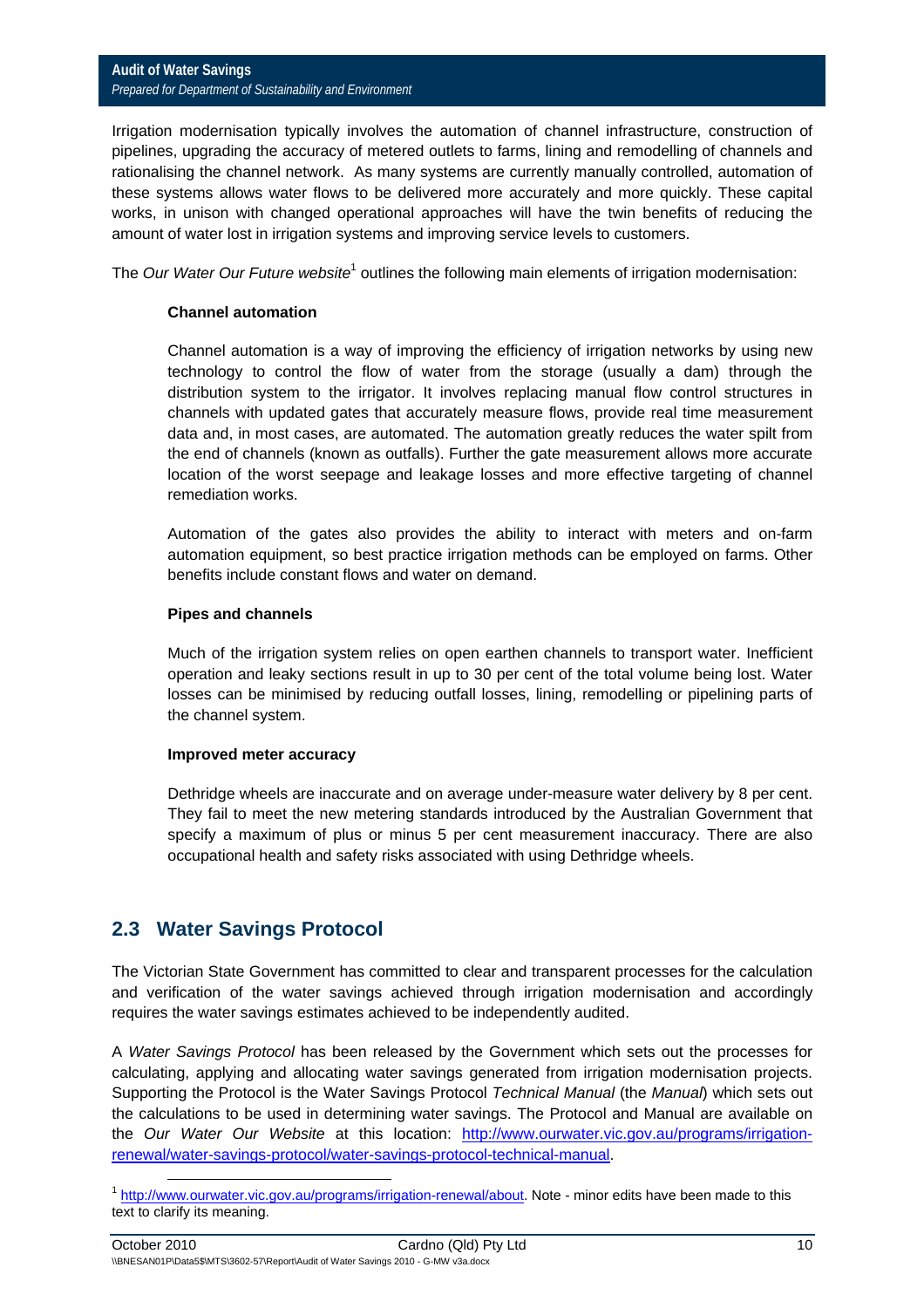# **3 AUDIT METHODOLOGY**

# **3.1 Audit Process under the Audit Protocol**

The *Water Savings Audit Process<sup>2</sup>* is a document under the *Water Savings Protocol* that sets out the approach to be taken to the independent audit of water savings. Under the *Audit Process,* the scope of independent audit work relating to irrigation modernisation is to include the elements detailed below. Under each element we set out how the requirement has been addressed in this report:

Verifying that the Phase 3 (and Phase 4) water savings calculations have been calculated in accordance with the *Technical Manual for the Quantification of Water Savings*.

We address this requirement in Section 6 of this report.

Checking that the data collection and inputs are as accurate as could reasonably be expected for the purpose of calculating water savings.

We address this requirement in Section 0 of this report.

Spot checks that the program of works has been implemented as documented in the water saving calculations.

We address this requirement in Section 3.3 of this report.

Checking that water savings have been calculated based on the nature and the extent of all modernisation works completed prior to 15th May in the year of the audit.

We address this requirement in Section 3.3, Section 5.1 and Section 6 of this report.

Providing a corrected estimate of the water savings for any component where the project proponent calculations are found to be non-compliant or deficient.

We address this requirement in Section 6 of this report.

Identifying potential improvements to the data collection, data analysis, assumptions and methods used to estimate the water savings. Recommend changes to the *Technical Manual for the Quantification of Water Savings* to the Director of Allocations and Licences within DSE that will improve useability and accuracy of water savings.

We address this requirement in Section 8 of this report.

Checking if suggestions from the previous year's audit have been actioned upon and report upon the status of each of the suggested improvements.

<sup>&</sup>lt;sup>2</sup> Water Savings Audit Process (Water Savings Protocol), Department of Sustainability and Environment Victoria, Version 2.0 June 2009.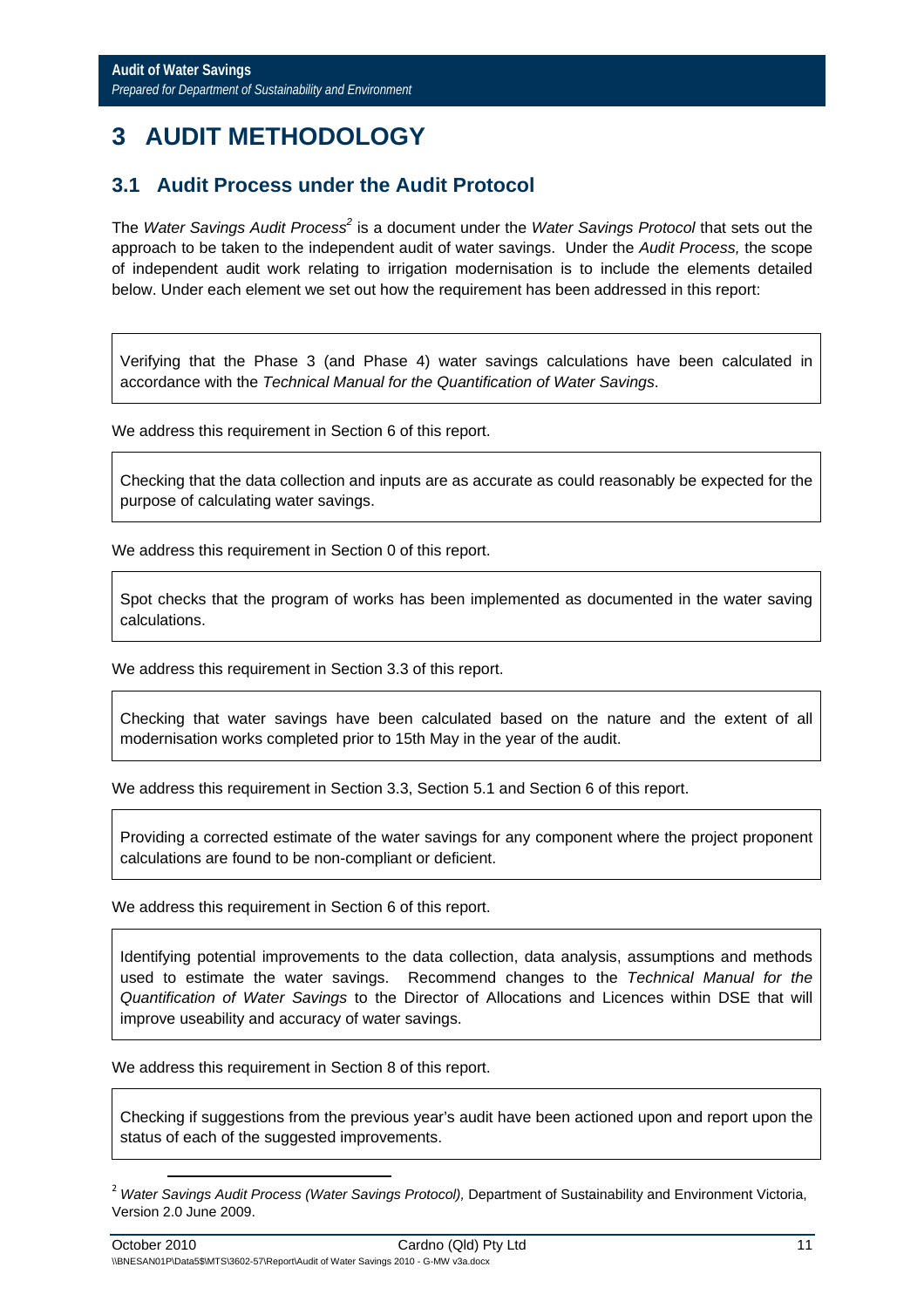We address this requirement in Section 0 of this report.

The *Audit Process* also defines the expected content of the water savings audit report. The minimum requirements of the report and where they are fulfilled in this report is summarised following:

| <b>Requirement</b>                                                                                                                                                                                                                                                                                                                                                                         | <b>Relevant Section</b> |
|--------------------------------------------------------------------------------------------------------------------------------------------------------------------------------------------------------------------------------------------------------------------------------------------------------------------------------------------------------------------------------------------|-------------------------|
| A summary of findings.                                                                                                                                                                                                                                                                                                                                                                     | Summary of Findings     |
| An audited supporting data set and reports.                                                                                                                                                                                                                                                                                                                                                | Section 6               |
| Full evaluation of water savings estimation against protocol.                                                                                                                                                                                                                                                                                                                              | Section 6               |
| Documentation of any instances of non-compliance and the required<br>changes to the proponent's estimates.                                                                                                                                                                                                                                                                                 | Section 6               |
| Full tabulation of water savings estimation against Project Proponent's<br>Business Case targets.                                                                                                                                                                                                                                                                                          | Section 6               |
| Description of the audit process undertaken, including a description of<br>how the information was audited and/or verified (e.g. sighted<br>documentation, persons spoken to etc).                                                                                                                                                                                                         | Section 3               |
| In addition to the audit report, the auditor can recommend, to DSE,<br>improvements to the method for estimation, calculation and reporting<br>water savings for future years. This may include recommendations of<br>revisions to the Technical Manual for the Quantification of Water<br>Savings, or to the Project Proponent's processes for estimating and<br>reporting water savings. | Section 8               |

The following subsections of this report details the audit process undertaken.

# **3.2 Overview of Audit Methodology**

The Cardno approach to auditing water savings is based around structured interviews with key authority staff. These structured interviews allow us to scrutinise the water savings calculations and assess the veracity of the supporting information. Our audits focused on three areas:

- Checking that the audit calculations had been performed correctly;
- Reviewing the systems and procedures in place to manage the data used in the calculations, including trailing the data used in the calculations back to source records; and
- Verifying that the works claimed are complete and commissioned through review of works handover and commissioning documents, as well as site visits.

Figure 3-1 provides an overview of our audit methodology. We completed the audits of the savings from the areas Goulburn Murray Water is responsible for and the areas that NVIRP is responsible for in parallel given that many of the systems, processes and key staff are common to both.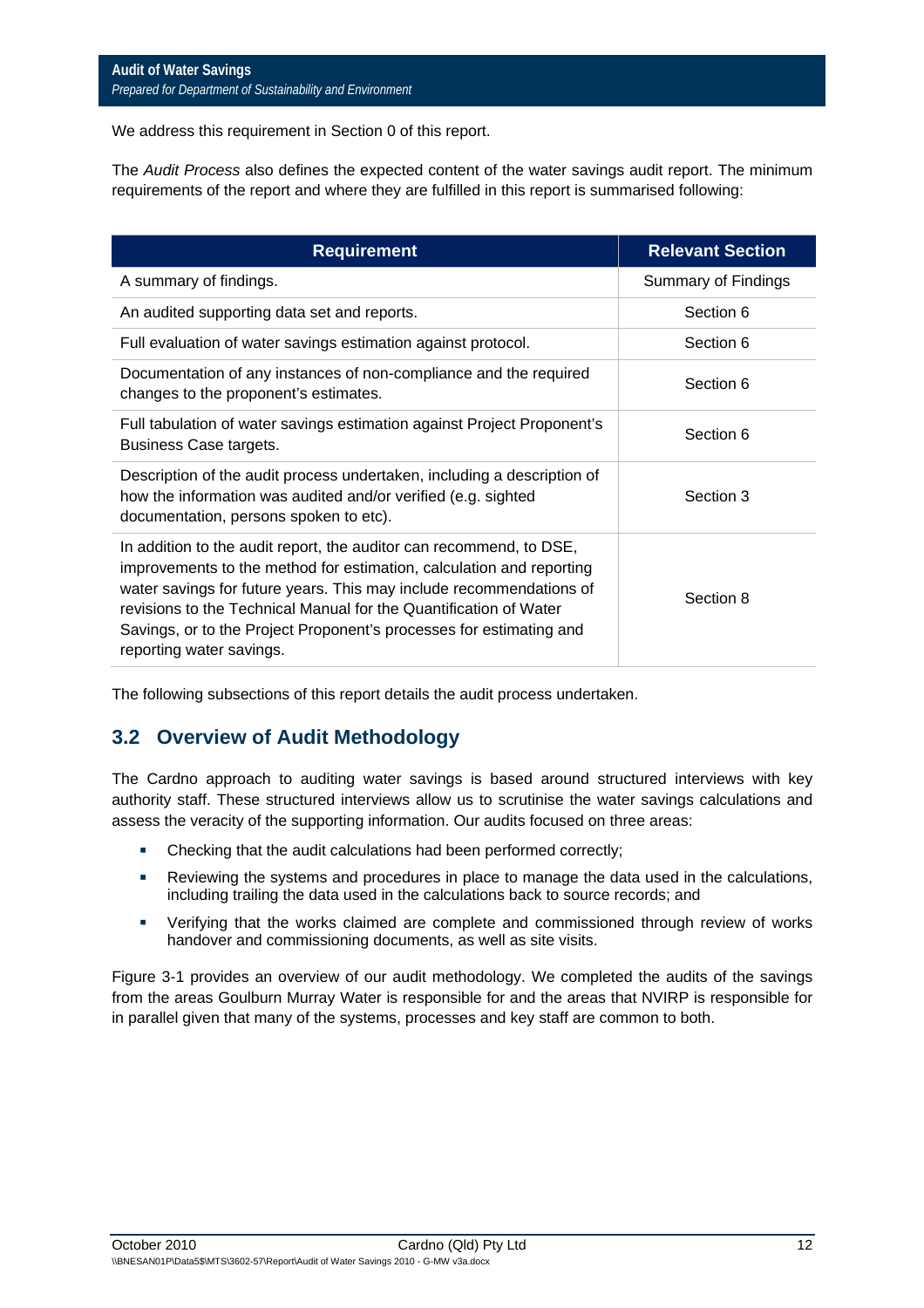**Audit of Water Savings**  *Prepared for Department of Sustainability and Environment* 



**Figure 3-1 Overview of Audit Methodology** 

# **3.3 Site Visits**

The Audit Protocol states that spot checks of the program of works be undertaken to verify that the works have been implemented. A sample of sites where irrigation modernisation works have been completed was visited on Wednesday 8 September 2010. The sample selected included sites within both the NVIRP and G-MW works areas. Sites had to be selected based on accessibility. The sites visited are listed in Appendix 1.

We found that the sites visited were located as indicated on works maps produced by NVIRP and G-MW. We found the irrigation assets were clearly identified in accordance with the works schedules. On this basis, we gained assurance that works have been implemented as documented in the water saving calculations, as required by the audit protocol.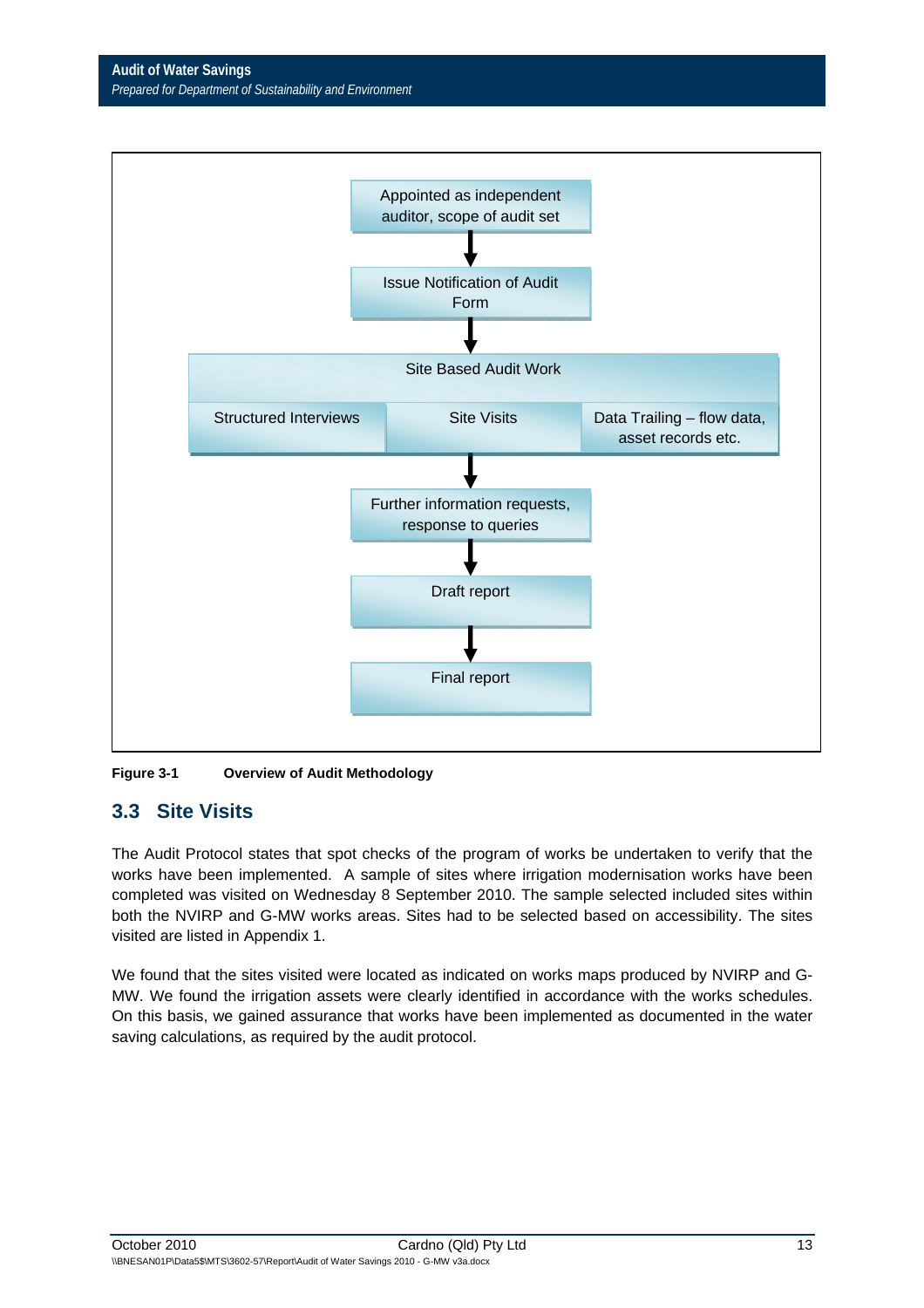# **3.4 Schedule of Audit Meetings**

Table 3-1 lists the meetings held to complete the audit work.

| <b>Date</b>       | <b>Audit Work</b>                                                 | <b>Auditee</b>       | <b>Organisation</b> |
|-------------------|-------------------------------------------------------------------|----------------------|---------------------|
|                   |                                                                   | Murray Smith         | <b>NVIRP</b>        |
|                   |                                                                   | <b>Peter Roberts</b> | <b>NVIRP</b>        |
|                   |                                                                   | Jeremy Nolan         | G-MW                |
|                   |                                                                   | Fiona Nioa           | G-MW                |
| Monday            | <b>Start-up Meeting</b>                                           | <b>Betty Lettraz</b> | <b>NVIRP</b>        |
| 6 September 2010  |                                                                   | <b>Betty Edwards</b> | <b>NVIRP</b>        |
|                   |                                                                   | Tom Russell          | Transfield          |
|                   |                                                                   | <b>Ross Plunkett</b> | <b>NVIRP</b>        |
|                   |                                                                   | Peter Roberts        | <b>NVIRP</b>        |
|                   | Audit of NVIRP calculations                                       | <b>Betty Lettraz</b> | <b>NVIRP</b>        |
|                   |                                                                   | Fiona Nioa           | G-MW                |
|                   | Audit of G-MW calculations                                        | Jeremy Nolan         | G-MW                |
|                   | Outfall volume record keeping<br>П                                | Paul Cox             | G-MW                |
| Tuesday           |                                                                   | Fiona Nioa           | G-MW                |
| 7 September 2010  | Audit of determination of season<br>ш                             | Phil Slender         | G-MW                |
|                   | length from IPM                                                   | Fiona Nioa           | G-MW                |
|                   | Audit of pondage data for channel<br>П<br>remediation calculation | Mike Schulz          | G-MW                |
|                   |                                                                   | Jeremy Nolan         | G-MW                |
| Wednesday         | <b>Site Visits</b>                                                | Fiona Nioa           | G-MW                |
| 8 September 2010  |                                                                   | Peter Roberts        | <b>NVIRP</b>        |
|                   |                                                                   | <b>Betty Lettraz</b> | <b>NVIRP</b>        |
|                   |                                                                   | Bob Adams            | Transfield          |
|                   | Review of construction records with                               | Felipe Villafrade    | Transfield          |
|                   | Transfield                                                        | lan Wright           | <b>NVIRP</b>        |
| Thursday          |                                                                   | Peter Roberts        | <b>NVIRP</b>        |
| 9 September 2010  | Review of construction records with                               | John Davison         | Futureflow          |
|                   | Futureflow                                                        | Fiona Nioa           | G-MW                |
|                   | Review of progress achieving past<br>recommendations              | Peter Roberts        | <b>NVIRP</b>        |
|                   |                                                                   | Murray Smith         | <b>NVIRP</b>        |
|                   |                                                                   | Ross Plunkett        | <b>NVIRP</b>        |
|                   |                                                                   | Peter Roberts        | <b>NVIRP</b>        |
| Friday            | Close-out meeting                                                 | Merrill Boyd         | <b>NVIRP</b>        |
| 10 September 2010 |                                                                   | Jeremy Nolan         | G-MW                |
|                   |                                                                   | Fiona Nioa           | G-MW                |
|                   |                                                                   | Mike Schulz          | G-MW                |

#### **Table 3-1 Schedule of Audit Meetings**

# **3.5 Document Register**

A list of the documents received before, during and after the audit from both G-MW and NVIRP is included in Appendix 2.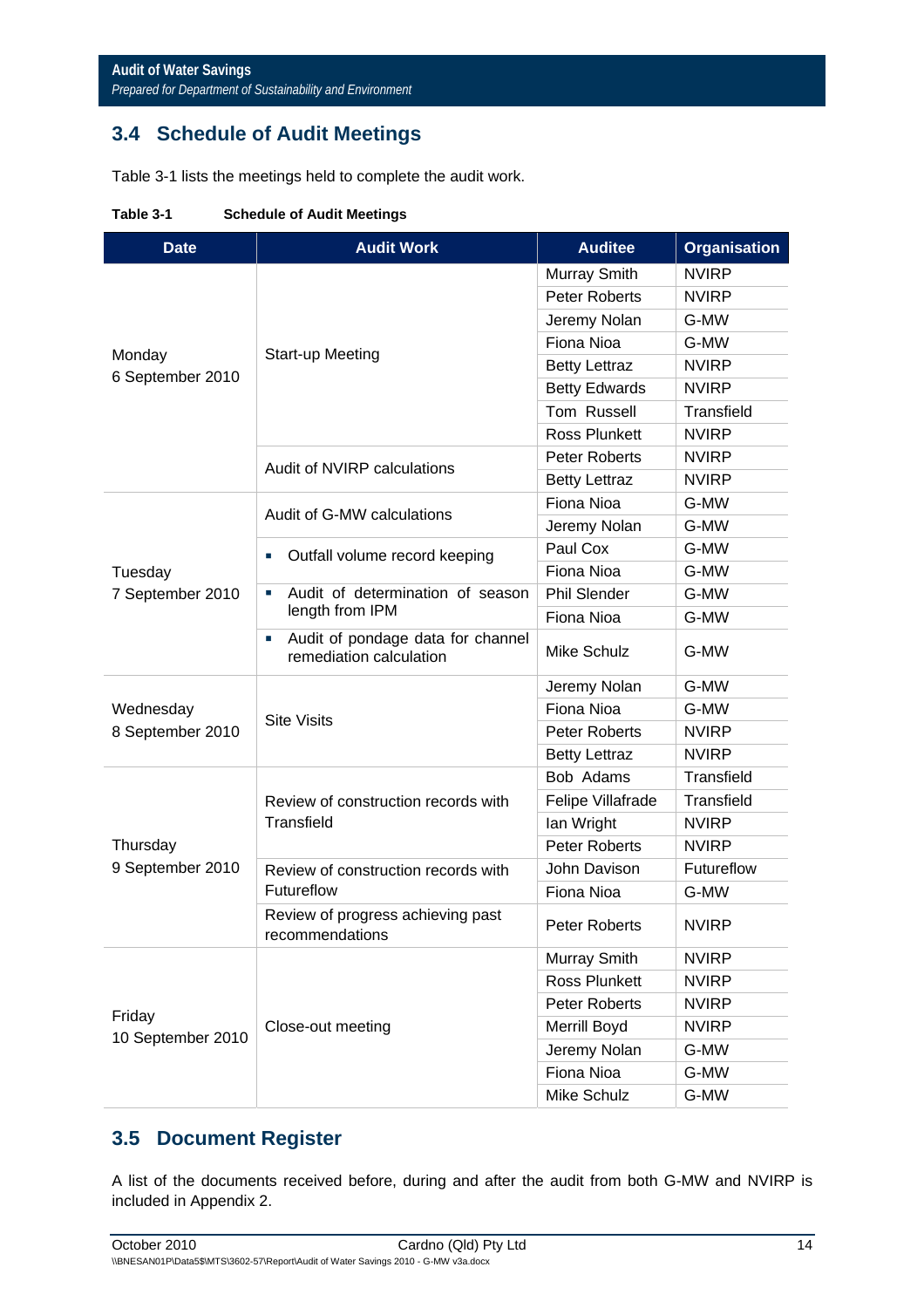# **4 IRRIGATION RENEWAL IN SHEPPARTON AND CENTRAL GOULBURN 1-4**

# **4.1 Introduction**

The Goulburn Murray Irrigation District (GMID) covers an area in northern Vitoria bordered by the Murray River in the north and the Great Dividing Range in the south. The GMID is Australia's largest irrigation district. Irrigation assets were first provided in this area in the early 20th century by the State Rivers and Water Supply Commission.

Due to the age and condition of irrigation assets, NVIRP estimates that up to 900GL (Long Term Cap Equivalent) of water in the Goulburn Murray Irrigation District is lost through leaks, evaporation and other inefficiencies. Irrigation renewal in the GMID seeks to improve the efficiency of irrigation water use from its current level at around 70% to 85%.

A program of research and pilot studies commenced in 2002 to examine the cost effectiveness of irrigation modernisation works. The following sections detail these early projects that led to the Shepparton and Central Goulburn 1-4 project and the NVIRP project.

# **4.2 Prior Works Programs**

Figure 4-1 outlines the sequence of modernisation projects that have been completed to date or are still in progress.

| 2003<br>2002    | $2004$ $\blacktriangleright$<br>$\boldsymbol{\lambda}$ |            |                                   | $2005$ 2006 2007 2008 2009 2010 2011 2012 2013 2005 | 2014 |
|-----------------|--------------------------------------------------------|------------|-----------------------------------|-----------------------------------------------------|------|
| CG <sub>2</sub> | CG134<br><b>SMC</b>                                    | <b>SMP</b> | <b>CG1-4</b><br><b>Shepparton</b> |                                                     |      |
|                 |                                                        |            |                                   | <b>NVIRP Stage 1</b>                                |      |
|                 |                                                        |            |                                   |                                                     |      |

#### **Figure 4-1 Timeline of Irrigation Modernisation Programs**

*Source: Adapted from G-MW report "Impact of Modernisation – Whole of Life Cost Analysis". Version 10.0.* 

A brief description of each program is provided following:

**Central Goulburn Channel 2 System (CG2) Pilot Program** 

G-MW commenced channel automation works in 2002. This pilot project installed 27 regulators and 142 meters on the Central Goulburn No. 2 Channel. The works included remote monitoring of these assets.

 **Central Goulburn Channel 1, 3 and 4 (CG134) and the Stuart Murray Canal (SMC) Project** 

From mid 2004 - mid 2005, 255 automatic gates were installed throughout the Central Goulburn Channels 1, 3 and 4. A further 16 gates were installed on the Stuart Murray Canal.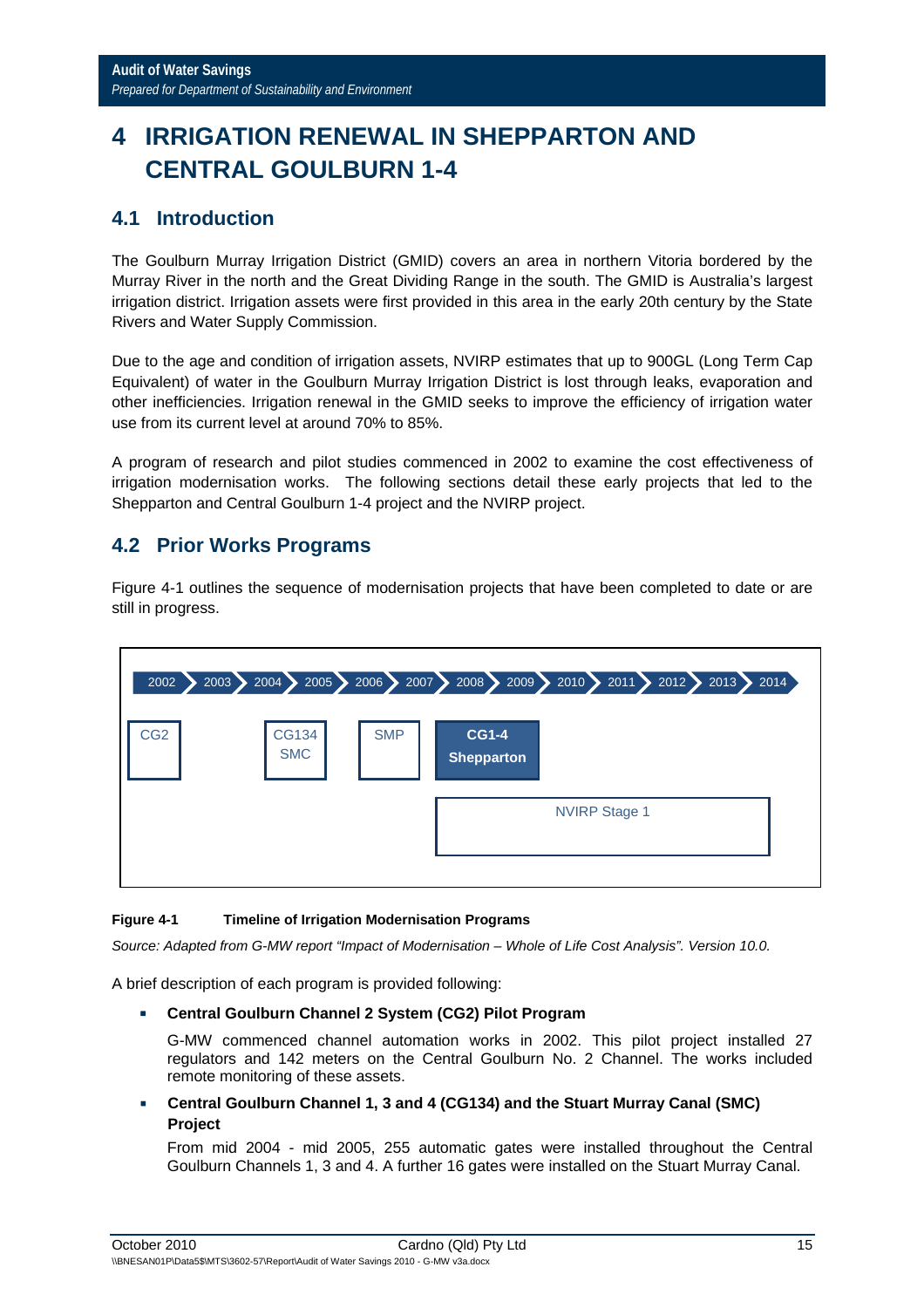#### **Strategic Measurement Project (SMP)**

The Strategic Measurement Project targeted the automation of important offtakes, inline regulators and outfalls. 374 gates were installed at 305 sites during the 2006/07 financial year.

### **4.3 Shepparton and Central Goulburn 1-4 Project**

The Central Goulburn 1-4 and Shepparton project commenced in early 2008. The works were outlined in two separate business cases developed by G-MW and involved a more extensive implementation of modernisation works based on the earlier programs completed. The works were undertaken by the Futureflow alliance and were largely completed in late 2009.

The Central Goulburn project had three stages:

- Channel automation on the 1, 2, 3 and 4 channels;
- **EXEC** Leakage and seepage remediation of identified areas; and
- Meter replacement or rationalisation of all farm outlets.

The works included replacement of approximately 900 meters and rationalisation of several hundred more, as well as channel remediation works.

The Shepparton modernisation project includes the following upgrade works:

- Automation of around 960 channel regulators;
- **Replacement or rationalisation of approximately 1800 service points;**
- 39km of channel rationalisation; and
- Replacement of two channels with 27km of gravity pipeline.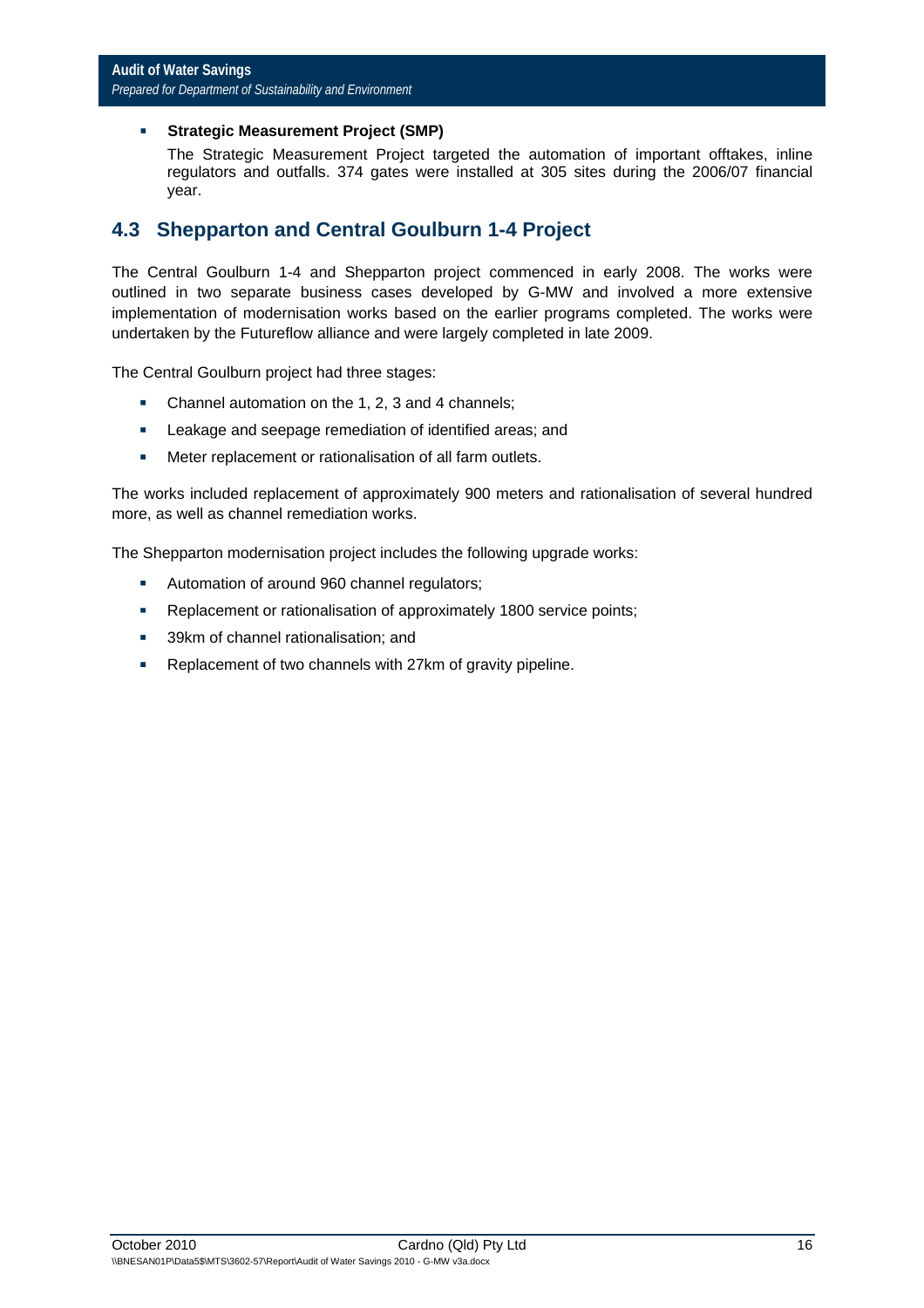# **4.4 Northern Victorian Irrigation Renewal Project**

The Northern Victoria Irrigation Renewal Project (NVIRP) was established following completion of the initial projects described above and acceptance by the State Government of a business case for Stage 1 of modernisation works across the wider Goulburn Murray Irrigation District. The NVIRP Stage 1 works expand on the initial modernisation works and occur in five of the six irrigation areas.

The Stage 1 works area covers approximately 85% percent of the GMID and a total of around 6,000 km of channels. Stage 2 works are planned to occur following completion of the Stage 1 works pending acceptance of the related business case.

We discuss NVIRP and the water savings achieved by this project for the 2009/10 irrigation season in a separate report released concurrently with this report.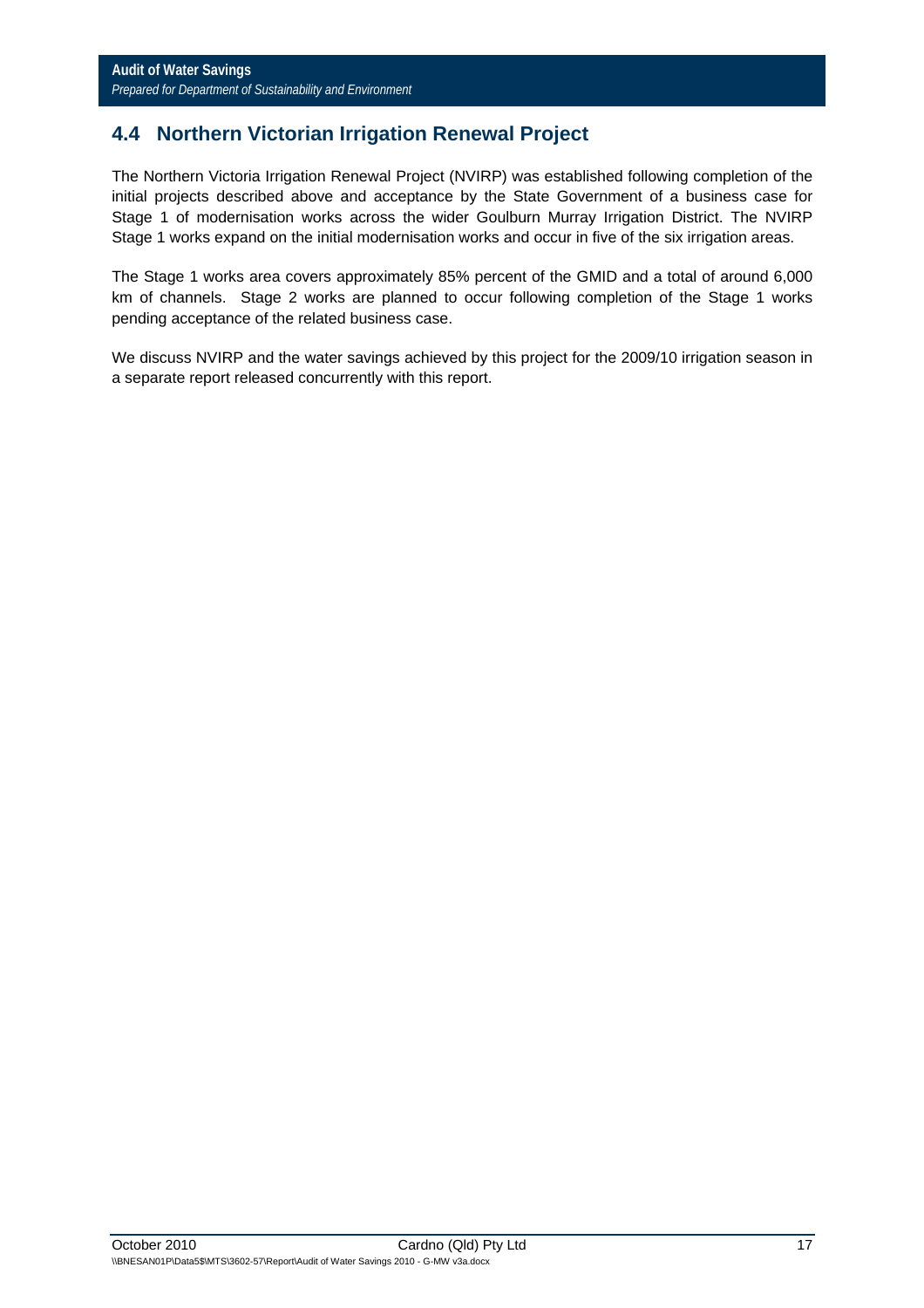# **5 AUDIT FINDINGS – SYSTEMS AND PROCESSES**

This section of the audit report is largely similar to that in the 2009/10 NVIRP water savings audit report due to the common systems and processes used by both for data management.

# **5.1 Introduction**

Our audit approach is to consider the systems and processes in use by G-MW that support the calculation of water savings to determine whether they are sufficiently reliable to produce accurate, repeatable and transparent data. Our review of systems and processes focuses on those business areas central to the water savings estimates – asset commissioning and handover, flow measurement and recording, the Irrigation Planning Module system for managing customer deliveries, and pondage testing investigations.

Because of the importance of demonstrating that the water savings have been calculated based on accurate information, we have complemented this review of systems and processes with trailing of selected data used in the calculations to their source. The data trailing undertaken is a combination of random and targeted sampling. The targeted sampling has been applied in particular to the outfall flow volumes where we have focused on the outfalls that contribute the most to the irrigation savings claimed.

# **5.2 Asset Planning, Design, Construction and Handover**

The Shepparton and Central Goulburn 1-4 early works were installed by G-MW with the Futureflow alliance completing the balance of the works. The alliance ceased construction works in late 2009 but still operates to finalise asset handover. G-MW was a member of this alliance along with construction contractors and designers. The alliance undertook planning, design, construction and commissioning functions.

When regulator gates and service points are commissioned, an Inspection Test Procedure (ITP) certificate is produced which records relevant commissioning details. These ITP certificates are stored by Futureflow in hardcopy files along with other relevant construction documents. Because these irrigation works have largely been complete for at least one irrigation season, the commissioning date becomes less critical to the water savings calculations. However, it is still important to ensure that the assets claimed are actually installed.

While handover of assets to G-MW following a defects liability period is important for the successful ongoing operation of the modernisation works, we have focused on asset commissioning rather than handover as water savings are typically achieved from the time that an asset is commissioned.

We also note that when regulator gates and online service points are wet commissioned, the assets appear in G-MW's SCADA and field data begins being received from this site. Therefore, when data begins being captured from the new site it can reasonably be assumed that the gate has been successfully commissioned. This provides an additional level of assurance in addition to the presence of ITP certificates that works have been installed and commissioned.

To complement our review of the systems used to manage asset delivery and commissioning, we selected a sample of assets (service points and channels) that Futureflow has delivered and requested that evidence of commissioning be provided to us. This in part fulfils the requirement of the Audit Protocol to confirm the extent of works installed for the irrigation season in question. The results of this data trailing are detailed in the following sub-sections.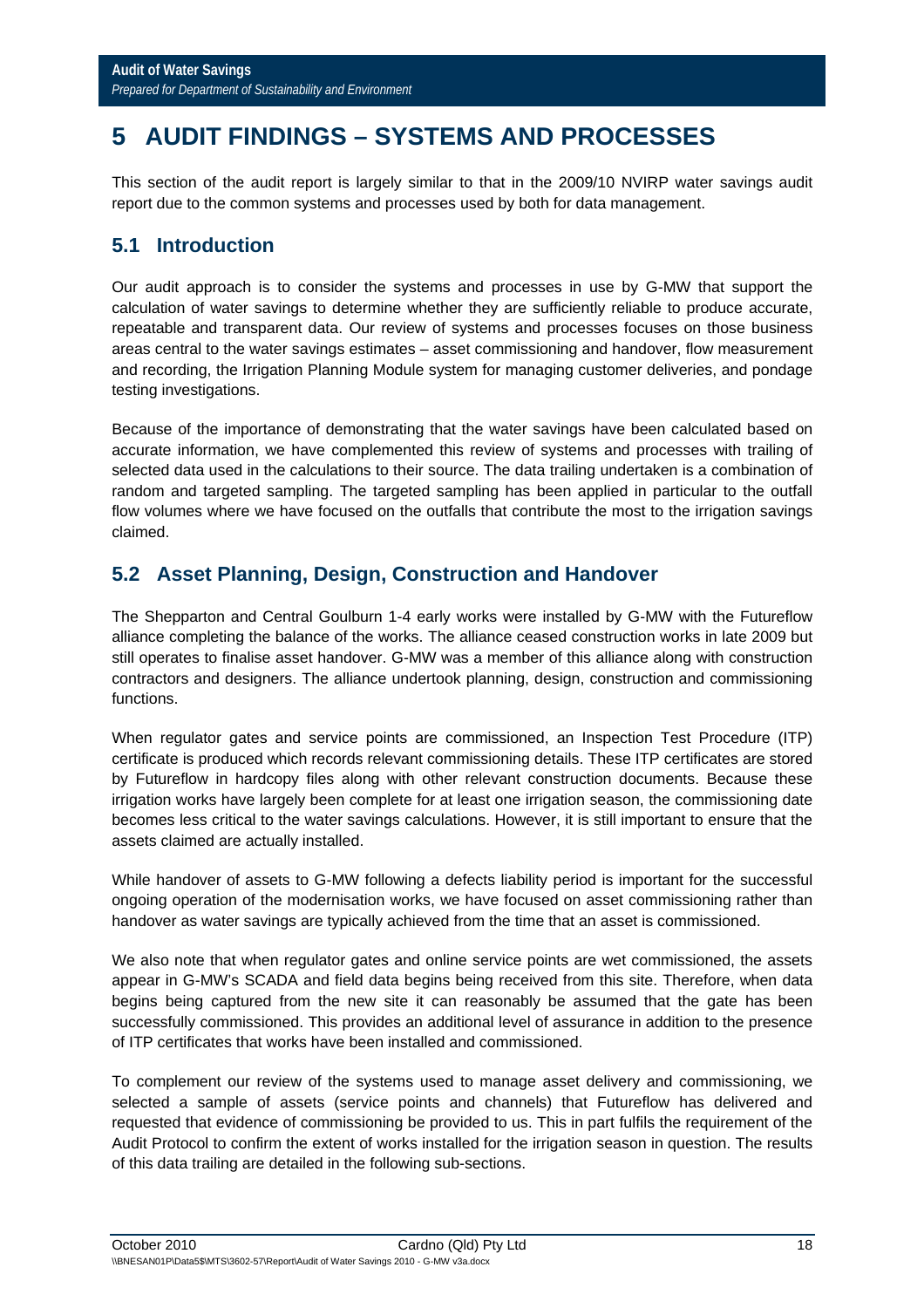#### **5.2.1 Trailing of Commissioning Certificates for Service Point Works**

We requested G-MW to provide to us commissioning certificates (ITP certificates) for 22 sites in the Shepparton Irrigation Area and 8 sites in the Central Goulburn 1-4 Channels where service points had been replaced or rationalised to confirm that the works have been completed and on the date claimed in the water savings calculations. This sample of sites was selected randomly.

We received all of the commissioning certificates we requested. Our review found the following:

- 24 out of 30 sites checked have ITP certificates agreeing with the date claimed.
- **F** Four sites have ITP certificates that disagree with the date claimed. In all cases the date on the ITP certificate precedes the date claimed in the calculations (i.e. conservative in terms of water savings estimates). G-MW was not certain as to why the dates used in the calculations differed from those on the certificates in these instances. However, it noted that it was likely that the date used in the calculations was the date the record was entered into its asset database. That the ITP date is systemically before the date claimed supports this suggestion. These small differences do not materially affect the water savings estimates.
- **For one service point rationalisation site, there were no records supporting the date claimed.**
- In one case, a service point was re-commissioned after the date used in the water savings calculations. While the leakage through and around the meter will be unaffected, the meter error volume would not be reliable. G-MW noted that it did not have a procedure for correcting estimates when meters are re-commissioned. We note that this is likely to be a rare occurrence.

We conclude from this review that all except one of the service points included in the water savings calculations have evidence supporting the fact that they have been installed and commissioned. We found some minor discrepancies between the date used in the calculations and that on the commissioning certificated. These discrepancies are minor in terms of their impact upon the water savings claimed and their impact will diminish in coming years as the assets will in future contribute a full year of water savings. One site was re-commissioned which may impact the meter error component of water savings.

#### **5.2.2 Trailing of Commissioning Certificates for Channel Rationalisation**

We requested G-MW to provide to us evidence for a sample of ten sites where channel have been rationalised to confirm that the works have been completed and on the date claimed.

Our review of the project hardcopy records for each of the ten sites found that while all sites had material substantiating the scope of the works, the agreement with the affected landholders and associated compensation, in only one instance was there direct evidence that the works had been completed on the date used in the water savings calculations.

Following this review of hardcopy details, G-MW provided to us a spreadsheet used as the primary information source for tracking the details of channel rationalisation works. This spreadsheet includes a column for recording de-commissioning dates. While we accept that the spreadsheet provides indirect evidence of the channel rationalisation dates, we believe that construction records would be a more robust means of demonstrating this information. However, we note that the channel rationalisation dates do not materially impact upon the water savings estimates as channel rationalisation only accounts for a small fraction of the savings claimed and as most works were completed before 2009/10, they have a lessening impact on the calculations as time progresses.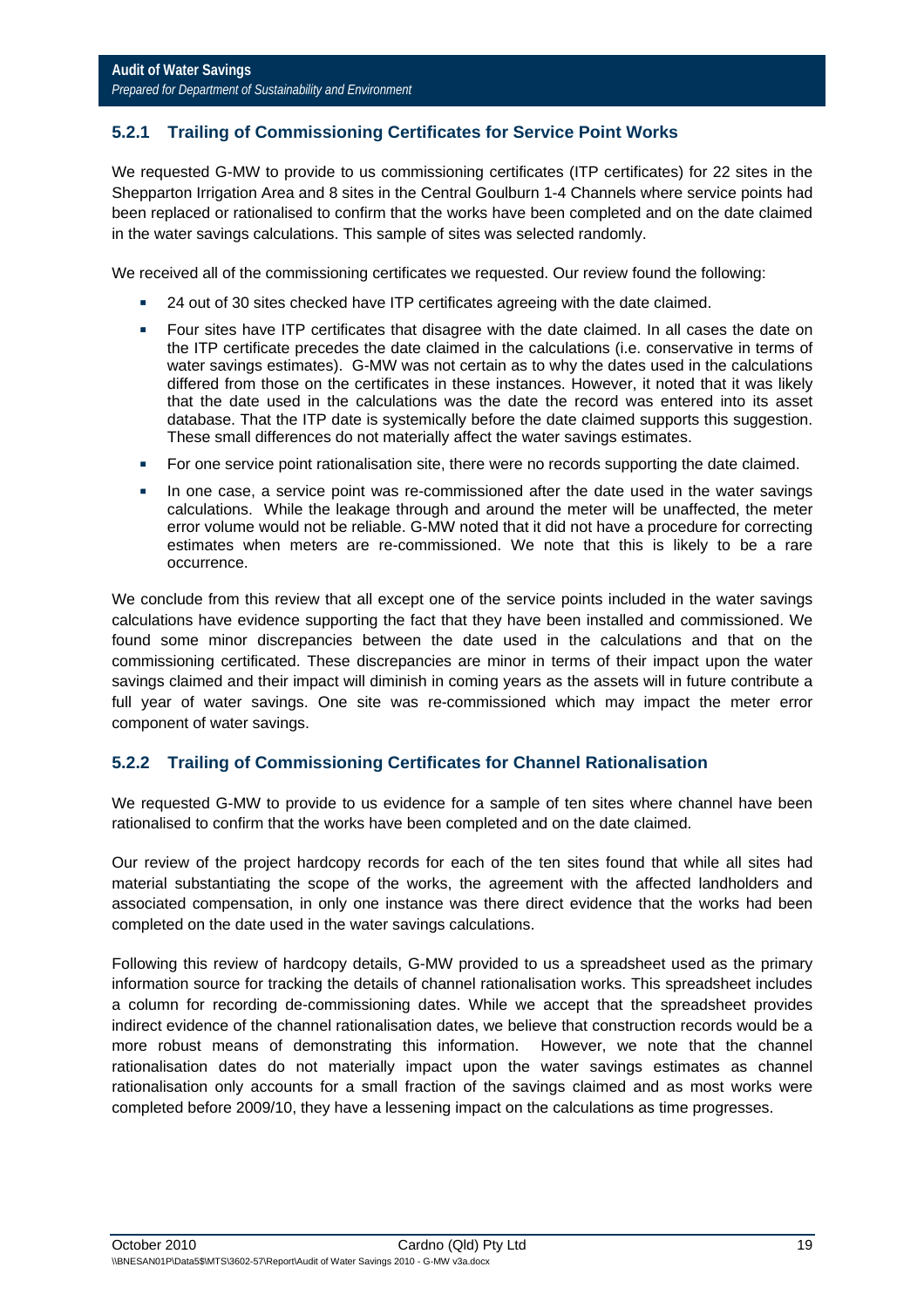# **5.3 Information Systems Overview**

To manage its irrigation network, Goulburn Murray Water employs a number of information systems. The key systems are:

- SCADA provides real time monitoring of gate operation, including trending. Field readings are stored and can be accessed through a data warehouse;
- GIS records location of channels and control gates. Channel length and width is measured from here; and
- **IFILA** Irrigation Planning Module takes customer orders, checks system capacity to deliver orders.

When an order is placed by a customer who is located on an automated channel, the Irrigation Planning Module directs the order to the customer's outlet. The IPM specifies the times to open and close the customer outlet and the ordered flow rate. The automation system uses a combination of feedback control on water level with feed-forward on flow to control to the channel.

The SCADA system monitors the status of control gates along automated channels in the field. Data from the control gates (channel water levels, flow rates, accumulated flows, gate open position etc.) can be monitored in SCADA. It is also stored in the data warehouse and can be retrieved from here.

# **5.4 Outfall Flow Data**

The volumes of flows through outfalls are an important data input into the water savings calculations as savings from outfalls comprise the largest component of all water savings achieved. G-MW as the system operator is responsible for recording all outfall flow volumes.

Now that irrigation modernisation works in the GMID have been in progress for several years, most major outfalls have online flow measurement which is recorded in the G-MW SCADA. A number of unmetered outfalls where flows are estimated by operators remain in operation. However, these account for only a small proportion of the water savings achieved.

Where an outfall has online measurement, field staff record the outfall volume each day in a logsheet. There is a separate logsheet for each irrigation area. The field staff review the SCADA data and if necessary make adjustments for any erroneous readings, e.g. if the water level in the channel is particularly low, the flow reading may be a false high reading when in fact no water is leaving the outfall.

#### **5.4.1 Trailing of Outfall Volumes Data**

We requested G-MW demonstrate to us the outfall volumes recorded in the current year for a targeted sample of sites across the Central Goulburn 1-4 and Shepparton works areas. Our sample focused on the outfalls with the largest savings to provide an appropriate level of assurance, as well as a selection of smaller sites to ensure that there were no systemic errors in the reported data. The coverage of our sample is summarised in Table 5-1.

| Area                 | <b>No. Outfalls in</b><br><b>Sample</b> | <b>Coverage of all Outfall Savings (approx.)</b> |
|----------------------|-----------------------------------------|--------------------------------------------------|
| Shepparton           | 16                                      | 71%                                              |
| Central Goulburn 1-4 |                                         | 60%                                              |

#### **Table 5-1 Coverage of Outfall Volumes Sample**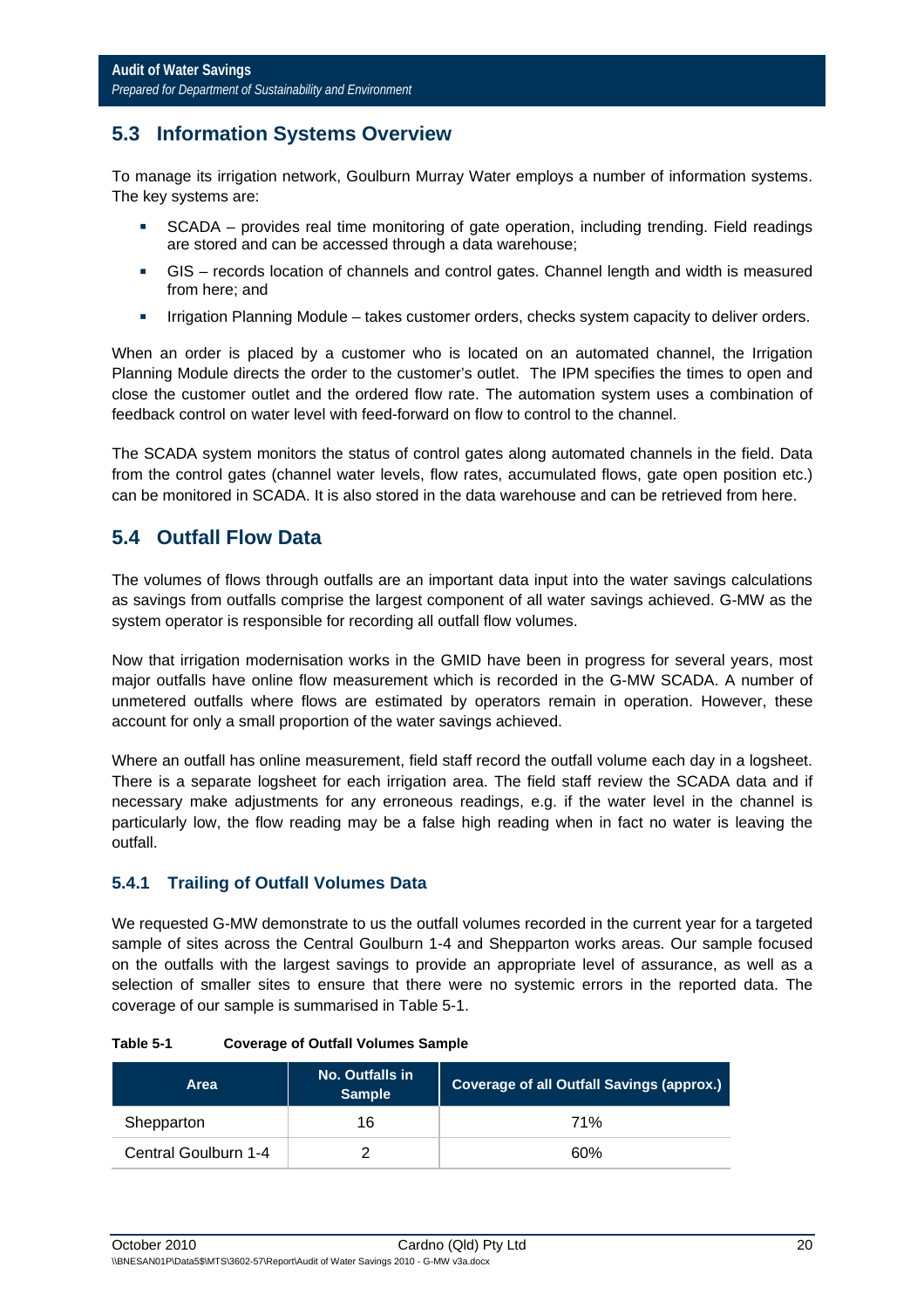To trail the outfall volumes, we reconciled the volumes used in the calculations for each outfall site with those recorded on the G-MW SCADA. The SCADA data is based on a snapshot of the records taken at the end of the 2009/10 season. To interrogate SCADA, we reviewed outfall data on a site by site basis for a date range corresponding to the irrigation season. Our review of outfall volumes found:

- The majority of outfall flow volumes used in the calculations from operator logsheets could be reconciled to the flows recorded in SCADA;
- We did not need to make any adjustments or corrections to the outfall volumes presented by G-MW;
- Although many sites (e.g. just under 90% of 2009/10 outfall flows in the Shepparton Irrigation Area) are monitored online through SCADA, operator logsheets are used as the source of outfall data for the calculations. This is because the operator logsheets are the primary data source where adjustments for meter errors etc are made and are the basis for internal reporting;
- A number of outfall gates are recorded incorrectly in SCADA in terms of their name, location or type (automated or DMO);
- Some minor flows (e.g. <0.5ML in a day) are not included in operator logsheets in some Areas; and
- Rainfall rejections are removed from outfall volumes in some irrigation areas as operational practice is for channel volumes to be reduced to create headspace for irrigators to dewater excess rainfall volumes from their properties into;

We conclude from this review that the majority of outfall volumes used in the water savings calculations can be readily reconciled to the flows recorded online in SCADA.

We found that despite the potential that SCADA offers for recording, storing and reporting flow measurements, outfall volumes are still reported from operator logsheets. We understand that this is in part due to the ability of operators to identify any incorrect flow measurements that have occurred, for example, in the past when channel levels have become low. We are also aware that G-MW intends to increase its use of SCADA for reporting of outfall volumes. We believe that if used with appropriate filters and alarms to identify potentially erroneous readings, utilising SCADA as the primary source of flow data offers significant advantages over manually completed logsheets.

We found that some irrigation areas have a number of differing practices in the treatment of outfall volumes, e.g. recording of minor flows, treatment of rainfall rejections and rounding of flow measurements. While these differing practices do not materially affect the water savings estimates, they highlight how using SCADA could lead to uniform recording of outfall volumes.

# **5.5 Irrigation Planning Module**

Irrigation Planning Module (IPM) is the business system used by G-MW to manage irrigation supply orders and plan the delivery of these orders. When an order is placed by a customer online or by telephone, it is sent to IPM. For customers on fully automated channels, IPM essentially sends the order to the customer's outlet. The orders specify the times to open and close the customer outlet and the ordered flow rate. The channel automation system uses a combination of feedback control on water level with feed-forward on flow to control to the channel

IPM also provides management reporting facilities on a range of operational aspects and records delivery volumes for billing purposes. It also records delivery volumes against entitlements and rejects orders where supply is in excess of entitlement.

For the purposes of the water savings calculations, IPM is used to determine customer deliveries through service points, as well as season length. We reviewed the procedures for extracting this data from IPM and found them to adequately describe the process.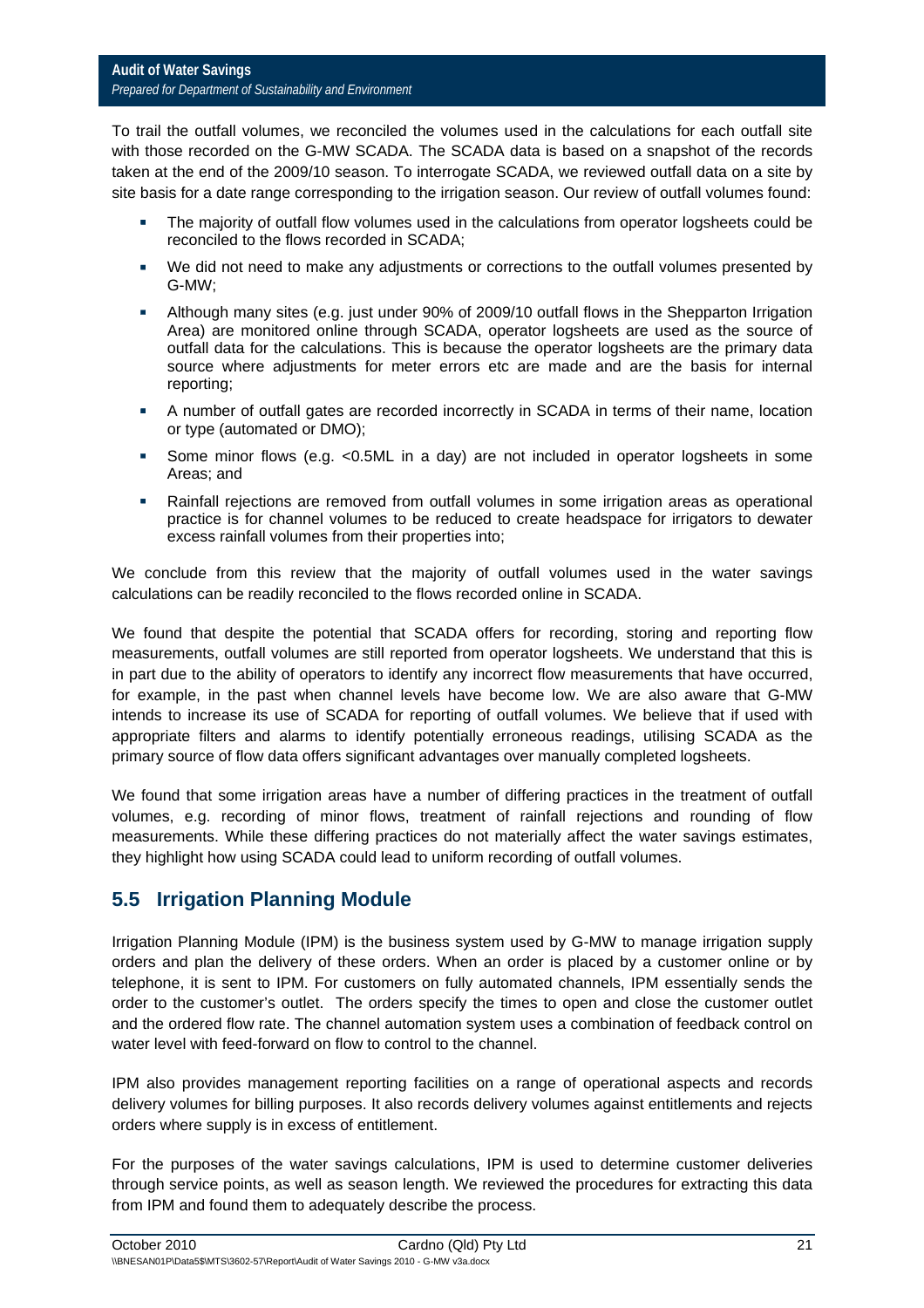The following describes the results of our trailing of a selected sample of data sourced from IPM.

#### **5.5.1 Trailing of Customer Deliveries Volumes**

We reviewed the 2009/10 usage through 41 customer service points that have been replaced by modernisation works. We compared the usage recorded for each service point in IPM with that used in the calculations. The review identified two service points where the usage for 2009/10 did not agree with that used in the calculations – one in the NVIRP project area and one in the Central Goulburn1-4 and Shepparton project area.

For the first site (RN484), the usage was adjusted on 15 June 2010 which was after the data for reporting was extracted. In the second case (TN13009), the reporting query did not correctly identify that the meter had been replaced. The net error due to these two discrepancies is 9 ML out of a total usage volume through all service points in the sample of 1207ML, i.e. 0.7%. Given that the accuracy of a newly installed and calibrated magflow meter is +/-5%, we do not consider these discrepancies to be material and they have an insignificant impact on the water savings calculations.

#### **5.5.2 Trailing of Season Lengths**

We selected two irrigation districts – Central Goulburn and Torrumbarry - and compared the dates recorded in IPM for the last deliveries in each for the 2009/10 season with the dates used for the end of the season in the water savings calculations. We found that in both cases the dates agreed.

# **5.6 Pondage Testing**

Goulburn Murray Water has a staff member dedicated to undertaking pondage testing for both the NVIRP and its own areas. The results of pondage tests are used to determine the most cost effective channels to remediate and in water savings estimates. Goulburn Murray Water has prepared a procedure (#2708378) that sets out how pondage field tests are undertaken. The tests undertaken are static tests. A second procedure (#2708405) outlines how the results of field tests should be evaluated and leakage and seepage rates determined. We reviewed these procedures and had their use demonstrated to us by Goulburn Murray Water. We believe that these procedures are sufficiently complete and reflect the analysis we saw undertaken by G-MW.

During field tests, logsheets are kept that detail the site conditions, any rainfall etc. If rainfall occurs, the measurements taken during and after that period are excluded. A test takes a minimum of four days to complete so that sufficient data is collected. The data used in the analysis is the change in water level in the channel over time and the volume of any flows into the channel. Both of these variables are measured on-line and recorded in SCADA.

We reviewed the calculation of pre and post works loss estimates for channels RN227-228 and RN321-322 and did not identify any errors.

The length of channel remediated is first determined using GIS. However, the actual length remediated is also measured in the field following completion of the remediation works. Because channel lining typically stops short of in-line structures (e.g. bridges) and regulator gates, the actual length remediated is usually slightly less than the initial length estimated.

# **5.7 Conclusions**

Our review of the systems and processes used by G-MW has found that they are generally sufficiently robust to generate data and inputs are that are accurate as could reasonably be expected for the purpose of calculating water savings.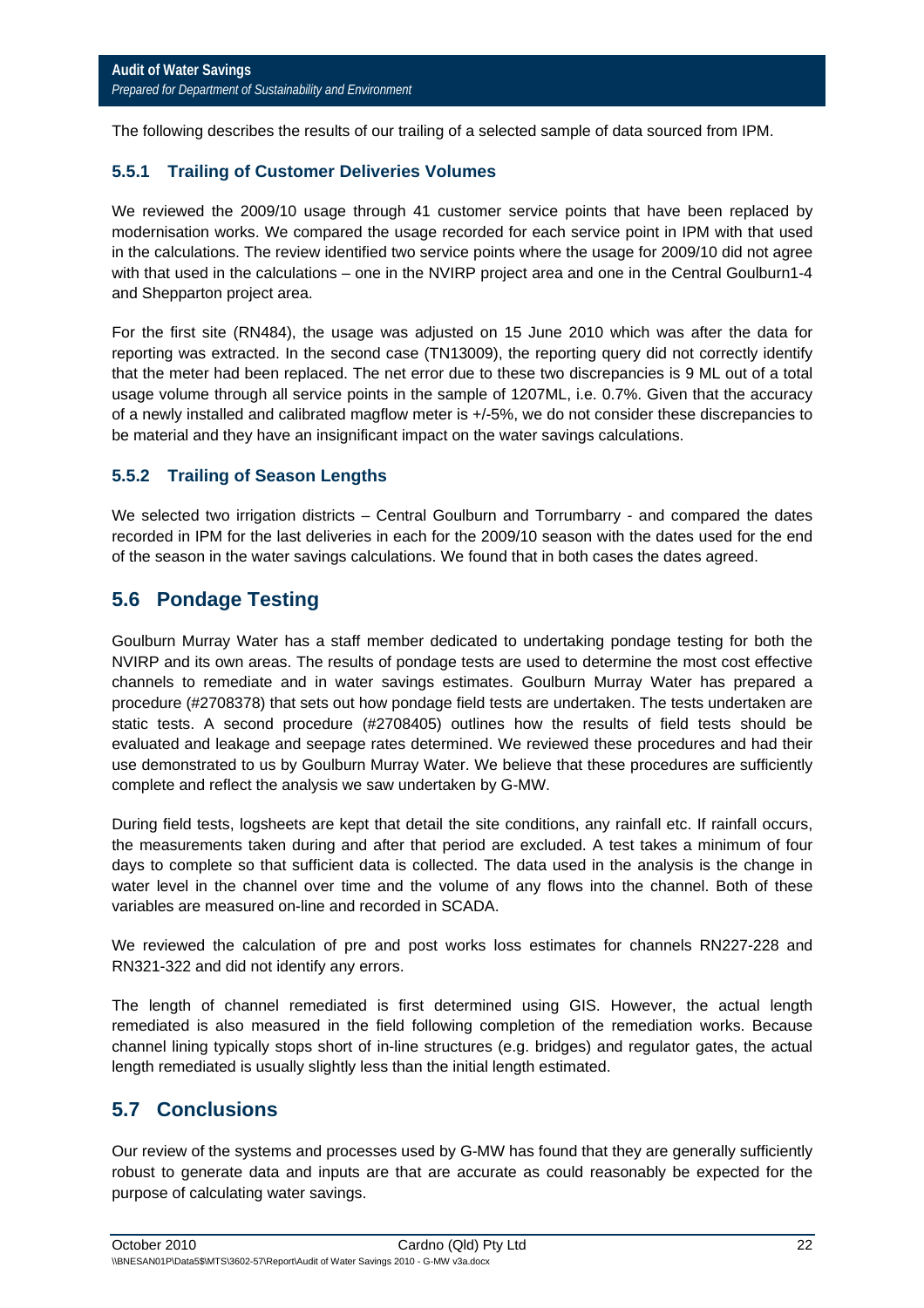We found the great majority of the assets included in our samples for data trailing had sufficient evidence to support the fact that they have been constructed and commissioned. The exception was a single service point site and nine channel rationalisation sites. While there were some minor discrepancies over commissioning dates, these do not impact upon the water savings claimed.

We conclude from our review of outfall volume data that the majority of outfall volumes used in the water savings calculations can be readily reconciled to the flows recorded online in SCADA.

We found that G-MW sources outfall volumes from operator logsheets but intends to move increasingly to using SCADA as the primary source of flow measurement data. We found that some irrigation areas treat outfall flow volumes differently but that these practices do not have a material impact on the water savings estimates.

We believe that G-MW should make every effort to utilise SCADA as the primary source of outfall flow volumes in future years. Operator logsheets should only be relied upon for unmetered outfalls.

For deliveries through customer meters, we found 2 small discrepancies out of the 41 records we reviewed. These errors do not have any significant effect on the water savings estimates.

For the season length data sourced from IPM, we identified no discrepancies in our samples for data trailing. We also found that the procedures in place for extracting data from this system for the purpose of water savings are sufficient.

### **5.8 Recommendations**

- **SCADA** should be used as the primary point of reference for recording, storing and reporting outfall measurement data given that most major outfalls now have online measurement. Operators should continue to record where adjustments to flows need to be made, e.g. if the water level drops below the sensor range.
- Outfalls names used in the business should be reconciled with the outfall names used in SCADA. We identified several outfalls that could not be readily identified on SCADA or were incorrectly labelled.
- As more outfall flow data is recorded online into the SCADA data warehouse, reporting from here should be streamlined and made robust for water savings audit purposes. For example, a report that allows users to enter the start and end dates for the irrigation season in each irrigation district and then have returned the totalised outfall flows in that period on an outfall by outfall basis would be very useful.
- While operator logsheets continue to be used, operational practice should be standardised across regions, e.g. rounding of flows, treatment of rainfall rejection.
- Minor flow volumes should not be discounted from outfall volumes unless a valid reason is identified by the operator.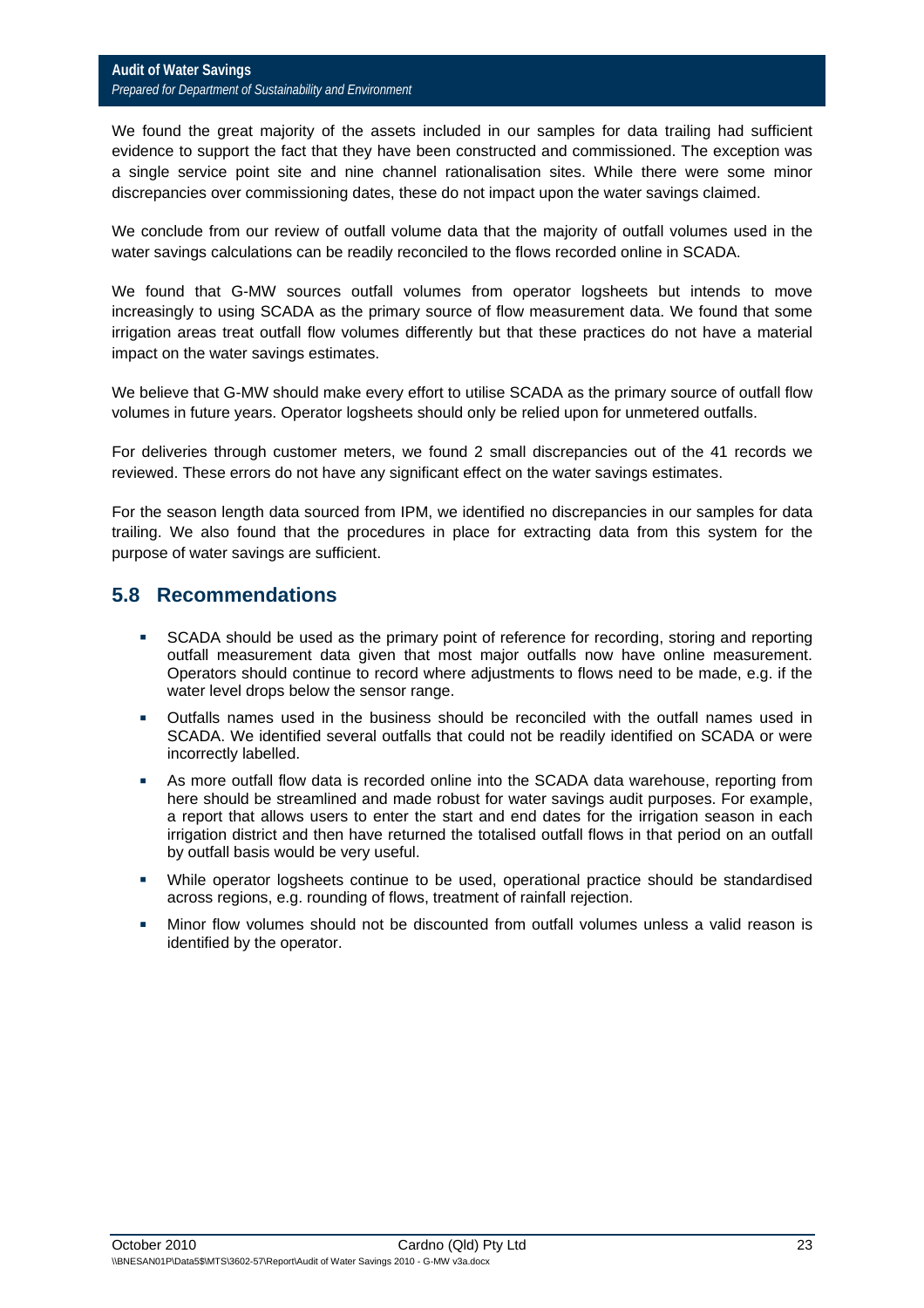# **6 AUDIT FINDINGS – WATER SAVINGS CALCULATIONS**

# **6.1 Application of the** *Technical Manual* **formulae and determination of long-term savings**

The purpose of the *Technical Manual for the Quantification of Water Savings* is to apply a transparent and consistent approach to determining the water savings achieved through irrigation modernisation projects at all project phases, but most importantly, the long term savings in the system following project completion. The *Technical Manual* defines four separate phases at which water savings calculations are applied to projects:

- *Phase 1*: The initial 'Business Case' long term estimates of water savings for the planned program of works;
- *Phase 2*: The annual pre-works estimates of interim water savings to be set aside within the water savings account;
- *Phase 3*: The annual post-works measurement or verification of interim water savings able to be allocated from the water savings account; and
- *Phase 4*: The assessment of the overall long term water savings achieved through the modernisation program.

The purpose of this audit report is to review the Phase 3 water savings achieved in the Shepparton Irrigation Area and Central Goulburn Channels 1-4 for the 2009/10 season. That is, the actual water savings realised in the 2009/10 irrigation season (Phase 3). There is no onus on G-MW to determine the water savings that would have occurred over a comparable long term average year (Phase 4).

However, there are a number of instances where G-MW has not applied the preferred Phase 3 methodologies specified in the *Technical Manual* to estimate water savings. In these instances , G-MW has applied alternative approaches described in the *Technical Manual, as* detailed in Table 6-1 below.

| Instance of departure from<br>preferred Technical Manual<br>equations                                           | Reason for departure from preferred Technical<br><b>Manual equations</b>                                                                                                                                                                                   | $%$ of<br>savings<br>affected |
|-----------------------------------------------------------------------------------------------------------------|------------------------------------------------------------------------------------------------------------------------------------------------------------------------------------------------------------------------------------------------------------|-------------------------------|
| Bank leakage water savings<br>due to automation - Modified<br>Phase 2 calculations used in<br>place of Phase 3. | Using the Baseline Year leakage figure in Phase 3<br>calculations results in negative leakage losses.<br>This is most likely due to the large difference<br>between the Baseline Year deliveries and the<br>current year deliveries (43% of Baseline Year) | 0.7%                          |
| Service point rationalisation -<br>Savings due to meter error. Not<br>included                                  | Meter error component not included as assumed<br>that all flows from rationalised service points now<br>go through metered service points. Conservative.                                                                                                   |                               |
| Channel remediation - Phase 2<br>calculation used to determine<br>pre-works losses                              | Pre works pondage test data not available and no<br>audited Baseline Year estimates available for<br>losses                                                                                                                                                | 0.7%                          |

| Table 6-1 | Departures from the Technical Manual in G-MW Water Savings Calculations |
|-----------|-------------------------------------------------------------------------|
|-----------|-------------------------------------------------------------------------|

We believe that G-MW has taken a reasonable approach in each of these instances of departure from the preferred *Technical Manual* calculations. We also note that these departures apply to an insignificant fraction of the water savings estimates.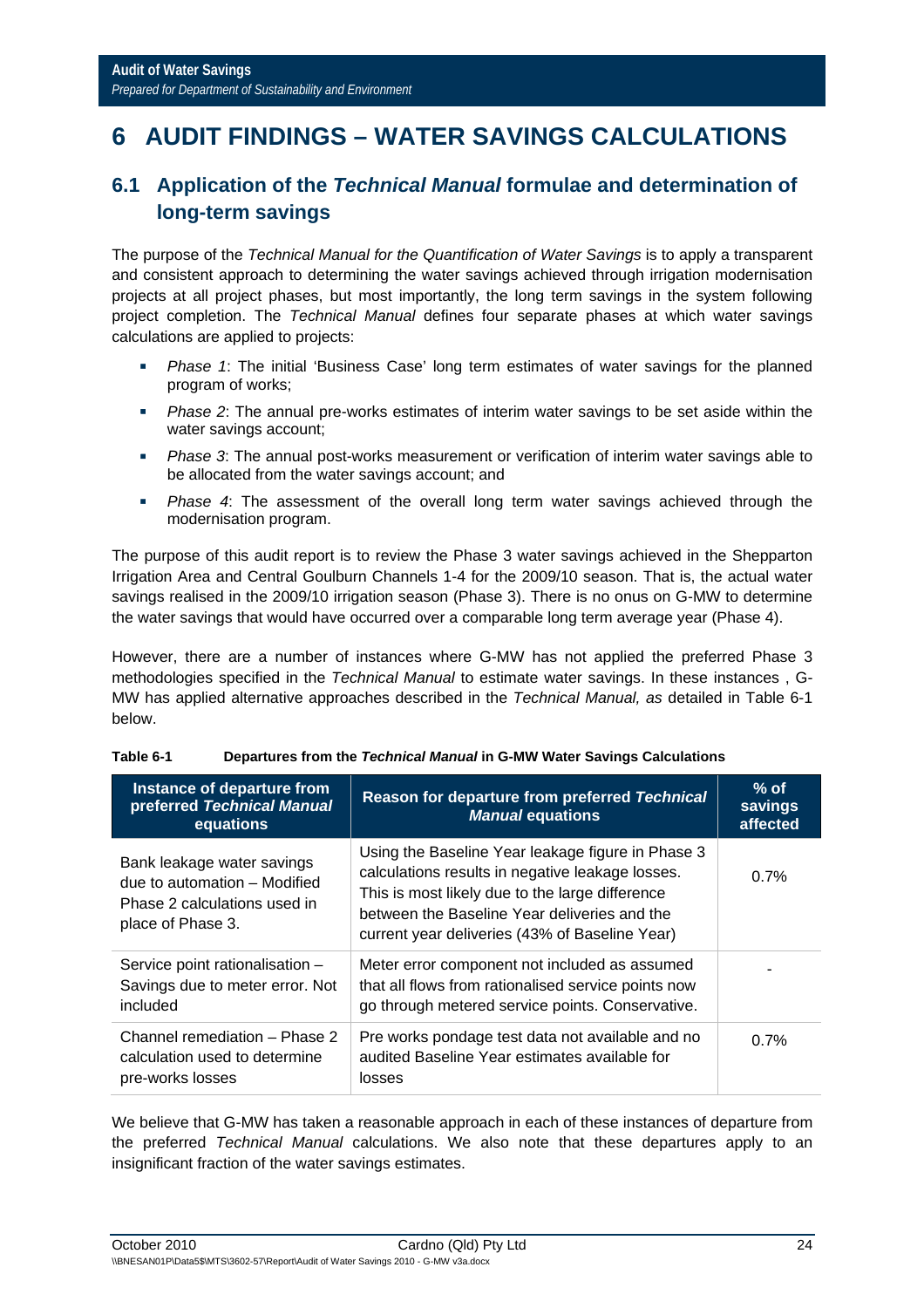The following sections detail the application of the water savings calculations by intervention type  $$ channel rationalisation, channel automation, service point replacement and rationalisation and channel remediation.

# **6.2 Savings from Channel Rationalisation**

#### **6.2.1 Scope of Irrigation Channel Rationalisation Works**

Channel rationalisation involves redesigning the channel network so that channel length can be minimised while still providing service to customers. Channels that are determined to be redundant are abandoned and isolated from the distribution network and no flows enter them. This means that there is water savings due to reduced evaporation, bank seepage and bank leakage. Channel rationalisation accounts for approximately 5% of the Phase 3 savings claimed by G-MW for the 2009/10 irrigation season.

#### **6.2.2 Overview**

The Phase 3 water savings from channel rationalisation is the sum of the savings from reduced leakage, seepage and evaporation:

```
WS<sub>Year</sub> X = WS<sub>bank leakage</sub> + WS<sub>seepage</sub> + WS<sub>evaporation</sub>
```
#### **6.2.3 Water Savings Calculations**

#### **Phase 3**

| $WS_{\text{leakage}}$            | $=$ [(L <sub>base</sub> x FL) + (L <sub>Base</sub> + V <sub>L</sub> x (D <sub>Year X</sub> /D <sub>base</sub> )] x CL x t x EF |
|----------------------------------|--------------------------------------------------------------------------------------------------------------------------------|
| $\mathsf{WS}_\mathsf{seepage}$   | $= S_{Base}$ x CL x t x EF                                                                                                     |
| <b>WS</b> <sub>Evaporation</sub> | $= E_{Base}$ x CL x t x EF                                                                                                     |

#### **6.2.4 Input Data**

The inputs required to calculate Phase 3 water savings due to channel rationalisation are summarised in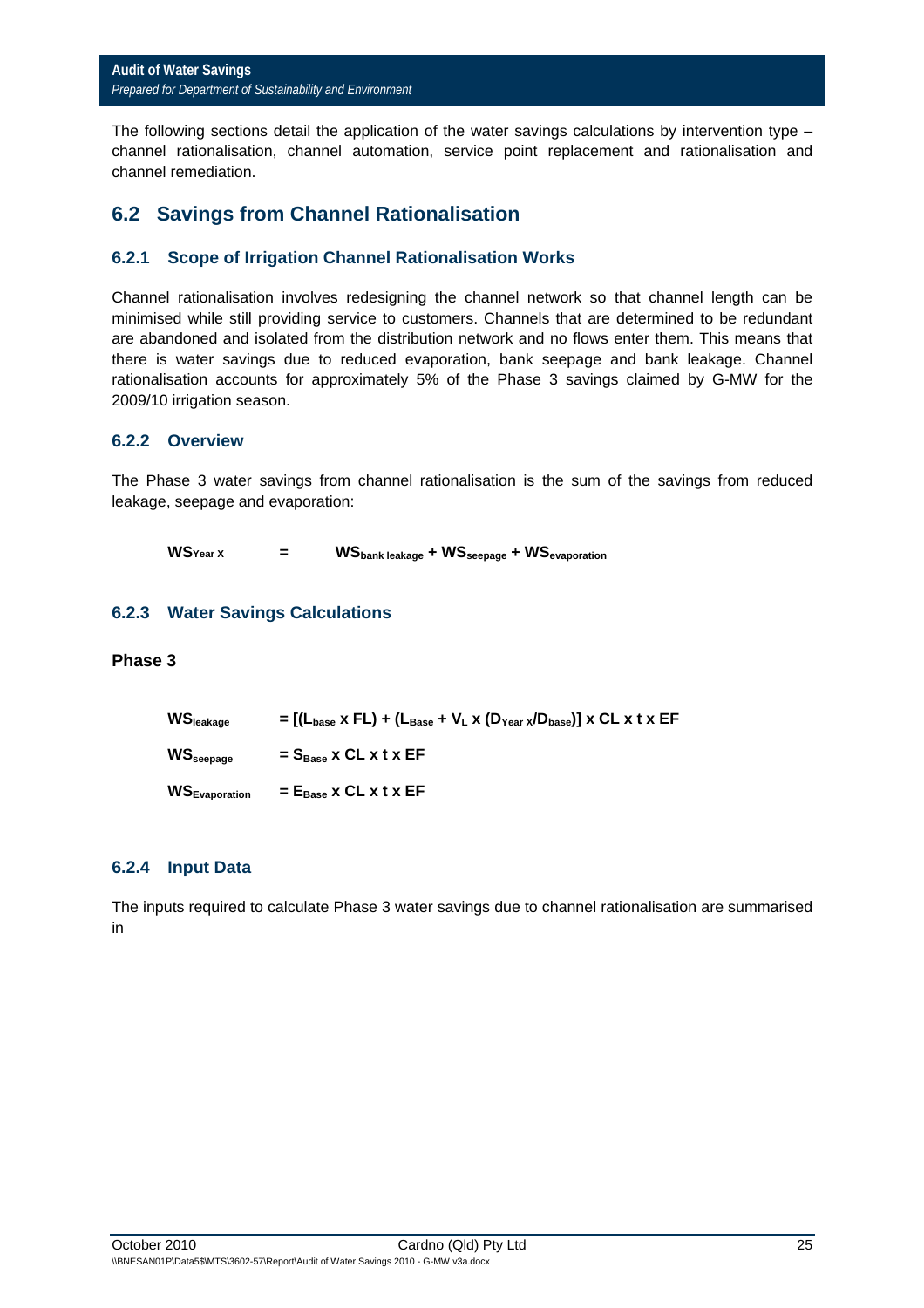Table 6-2 and Table 6-3. The first table details the parameters that are fixed or have been previously audited. The second table details the input data from the current year.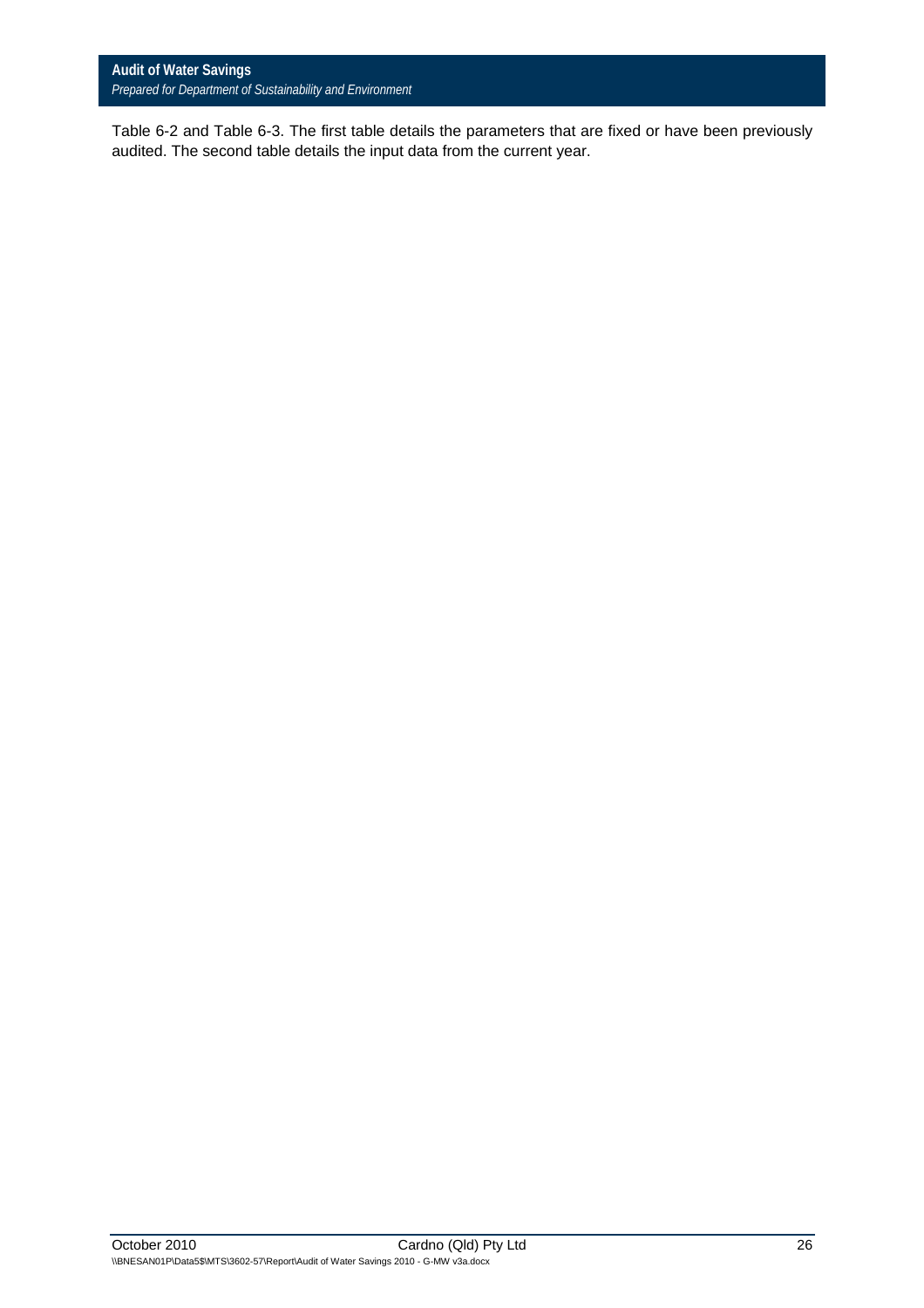#### **Table 6-2 Fixed Parameters and Baseline Year Parameters for Channel Rationalisation Water Savings Calculation**

| <b>Parameter</b>  | <b>Description</b>                                  | <b>Source</b>                  |
|-------------------|-----------------------------------------------------|--------------------------------|
| LBase             | Leakage in the Baseline Year                        | Baseline Year water<br>balance |
| Vı.               | Proportion of bank leakage recognised as variable   | Technical Manual               |
| FL.               | Proportion of bank leakage recognised as fixed      | Technical Manual               |
| D <sub>base</sub> | Effectiveness Factor for reducing measurement error | Baseline Year water<br>balance |
| EF                | Effectiveness Factor for channel rationalisation    | Technical Manual               |
| S <sub>base</sub> | Seepage in the Baseline Year                        | Baseline Year water<br>balance |
| $E_{\text{base}}$ | Evaporation in the Baseline Year                    | Baseline Year water<br>balance |

#### **Table 6-3 Current Year Parameters for Channel Rationalisation Water Savings Calculation**

| <b>Parameter</b>    | <b>Description</b>                                                                                                                                      | Source.                       |
|---------------------|---------------------------------------------------------------------------------------------------------------------------------------------------------|-------------------------------|
| $D_{\text{Year X}}$ | Customer deliveries in the year in question to the irrigation<br>system                                                                                 | IPM reports                   |
| CL                  | Ratio of length of spur channel length rationalised to total<br>spur channel length in system                                                           | GIS and direct<br>measurement |
|                     | Ratio of the length of time a channel has been rationalised<br>in the year in question relative to the irrigation season<br>length in the Baseline Year | Construction records          |

We have reviewed the input data and confirm that the fixed parameters sourced from the Technical Manual are correct. We reviewed the parameters sourced from the Baseline Year water balance and identified that there were some minor discrepancies between the baseline Year seepage, leakage and evaporation used in G-MW's calculations and those detailed in the Arup Baseline Year audit report. G-MW explained that the difference was due to a change in the number of significant figures used for an evaporation factor. We are satisfied with this change to the Baseline Year data and note that it does not significantly impact upon the water savings estimates.

Our review of the current year parameters used in the calculations found the following:

#### Customer Deliveries in the Current Year (D<sub>Year X</sub>)

Customer deliveries through the meters replaced in each irrigation district are determined through IPM. These delivery volumes are used for customer billing and as noted previously, we therefore believe they will be reliable due to the scrutiny they are subject to by G-MW and customers. We outline the results of our data trailing of customer delivery volumes in Section 5.5.1. We did not identify any errors or have need to make adjustments to the customer delivery volumes used by G-MW.

#### **Ratio of Channel Length Rationalised to Total Channel Length (CL)**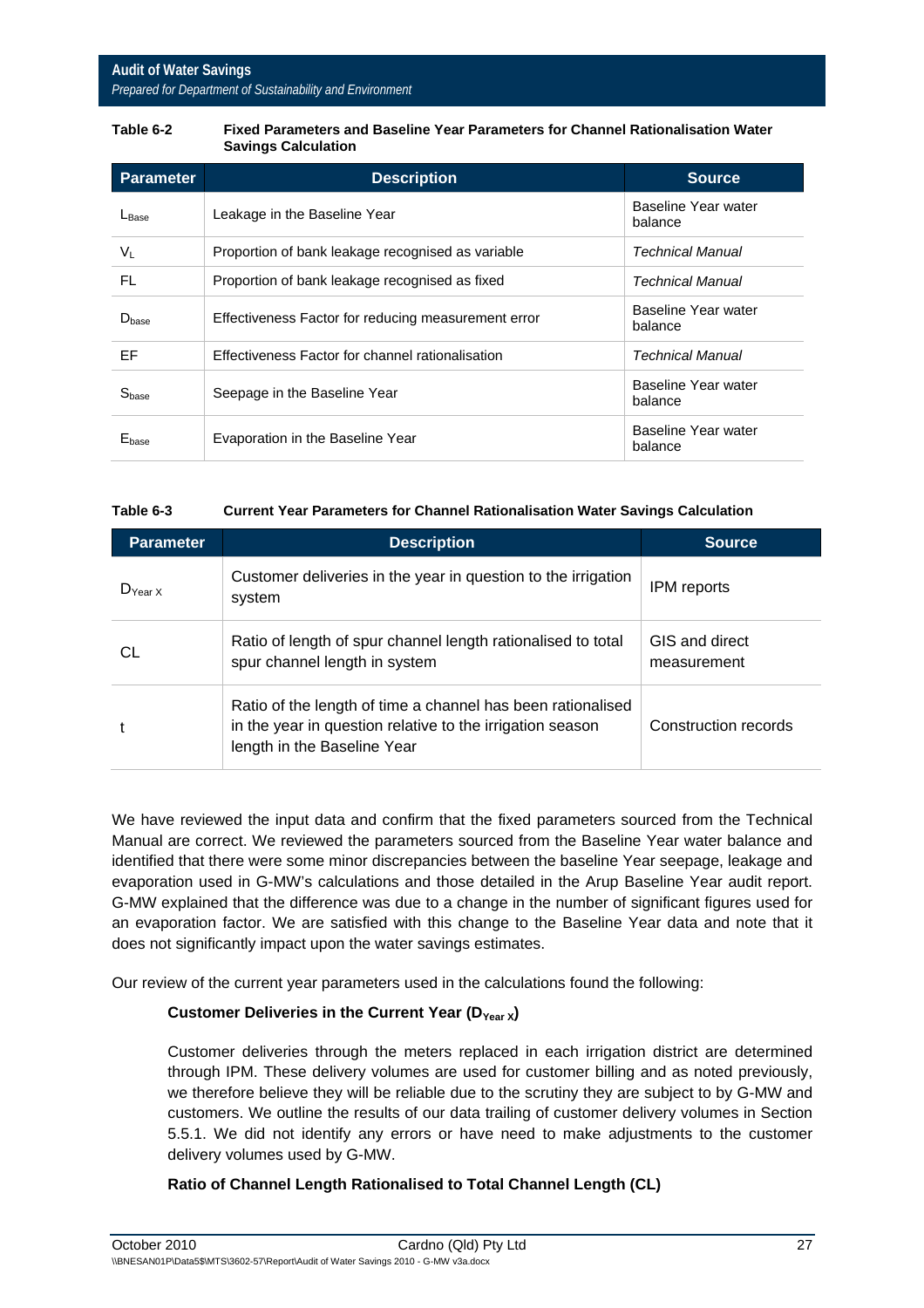This ratio is intended to be calculated with the total length of spur channels only (i.e. the backbone omitted). However, as G-MW does not have the Baseline Year seepage, leakage and evaporation loss components separated into spur and backbone volumes, it has determined this ratio using the entire length of channels as the denominator. This situation has arisen because all of the channels in these systems have been nominated as backbone channels.

#### **Ratio of Length of Time Channels Rationalised to Baseline Year (t)**

This variable depends on the channel de-commissioning date being correctly recorded. While we noted in Section 5.2.2 that these dates are not recorded well by Futureflow, as most works have been completed in previous years, their exact date of de-commissioning has no bearing on the savings for the 2009/10 irrigation season. This factor has been calculated from the input data.

#### **6.2.5 Results**

We found that G-MW has correctly applied the water savings formulae to the input data. Correcting for the discrepancies noted, the audited water savings due to channel rationalisation are summarised in Table 6-16.

|                   | <b>Shepparton</b> | <b>Central Goulburn 1-4</b> |
|-------------------|-------------------|-----------------------------|
| Seepage (ML)      | 625               | 22                          |
| Bank leakage (ML) | 221               | 19                          |
| Evaporation (ML)  | 409               |                             |
| Total (ML)        | 1255              | 49                          |

#### **Table 6-4 Phase 3 Water Savings due to Chanel Rationalisation**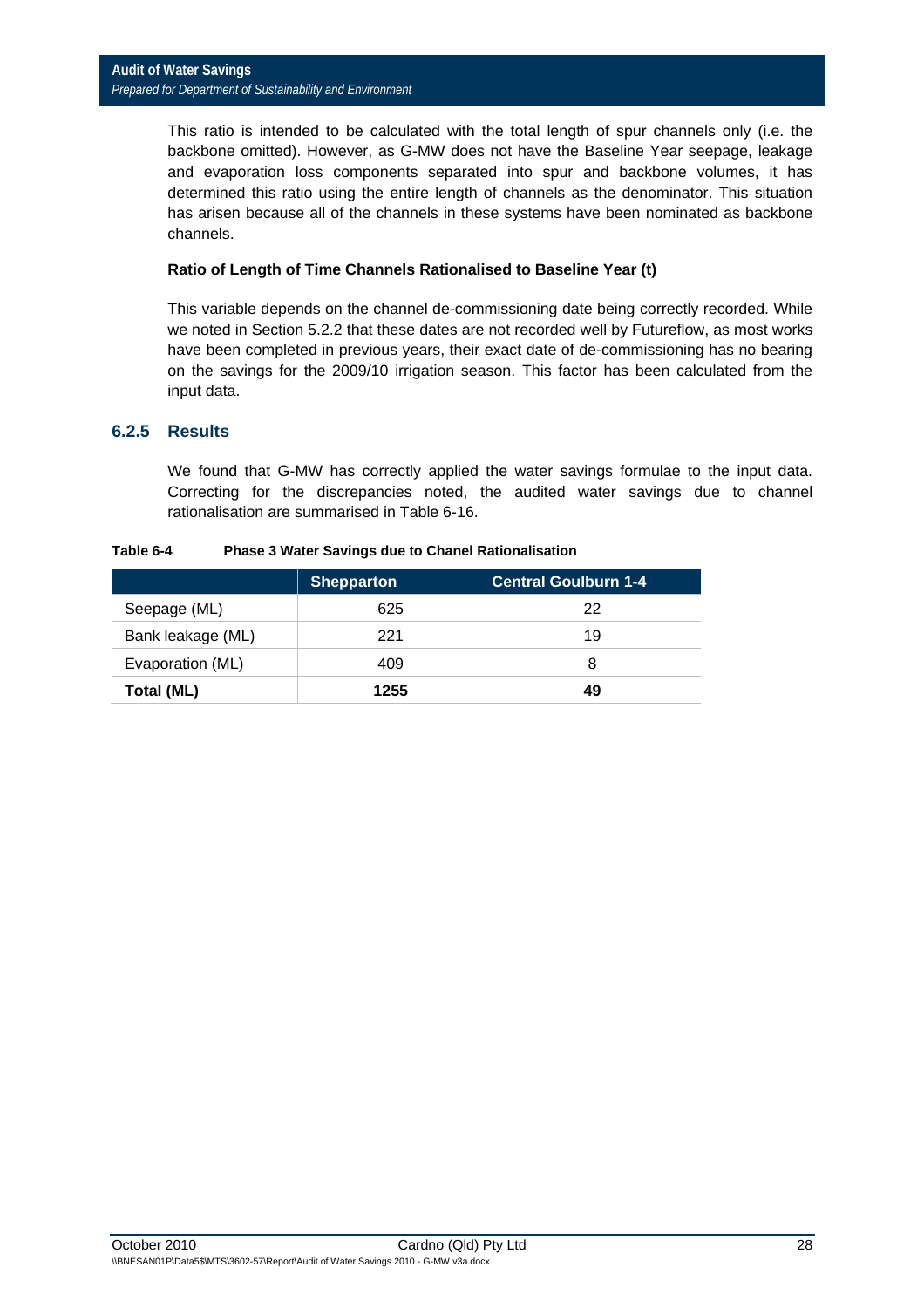# **6.3 Savings from Channel Automation**

#### **6.3.1 Scope of Automation Works**

Automation involves the replacement of manual flow control structures with modern automated gates that accurately measure flows, provide real time operational data and can be controlled to meet the flow demands of customers. Automation greatly reduces the water spillage from the end of channels (outfalls), and reduces bank leakage by maintaining the level of water within a pool in a relatively restricted band.

Both the Shepparton and Central Goulburn 1-4 districts have largely automated backbone channel networks. Spur channels will not be automated as these will most likely be rationalised in future years. Table 6-5 details the extent of automation in each irrigation area.

**Table 6-5 Extent of Automation by Irrigation Area at end of 2008/09 Season** 

| <b>System</b>        | Length of Backbone   Length Automated   % Automated<br>(km) | (km) |     |
|----------------------|-------------------------------------------------------------|------|-----|
| Shepparton           | 625                                                         | 569  | 91% |
| Central Goulburn 1-4 | 264                                                         | 258  | 98% |

While the confirmation that automation works have been complete is ultimately evidenced by the reduction in outfall volumes from automated systems, we undertook the following additional checking to confirm that the regulator sites claimed have been constructed and commissioned as indicated:

- Site visit to a selection of sites that have been automated. We discussed this in Section 3.3 ; and
- Witnessing of commissioning certificates for a sample of randomly selected automated regulator sites. For this exercise, we focused on gates commissioned in 2010. This is discussed further in Section 5.2.2.

#### **6.3.2 Overview**

Water savings due to automation are the sum of the savings realised through reduced outfall volumes and through reduced bank leakage:

**Phase 3:** WSYear X = WS<sub>outfalls</sub> + WS<sub>bank leakage</sub>

Water savings from outfalls account for the majority of water savings due to automation, and the majority of water savings overall. Therefore, we have subjected this element of the water savings calculations to particular scrutiny. As noted previously, G-MW has applied the Phase 2 calculations for determining bank leakage in place of the Phase 3 calculations.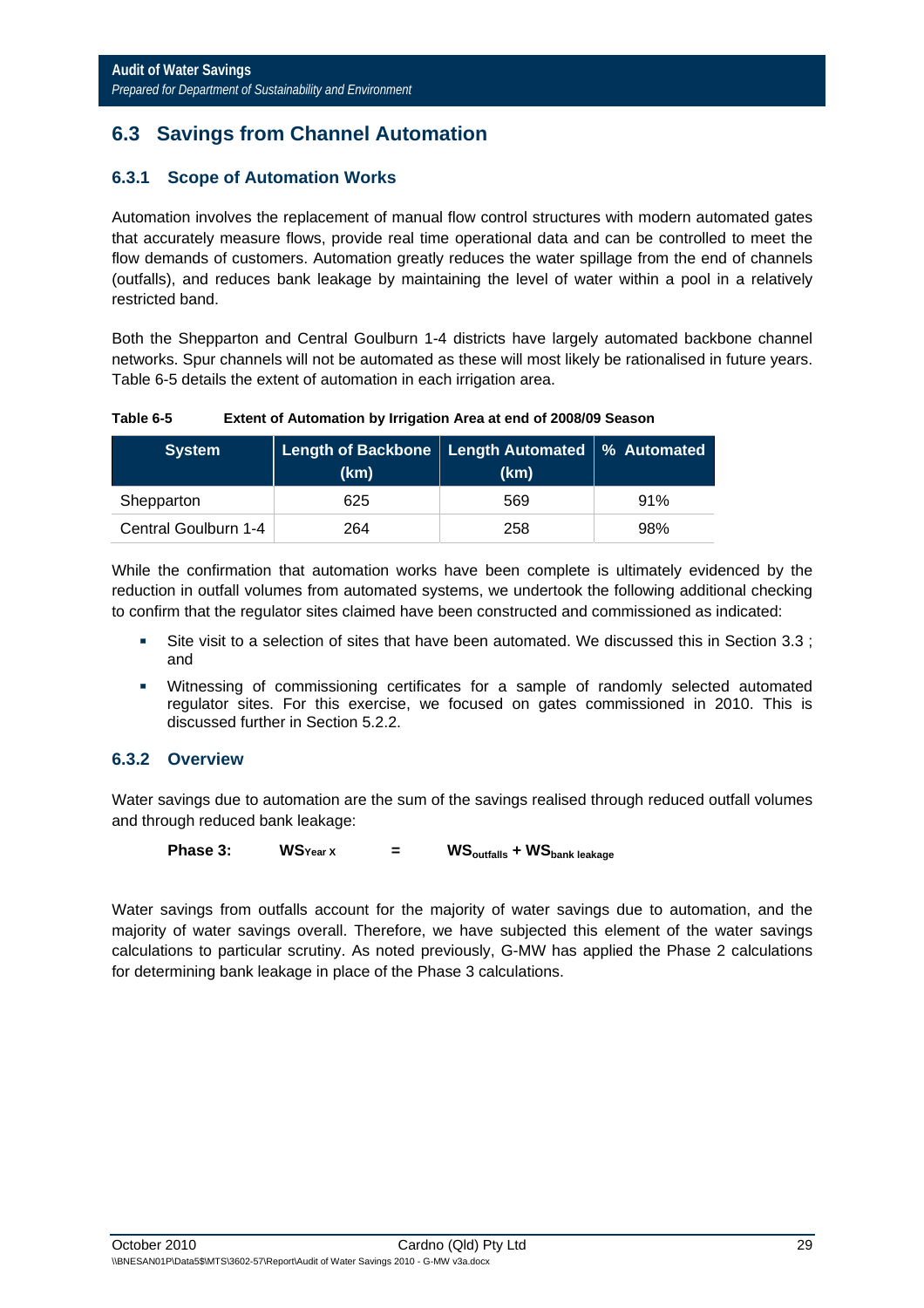#### **6.3.3 Water Savings Calculations**

#### **Phase3 Calculations**

Phase 3 water savings have been calculated by G-MW using the Phase 3 outfalls formula and the Phase 2 bank leakage formula:

| $WS_{\text{outfalls}}$ | н., | $\sum$ [(O <sub>base</sub> x OP <sub>x</sub> x (D <sub>Year x</sub> / D <sub>Base</sub> )) – (O <sub>YearX</sub> )] |
|------------------------|-----|---------------------------------------------------------------------------------------------------------------------|
| <b>WS</b> Bank Leakage | н., | $L_{Base}$ x EF x A x t x $(D_{Year}$ / $D_{Base})$                                                                 |

#### **6.3.4 Input Data**

The inputs required to calculate Phase 3 water savings due to outfall automation are summarised in Table 6-6 and Table 6-7. The first table details the parameters that are fixed or have been previously audited, i.e. the baseline year parameters. The second table details the input data from the current year.

#### **Table 6-6 Fixed Parameters and Baseline Year Parameters for Automation Water Savings Calculation**

| Parameter           | <b>Description</b>                                                | <b>Source</b>               |
|---------------------|-------------------------------------------------------------------|-----------------------------|
| $O_{\mathsf{Base}}$ | Outfalls in Baseline Year                                         | Baseline Year water balance |
| $D_{base}$          | Customer Deliveries in the Baseline Year in the irrigation system | Baseline Year water balance |
| EF                  | Effectiveness Factor Channel automation (bank leakage)            | Technical Manual            |

#### **Table 6-7 Current Year Parameters for Automation Water Savings Calculation**

| <b>Parameter</b>    | <b>Description</b>                                                                                                                                          | <b>Source</b>                                      |
|---------------------|-------------------------------------------------------------------------------------------------------------------------------------------------------------|----------------------------------------------------|
| $O_{\mathsf{Year}}$ | <b>Outfalls in Current Year</b>                                                                                                                             | SCADA and operator<br>logsheets                    |
| OP <sub>years</sub> | Ratio of the length of time a channel has been automated in the<br>year in question relative to the irrigation season length in the<br><b>Baseline Year</b> | <b>ITP</b> certificates for<br>commissioning dates |
| A                   | Ratio of the length of channel to be or actually automated to the<br>total length of channel in the defined system (%)                                      | Determined from G-MW GIS                           |
| $D_{\text{year}}$   | Customer Deliveries in the Current Year in the irrigation system                                                                                            | <b>IPM</b> reports                                 |

We have reviewed the input data and confirm that the fixed parameters sourced from the Technical Manual are correct. We also found that the parameters sourced from the Baseline Year Water Balance are correct, noting that only outfall volumes for channels that have now been automated are included in the 2009/10 calculations. We comment on the inputs from the current operating year following: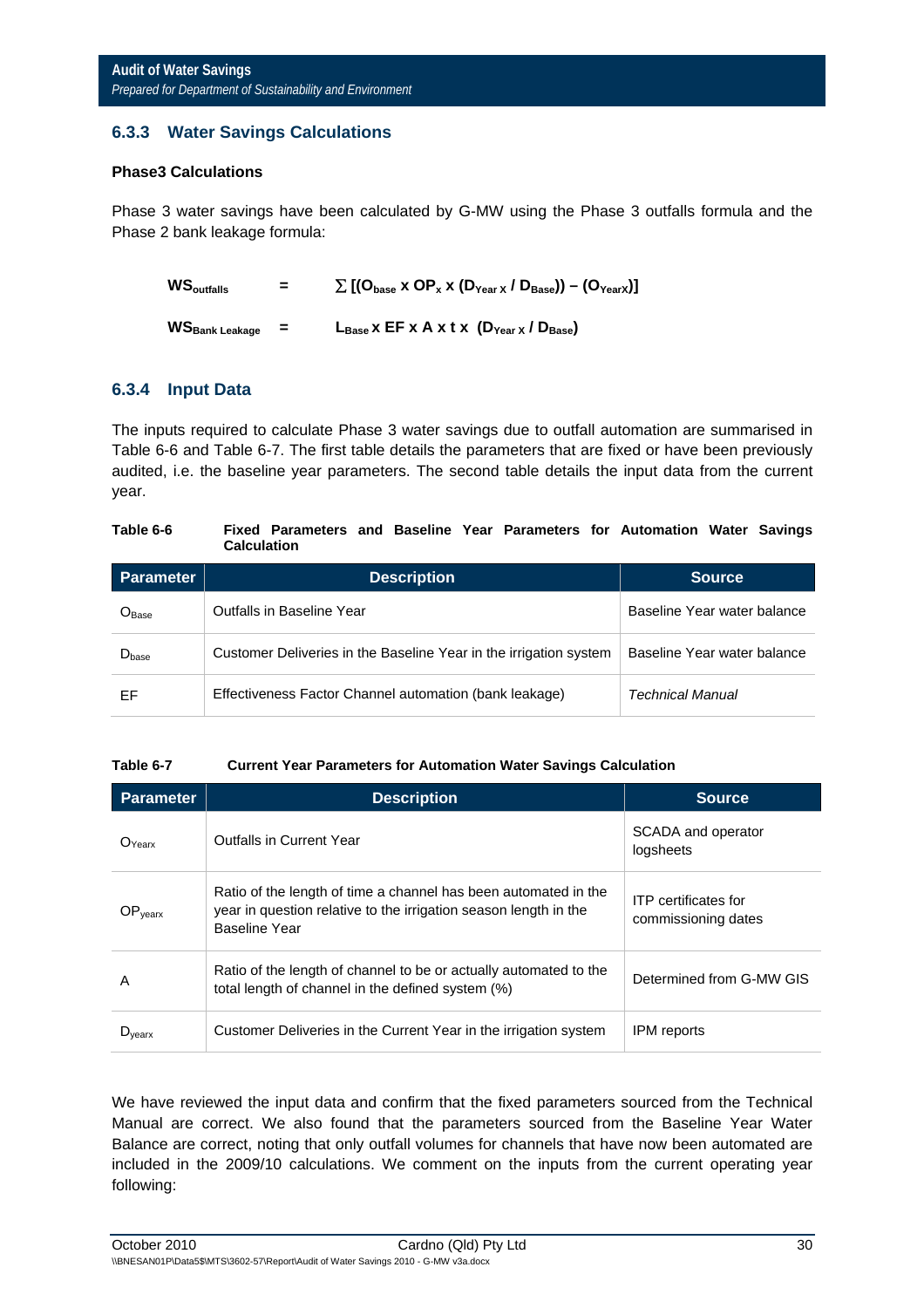#### **Outfalls in Current Year (O<sub>yearx</sub>)**

The largest outfalls responsible for the greatest water savings are generally measured on-line with feedback to Goulburn Murray Water's SCADA. Operators review SCADA and enter daily volumes into logsheets. These logsheets are used as the source of the outfall flow volumes for the water savings calculations.

Given the importance of the outfall volumes to the water savings estimates, we reviewed these in detail. Our findings regarding systems for handling this data are included in Section 5.4 and the results of our data trailing are included in Section 5.4.1.

#### **Ratio of Length of Channel Automated (A)**

The ratio of length of channel automated is determined from the G-MW GIS. The calculation is limited to the length of backbone channel automated only as the spur channels will eventually be abandoned through the connections program. We consider that the automated length ratios used in the calculation of bank leakage are justified.

#### Customer Deliveries in the Current Year (D<sub>Year X)</sub>

Customer deliveries in each irrigation district are determined through IPM. These delivery volumes are used for customer billing. Therefore, we believe that they will be reliable due to the scrutiny they are subject to by G-MW and customers. We outline the results of our data trailing of customer delivery volumes in Section 5.5.1. We have made adjustment for one delivery volume in the CG1-4 area identified as being incorrect.

#### Length of Time Channel Automated (OP<sub>Year X</sub>)

G-MW calculate this factor as a simple ratio of the length of the 2009/10 irrigation season over the Baseline Year season length as the automation has been in place for the entire season.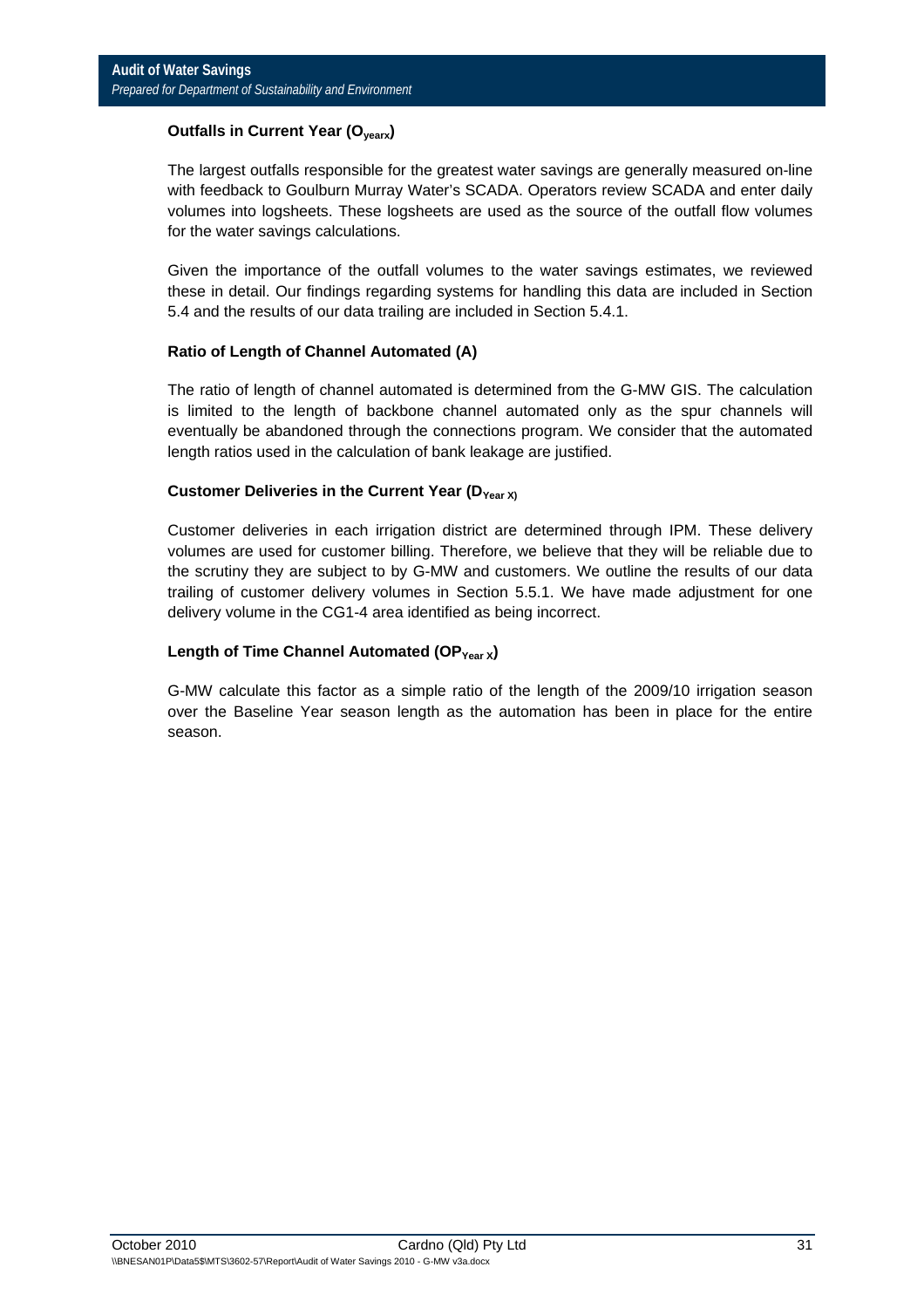#### **6.3.5 Results**

The audited water savings due to channel automation are summarised in Table 6-8.

|                                   | <b>Shepparton</b> | <b>Central Goulburn 1-4</b> |
|-----------------------------------|-------------------|-----------------------------|
| <b>Inputs</b>                     |                   |                             |
| $O_{base} (ML)$                   | 19,888            | 485                         |
| $O_{\text{year}}$ (ML)            | 895               | 20                          |
| $D_{base}$ (ML)                   | 191,844           | 78,951                      |
| $D_{\text{year}}$ (ML)            | 121,206           | 39,197                      |
| $OP_{\text{year}} (ML)$           | 1.01              | 0.99                        |
| L <sub>base (backbone)</sub> (ML) | 5,746             | 8,912                       |
| Abackbone                         | 0.91              | 0.98                        |
| $t_{a}$                           | 1.00              | 1.00                        |
| <b>Phase 3 Water Savings</b>      |                   |                             |
| Outfalls (ML)                     | 11,765            | 218                         |
| Bank Leakage (ML)                 | 66                | 87                          |

|  | Table 6-8 | <b>Phase 3 Water Savings due to Chanel Automation</b> |
|--|-----------|-------------------------------------------------------|
|--|-----------|-------------------------------------------------------|

Note that outfall SP497 had outfall flows during 2009/10 greater than the baseline year volumes adjusted for LTCE, meaning that there are small 'negative' savings from this site. These 'negative' savings are included in the calculated water savings totals in accordance with s10.3.1 of the *Technical Manual* as all outfalls in the Shepparton area are treated as a single group.

We believe that the theoretical basis for zeroing outfalls is not made sufficiently clear by the *Technical Manual*. We recommend that the justification for this adjustment be included in the *Technical Manual*.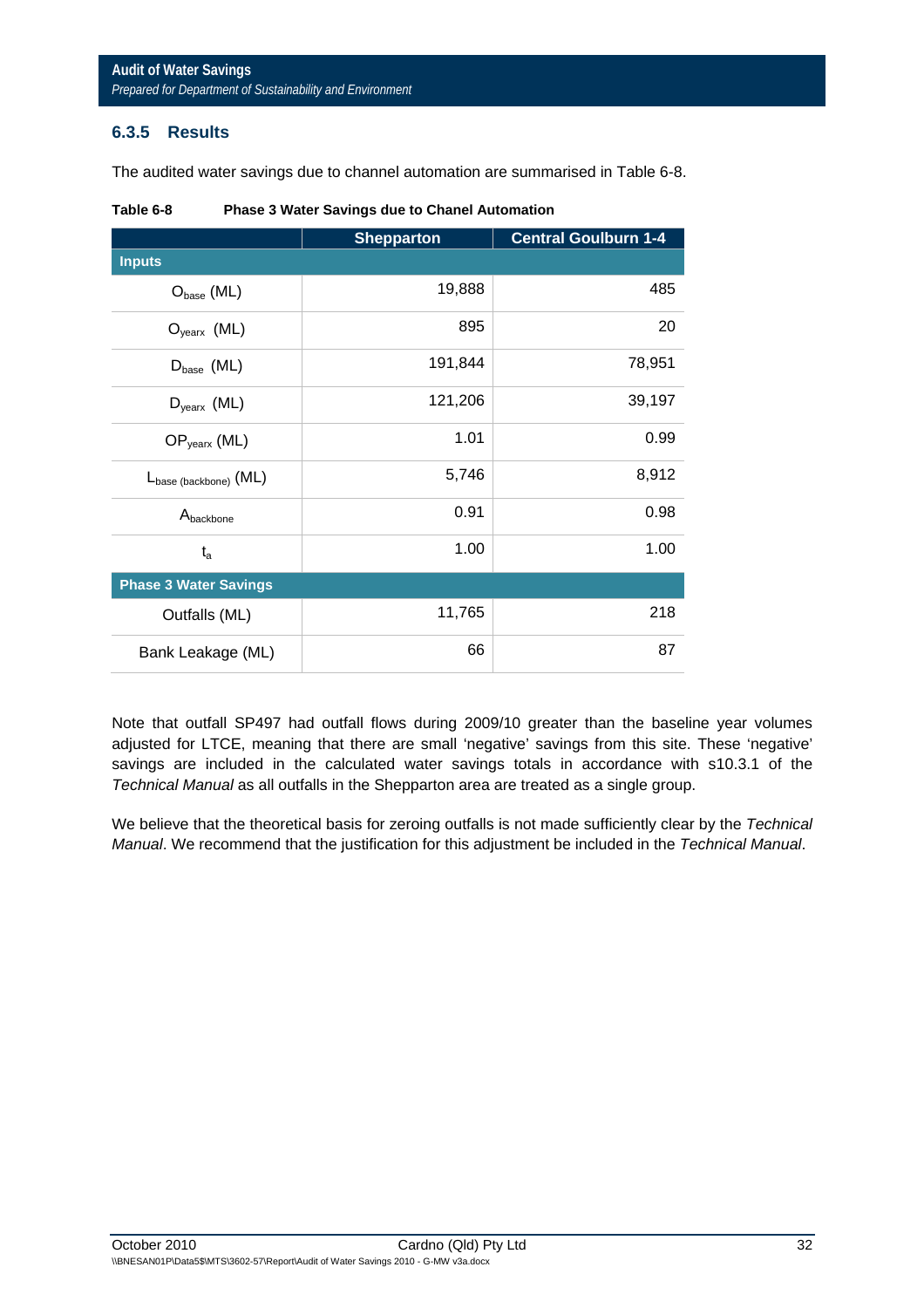# **6.4 Savings from Service Point Replacement and Rationalisation**

#### **6.4.1 Scope of Service Point Replacement and Rationalisation Works**

Water savings are achieved when existing customer service points, usually Detheridge Wheels, are replaced with modern outlets. The modern designs are typically pipes with magflow meters or flume gates. The savings achieved are due to the improved construction of the service points preventing leakage through and around the meter, as well as the increased accuracy of the new meters which better account for water use. Savings may also be achieved when existing service points are removed and not replaced (i.e. rationalised).

In the Shepparton and Central Goulburn 1-4 areas, the program of service point replacement and rationalisation works has been completed in previous years. Therefore all service pints have been in place for all of the 2009/10 irrigation season. Table 6-9 details the meter replacement and rationalisation works in place for the 2009/10 irrigation season.

**Table 6-9 Extent of Meter Replacement and Rationalisation by Irrigation Area at end of 2008/09 Season** 

|                                           | <b>Shepparton</b> | <b>CG1-4</b> |
|-------------------------------------------|-------------------|--------------|
| Number of Manual Meters Replaced (No.)    | 566               | 244          |
| Number of Automatic Meters Replaced (No.) | 1,064             | 307          |
| Total Meters Replaced (No.)               | 1,630             | 551          |
| Number of Meters Rationalised (No.)       | 302               | 59           |

#### **6.4.2 Overview**

Water savings due to service point replacements and rationalisations are the sum of the savings realised through reduced meter errors, lowered leakage through and around the old meter, previously unmetered volumes and reduced unauthorised use. The same high level Phase 3 equation applies to both replacements and rationalisations although the individual components are determined differently.. G-MW has not included water savings due to meter error from rationalisations as it assumes that all flows through rationalised meters will now pass through new meters and the savings will be counted under service point replacement. This is a reasonable assumption. The high level equation is:

### **Phase 3:**  WS<sub>Year X</sub> = WS<sub>meter error + WS<sub>leakage through + WS<sub>leakage around</sub> + WS<sub>unauthorised</sub></sub></sub>

Service point replacements are the next most significant source of water savings after channel automation, accounting for around 35% of all savings estimated for the 2009/10 year. Service point rationalisation only accounts for a small fraction of savings estimated to date due to the small scope of works completed.

# **6.4.3 Water Savings Calculations Phase 3 Calculations – Service Point Replacement**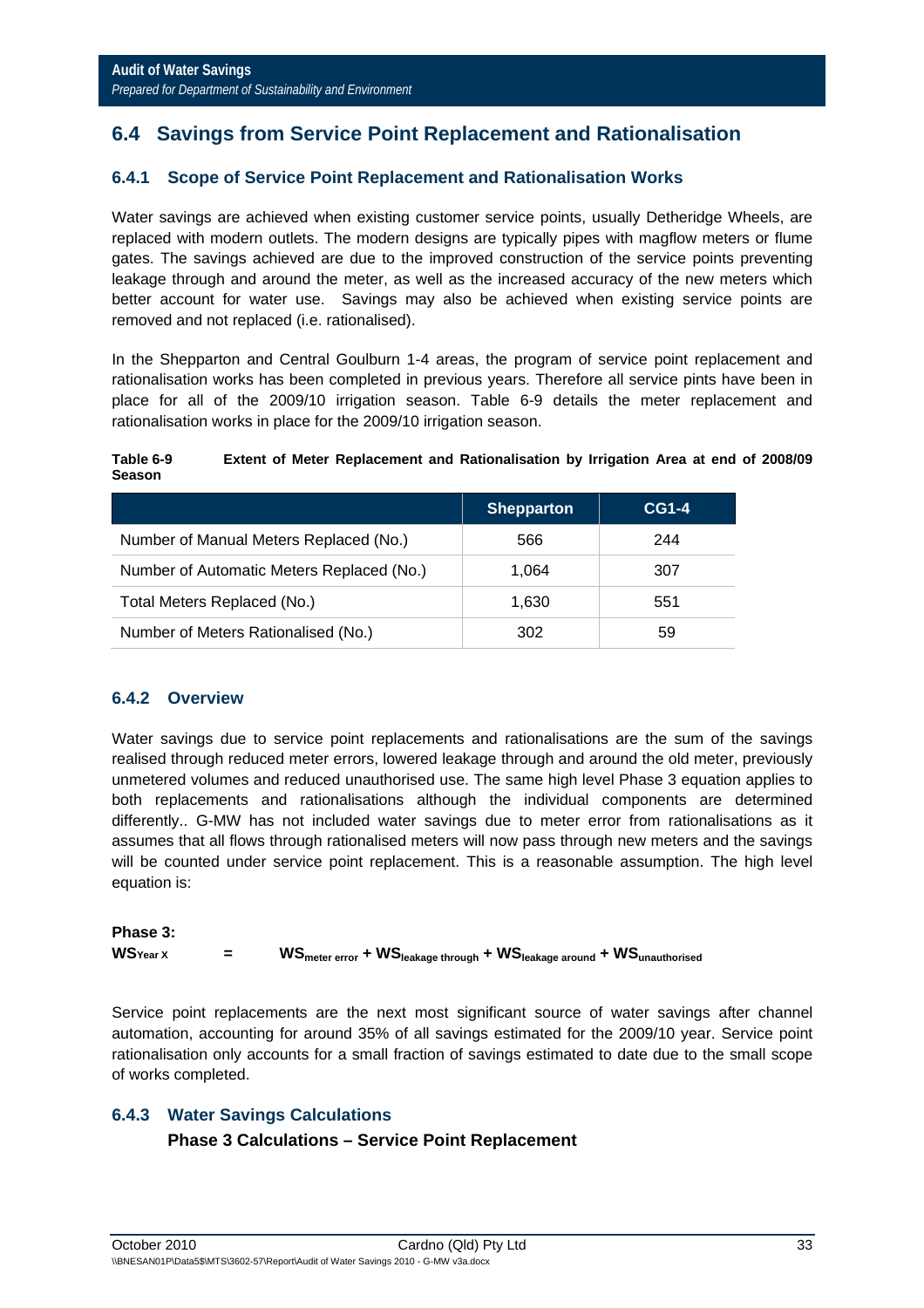Phase 3 water savings have been calculated by G-MW using the formula in the *Technical Manual*:

| <b>WS</b> meter error             | $=$ $\Sigma$ D <sub>MYear</sub> x (1/MCF) x (MCF – 1) x EF <sub>error</sub>                                                                            |
|-----------------------------------|--------------------------------------------------------------------------------------------------------------------------------------------------------|
|                                   | $WS_{\text{leakage through}} = N_{\text{replaced}} x t_m x LTT x EF_{\text{leakage through}}$                                                          |
|                                   | $WS_{\text{leakage around}} = N_{\text{replaced}} x t_m x LTA x EF_{\text{leakage around}}$                                                            |
| <b>WS</b> <sub>unauthorised</sub> | $= N_{\text{replaced}} \times U_{\text{Base}} \times EF_{\text{unauthorised}} \times (D_{\text{Year}} \times / D_{\text{base}}) \times t_{\text{max}}$ |

#### **Phase 3 Calculations – Service Point Rationalisation**

Phase 3 water savings due to service point rationalisation have been calculated by G-MW using the formula in the *Technical Manual*:

 $WS_{\text{leakage through}} = N_{\text{rationalised}} \times t_{\text{m}} \times LTT \times EF_{\text{leakage through}}$  $WS_{\text{leakace around}} = N_{\text{rationalised}} \times t_{\text{m}} \times LTA \times EF_{\text{leakade around}}$ 

 $WS_{\text{unauthorizontal}} = N_{\text{rationalised}} \times U_{\text{Base}} \times EF_{\text{unauthorizontal}} \times (D_{\text{Year}} \times / D_{\text{base}}) \times t_{\text{max}}$ 

#### **6.4.4 Input Data**

The inputs required to calculate Phase 3 water savings due to service point replacement and rationalisation are summarised in Table 6-10 and Table 6-11. The first table details the parameters that are fixed or have been previously audited. The second table details the input data from the current year.

| <b>Parameter</b>                  | <b>Description</b>                                                                                             | <b>Source</b>           |
|-----------------------------------|----------------------------------------------------------------------------------------------------------------|-------------------------|
| <b>MCF</b>                        | Adopted Meter Correction Factor for Dethridge Meter Service<br>Points or associated with deemed Service Points | Technical Manual        |
| EF <sub>error</sub>               | Effectiveness Factor for reducing measurement error                                                            | <b>Technical Manual</b> |
| EF <sub>leakage through</sub>     | Effectiveness Factor for reducing leakage through the meter                                                    | <b>Technical Manual</b> |
| EF <sub>leakage</sub> around      | Effectiveness Factor for reducing leakage around the meter                                                     | Technical Manual        |
| <b>EF</b> <sub>unauthorised</sub> | Effectiveness Factor for reducing unauthorised use                                                             | <b>Technical Manual</b> |
| <b>LTA</b>                        | Defined Fixed Leakage Rate (ML/year/service point) around<br>service points                                    | <b>Technical Manual</b> |
| LTT                               | Defined Fixed Leakage Rate (ML/year/service point) through<br>service points                                   | Technical Manual        |

| Table 6-10 | Fixed Parameters and Baseline Year Parameters for Service Point Replacement and |
|------------|---------------------------------------------------------------------------------|
|            | <b>Rationalisation Water Savings Calculation</b>                                |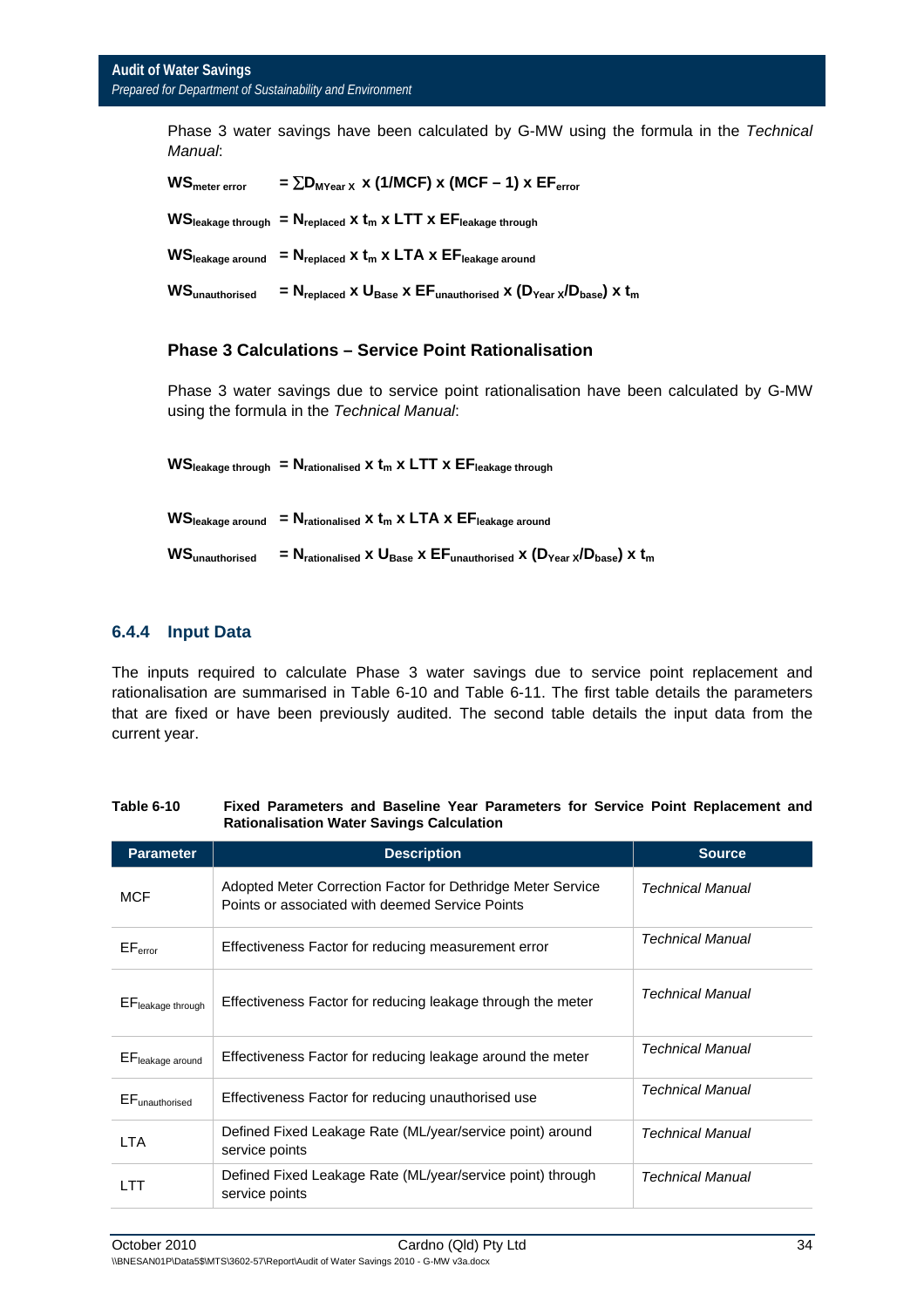| <b>Parameter</b>           | <b>Description</b>                                                          | Source,                        |
|----------------------------|-----------------------------------------------------------------------------|--------------------------------|
| $\mathsf{U}_\mathsf{Base}$ | Unauthorised use loss in the Baseline Year                                  | Technical Manual               |
| $D_{Base}$                 | Customer Deliveries in the Baseline Year                                    | Baseline Year water<br>balance |
| $D_{Mbase}$                | Customer deliveries through the Rationalised meters in the<br>Baseline Year | Baseline Year water<br>balance |

#### **Table 6-11 Current Year Parameters for Service Point Replacement and Rationalisation Water Savings Calculation**

| <b>Parameter</b>                 | <b>Description</b>                                                                                                                                                         | <b>Source</b>                               |
|----------------------------------|----------------------------------------------------------------------------------------------------------------------------------------------------------------------------|---------------------------------------------|
| $D_{MYear}$                      | Customer deliveries through the replaced meters for the year in<br>question                                                                                                | <b>IPM</b> reports                          |
| $D_{\text{Year X}}$              | Customer deliveries in the year in question to the irrigation<br>system                                                                                                    | <b>IPM</b> reports                          |
| N <sub>replaced</sub>            | Number of meters replaced                                                                                                                                                  | Construction records                        |
| <b>N</b> <sub>rationalised</sub> | Number of meters rationalised                                                                                                                                              | Construction records                        |
| $\mathfrak{r}_{\mathsf{m}}$      | Ratio of the length of time that the service point was replaced for<br>irrigation purposes in the year in question to the irrigation season<br>length in the Baseline Year | Construction records -<br>date commissioned |

We have reviewed the input data and confirm that the fixed parameters sourced from the *Technical Manual* are correct. G-MW has correctly applied the different effectiveness factors for preventing leakage through automated (100%) and manual (90%) meters.

We also found that the parameters sourced from the Baseline Year Water Balance are correct. We comment on the inputs from the current operating year following:

#### Customer Deliveries through Replaced Service Points (D<sub>MYear X</sub>) and in the Irrigation System (D<sub>Year X</sub>)

We have commented on this variable before and the results of our data trailing of customer delivery volumes are outlined in Section 5.5.1. We made one adjustment for service point RN484, reducing its volume from 10.7ML to 0ML as noted in Section 5.5.1.

#### **Number of Service Points Replaced and Rationalised (N<sub>replaced</sub>, N<sub>rationalised</sub>)**

The number of meters replaced and rationalised is determined from construction records. We reviewed the commissioning certificates for a sample of service points as outlined in Section 5.2.2. While we found a number of minor errors, we are confident that the figures used in the calculations are generally reliable.

#### **Ratio of time Service Point in use compared to Baseline Year (t<sub>m</sub>)**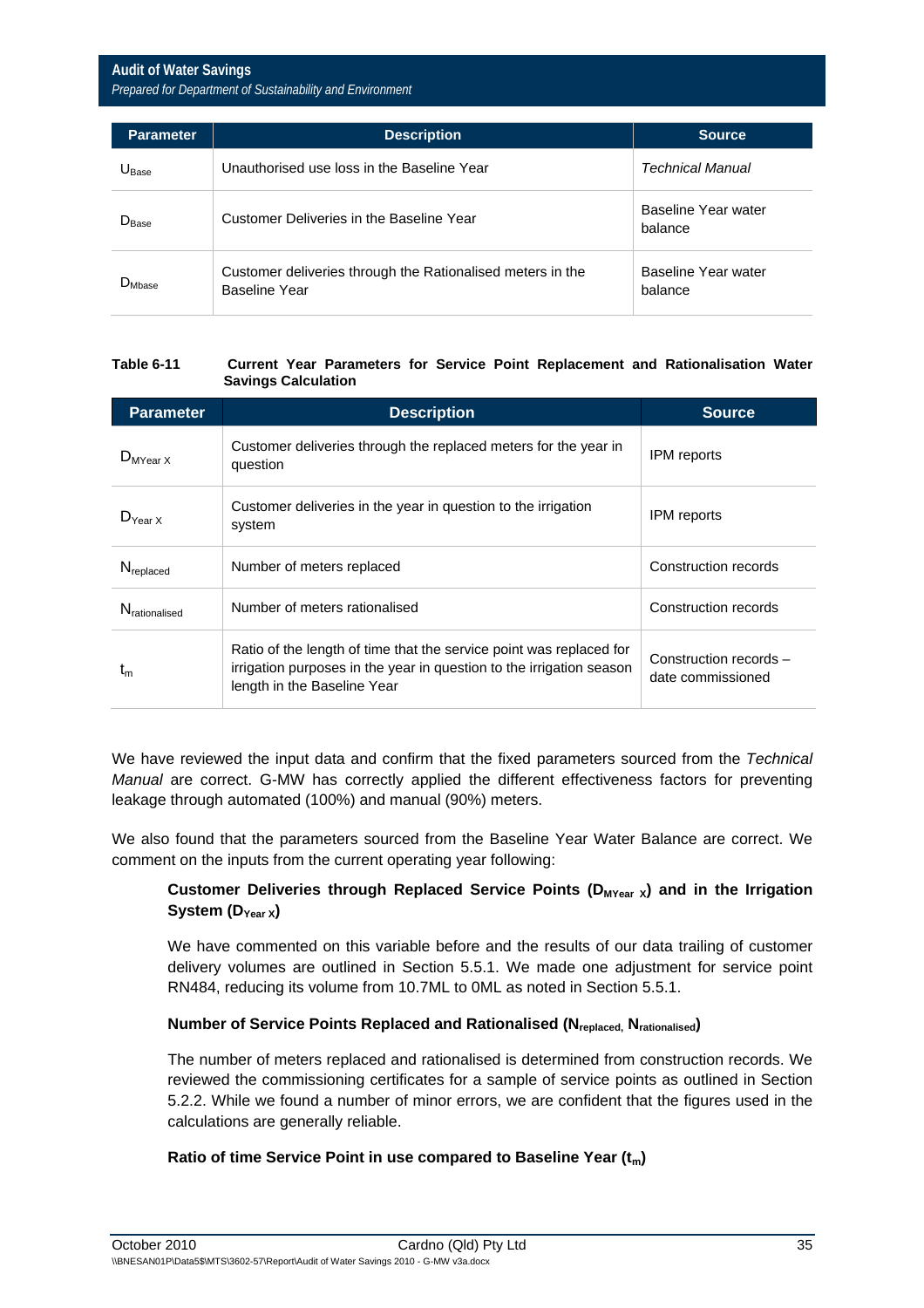This factor is calculated by G-MW based on the commissioning (or de-commissioning in the case of rationalisation) dates for each service point. Our review of commissioning certificates for a sample of service points is outlined in Section 5.2.2. We found that the  $t_m$  factor had been calculated and applied correctly by G-MW for service point replacements and rationalisations. However, after further discussions with G-MW and NVIRP, we accepted that the denominator for the calculation for the factor  $t_m$  for service point rationalisations should be the length of a standard irrigation season, not the length of the irrigation season in the Baseline Year as detailed in the *Technical Manual*. We made this adjustment to G-MW's calculations which led to an 18ML decrease in the savings achieved, This represents a 2% decrease for service point rationalisation but only a 0.1% decrease on all savings.

#### **6.4.5 Results**

The audited water savings due to service point replacements are summarised in Table 6-12 and the savings due to service point rationalisation are summarised in Table 6-13.

|                                        | <b>Shepparton</b> | <b>CG 1-4</b> |
|----------------------------------------|-------------------|---------------|
| <b>Inputs</b>                          |                   |               |
| $D_{MYear} \times (ML)$                | 41,955            | 20,646        |
| $D_{Year \times} (ML)$                 | 121,206           | 39,197        |
| N <sub>replaced</sub> (Manual) (No.)   | 566               | 244           |
| $N_{replaced}$ (Automatic) (No.)       | 1,064             | 307           |
| $t_{m}$                                | 0.80              | 0.94          |
| <b>Phase 3 Water Savings</b>           |                   |               |
| Meter error (ML)                       | 3,322             | 1,636         |
| Leakage through service<br>points (ML) | 2,394             | 941           |
| Leakage around service<br>points (ML)  | 522               | 207           |
| Unauthorised Use (ML)                  | 594               | 185           |
| Total (ML)                             | 6,833             | 2,969         |

**Table 6-12 Phase 3 Water Savings due to Service Point Replacement** 

#### **Table 6-13 Phase 3 Water Savings due to Service Point Rationalisation**

|                                     | <b>Shepparton</b> | <b>CG 1-4</b> |
|-------------------------------------|-------------------|---------------|
| <b>Inputs</b>                       |                   |               |
| Nrationalised (NO.)                 | 302               | 59            |
| $t_{m}$                             | 0.84              | 0.93          |
| $D_{\text{year}} (ML)$              | 121,206           | 39,197        |
| <b>Phase 3 Water Savings</b>        |                   |               |
| Leakage through service points (ML) | 468               | 105           |
| Leakage around service points (ML)  | 99                | 22            |
| Unauthorised Use (ML)               | 140               | 25            |
| Total (ML)                          | 707               | 152           |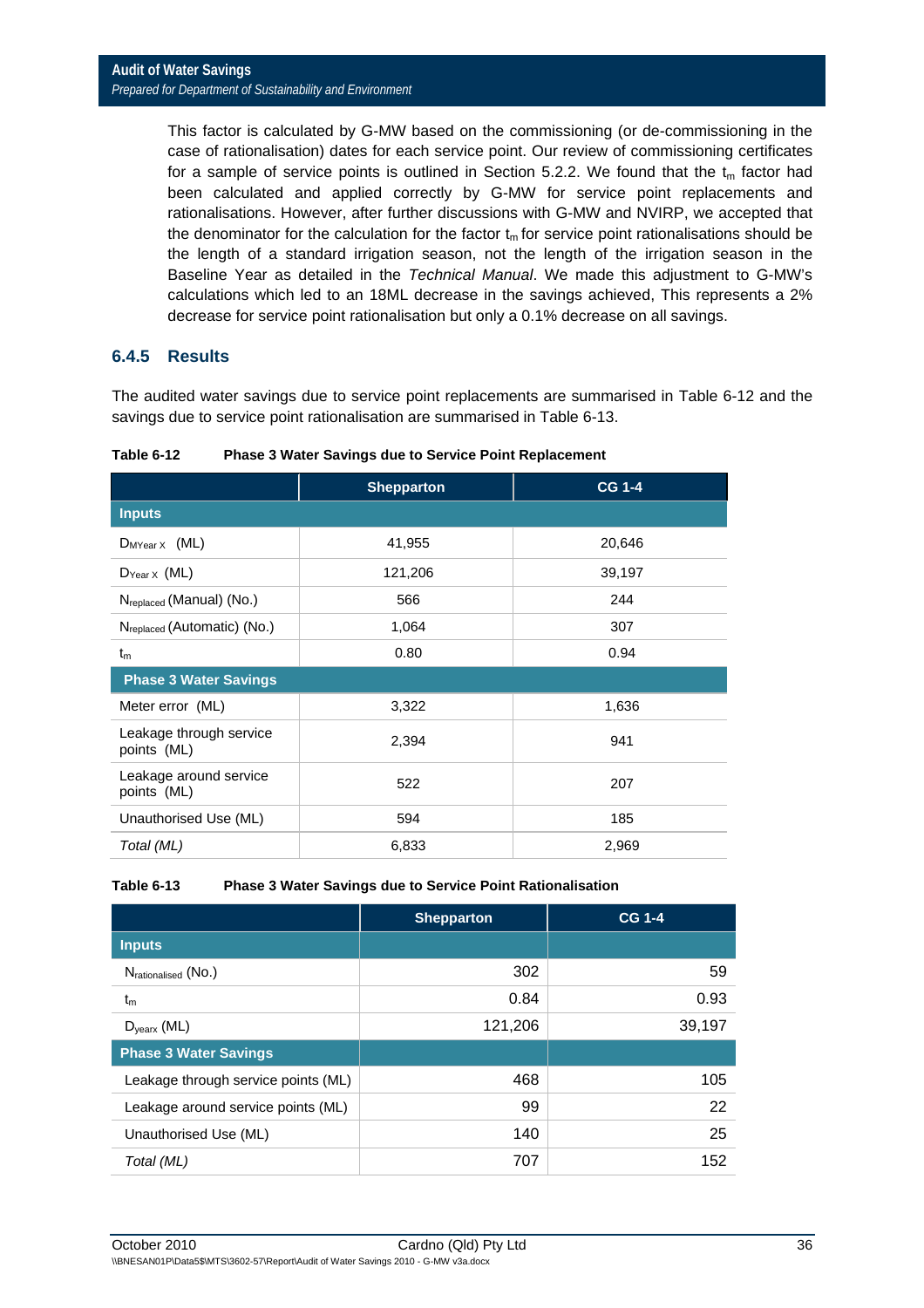# **6.5 Savings from Channel Remediation**

#### **6.5.1 Scope of Irrigation Channel Remediation Works**

Channel remediation involves lining earthen channels, installing pipelines and bank remodelling. These works can generate irrigation water savings through reduced evaporation, reduced bank seepage and reduced bank leakage. Channel remediation is further progressed in Shepparton and Central Goulburn 1-4 compared to the NVIRP areas. Channel remediation accounts for around 14% of the Phase 3 savings claimed by G-MW.

#### **6.5.2 Overview**

The *Technical Manual* outlines a 'theoretical' method and a 'direct' method for determining savings due to channel remediation. The direct method is to be used where pre-works and post-works pondage testing data is available and is preferred. The theoretical method is used in the absence of pondage testing data. Both direct and theoretical equations have the same high level form:

#### WS<sub>Year X</sub> = WS<sub>bank leakage</sub> + WS<sub>seepage</sub> + WS<sub>evaporation</sub>

For the more recent remediation works completed in Central Goulburn 1-4, pre and post works pondage testing data is available so the direct method has been applied. For the earlier works completed in Central Goulburn 1-4 and Shepparton, no pre and post works pondage testing data is available and so the theoretical equations must be used. However, to apply the Phase 3 theoretical calculations for channel remediation savings, Baseline Year estimates of leakage and seepage losses are required. G-MW does not have these for the year the works commenced and also notes that as leakage is used to close the water balance, it may be subject to error when the remediation effects only a small fraction of the overall channel length.

G-MW has included water savings due to reduced evaporation resulting from installation of pielines. This is calculated using the theoretical equation.

#### **6.5.3 Water Savings Calculations**

#### **Phase 3 Calculations– No pre-works pondage test data available**

As noted, where no pre or post works pondage test data is available, the theoretical equation has been used which incorporates the Baseline Year leakage:

 $WS_{\text{leakance}} = \{[(L_{\text{base}} \times V_L \times (D_{\text{Year}} \times / D_{\text{base}})) - (VL \times L_{\text{Year}} \times)] + [(FL \times L_{\text{Base}}) - (FL \times L_{\text{Year}} \times)]\} \times RL$ 

 $WS_{\text{segnage}} = (S_{\text{Base}} - S_{\text{Year}}) \times RL$ 

 $WS_{\text{Evaporation}} = (E_{\text{Base}} - E_{\text{Year X}}) \times RL$ 

Where pre works pondage data is available but not post works data, the Phase 3 equation is used which incorporates an effectiveness factor:

 $WS_{\text{leakage}} = [(L_{\text{pre works}} \times V_L \times (D_{\text{Year}} \times / D_{\text{base}})) + (L_{\text{pre works}} \times FL)] \times RL \times EF \times F(PA)$  $WS_{\text{seepage}}$  =  $S_{\text{Pre works}}$  **x** EF **x**  $F(PA)$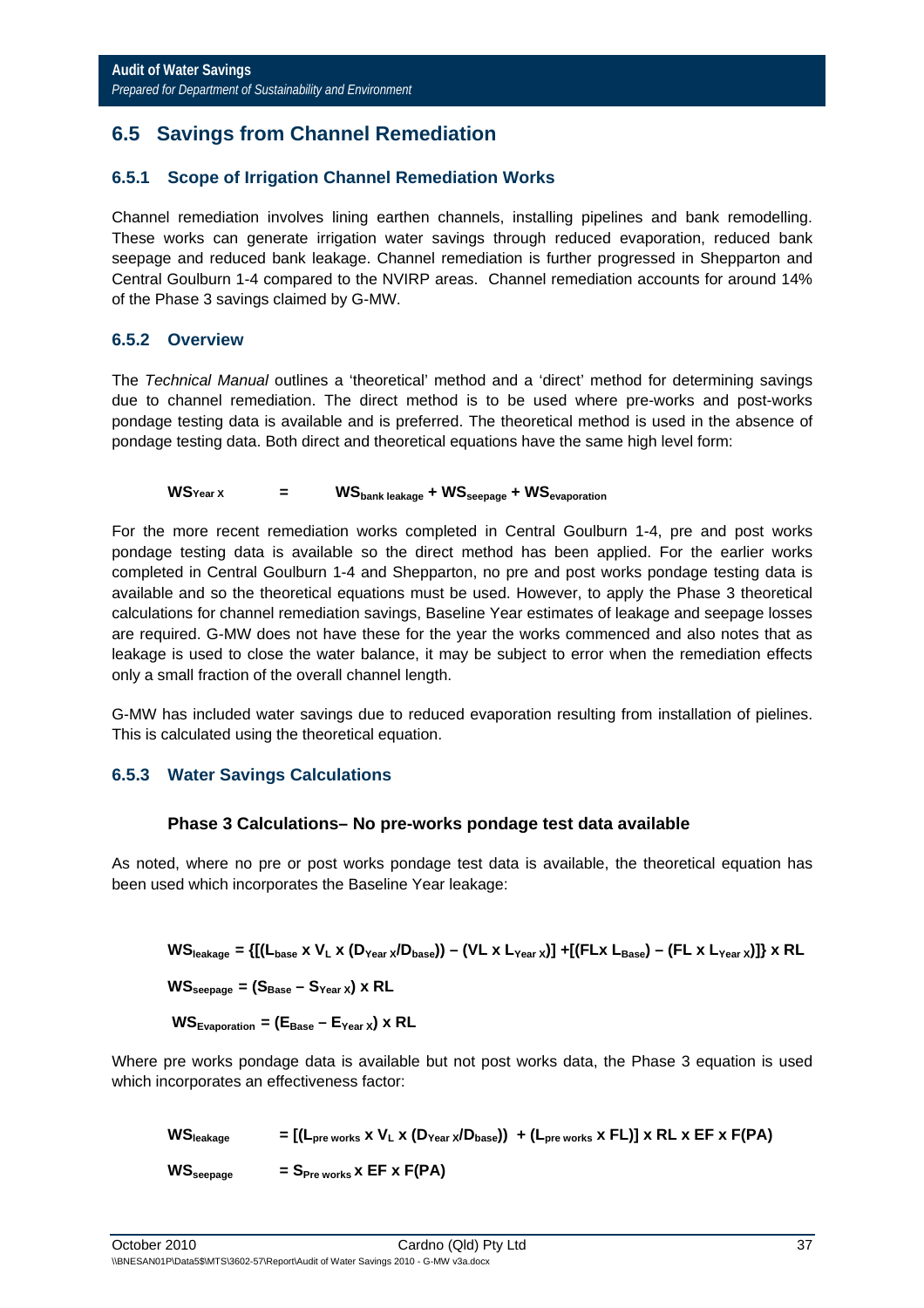#### **Phase 3 Calculations– Pre and post works pondage test data is available**

The *Technical Manual* calculations have been used without alteration for Phase 3 estimates where pre and post works pondage test data is available:

 $WS_{\text{leak} \text{age}} = (L^{\text{pre works}} - L^{\text{Post works}}) \times F(PA) \times t$  $WS_{\text{seepace}} = (S^{\text{pre works}} - S^{\text{Post works}})$  x  $F(PA)$  x t

#### **6.5.4 Input Data**

The inputs required to calculate Phase 3 water savings due to channel remediation are summarised in Table 6-14 and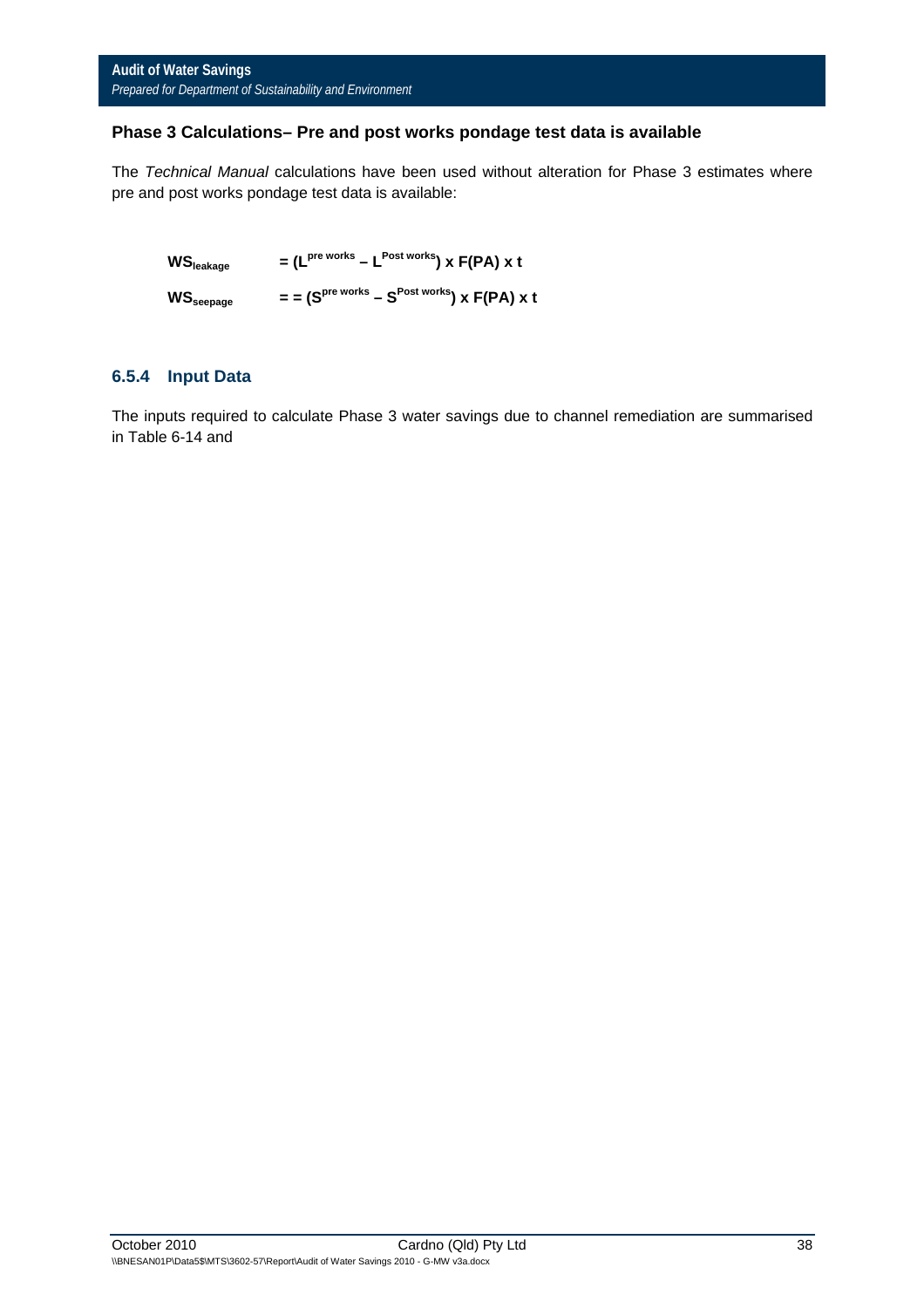#### Table 6-15.

. The first table details the parameters that are fixed or have been previously audited. The second table details the input data from the current year.

| Table 6-14                 |  |  |  |  | Fixed Parameters and Baseline Year Parameters for Channel Remediation Water |  |
|----------------------------|--|--|--|--|-----------------------------------------------------------------------------|--|
| <b>Savings Calculation</b> |  |  |  |  |                                                                             |  |

| <b>Parameter</b>  | <b>Description</b>                                  | <b>Source</b>                  |
|-------------------|-----------------------------------------------------|--------------------------------|
| V <sub>L</sub>    | Proportion of bank leakage recognised as variable   | Technical Manual               |
| FL                | Proportion of bank leakage recognised as fixed      | Technical Manual               |
| $D_{\text{base}}$ | Effectiveness Factor for reducing measurement error | Baseline Year water<br>balance |
| EF                | Effectiveness Factor for channel remediation        | Technical Manual               |
| $L_{\text{Base}}$ | Leakage in the Baseline Year                        | Baseline Year water<br>balance |
|                   | Seepage in the Baseline Year                        | Baseline Year water<br>balance |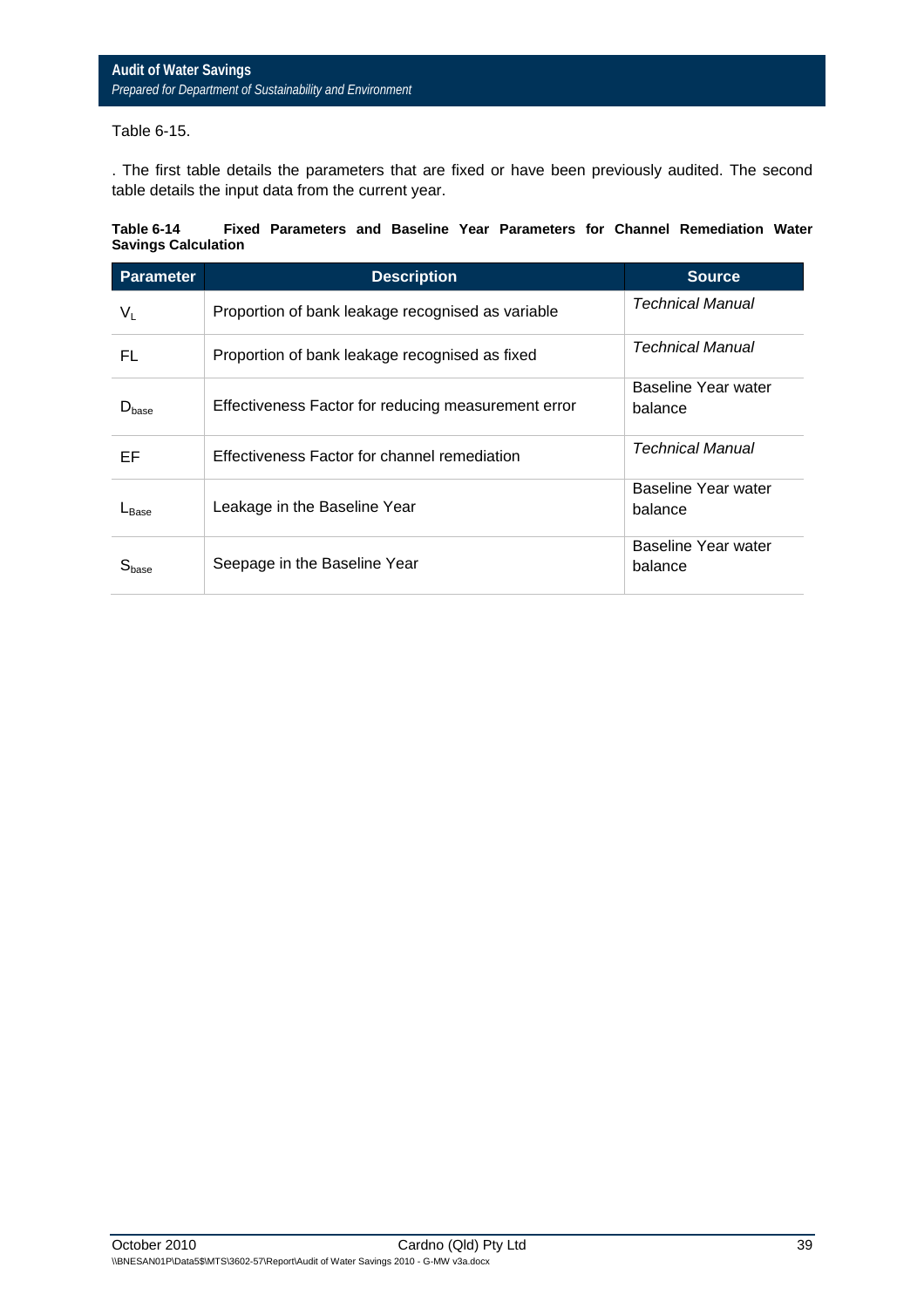#### **Audit of Water Savings**  *Prepared for Department of Sustainability and Environment*

| <b>Parameter</b>       | <b>Description</b>                                                                              | <b>Source</b>                              |
|------------------------|-------------------------------------------------------------------------------------------------|--------------------------------------------|
| $L_{Pre \, works}$     | Pre works bank leakage                                                                          | Pondage testing or<br>theoretical estimate |
| $L$ Post works         | Post works bank leakage                                                                         | Pondage testing                            |
| $D_{Year X}$           | Customer deliveries in the year in question to the irrigation<br>system                         | IPM reports                                |
| RL                     | Ratio of length of channel length remediated to total<br>channel length in system               | GIS and direct<br>measurement              |
| F(PA)                  | Pondage Testing Adjustment Factor to account for<br>dynamic losses in addition to static losses | Technical Manual and<br>soil type          |
| S <sub>pre works</sub> | Pre works seepage                                                                               | Pondage testing or<br>theoretical estimate |
| Spost works            | Post works seepage                                                                              | Pondage testing                            |

| Table 6-15 | <b>Current Year Parameters for Channel Remediation Water Savings Calculation</b> |
|------------|----------------------------------------------------------------------------------|
|            |                                                                                  |

We have reviewed the input data and confirm that the fixed parameters sourced from the Technical Manual are correct, as is the deliveries in the Baseline Year sourced from the Baseline Year Water Balance.

The Leakage in the Baseline Year is calculated by G-MW as the residual of the water balance, i.e., bulk water losses less all other loss components (outfalls, leakage around outfalls, meter inaccuracy, leakage through and around meters, seepage, evaporation, unauthorised use and unmetered stock and domestic use). Because this component is back calculated from nine other loss components, each with its own inaccuracies, these inaccuracies are conveyed into the estimate of Baseline Year leakage. Therefore, while Goulburn Murray Water has determined this component in accordance with the *Technical Manual*, we are not confident that it represents a robust estimate. However, as there is no clear alternative, we accept the use of this estimation method. We note that this assumption applies to around 1.8GL of Phase 3 water savings (i.e. the savings for the Shepparton area) estimated by G-MW which is around 6% of the total. We comment following on the current year parameters.

### Pre Works and Post Works Bank Leakage and Seepage (L<sub>pre works, L<sub>Post works,</sub> S<sub>pre</sub></sub> **works, SPost works)**

Where pondage testing data is available, pre and post works leakage and seepage are determined through evaluation of site testing results. We discuss these tests in Section 5.6. We believe that the pre and post works pondage estimates determined through site testing are sound.

#### Customer Deliveries in the Current Year (D<sub>Year X</sub>)

We have commented on this variable before and the results of our data trailing of customer delivery volumes are outlined in Section5.5.1.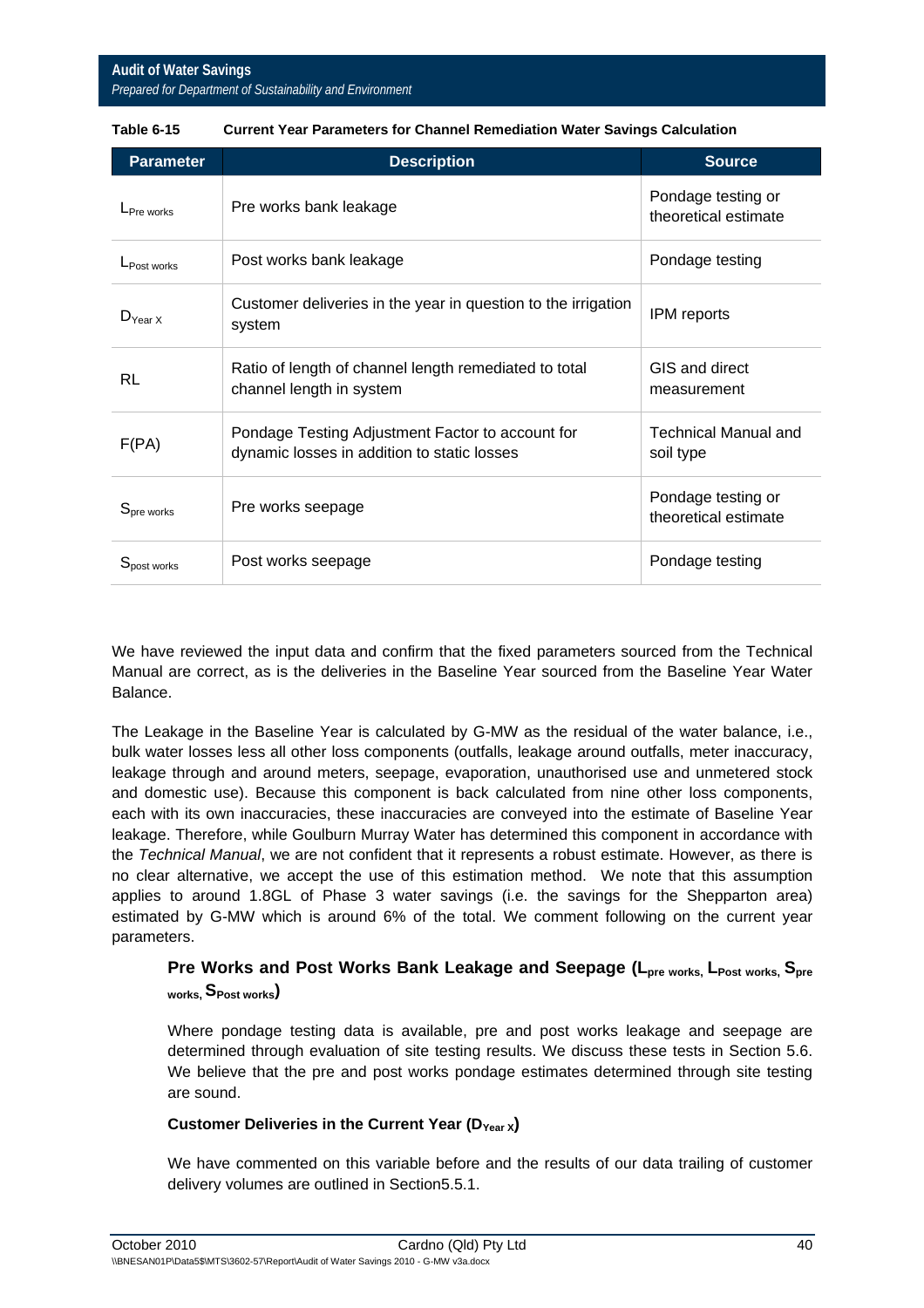#### **Ratio of Channel Length remediated to Total Channel Length (RL)**

As discussed in Section 5.6, channel remediation lengths are determined using GIS and through direct measurement on site. We are satisfied that these measurements are sufficiently accurate.

#### **6.5.5 Results**

The audited water savings due to channel remediation are summarised in Table 6-16.

|                                               | <b>Shepparton</b> | <b>Central Goulburn 1-4</b> |  |  |  |
|-----------------------------------------------|-------------------|-----------------------------|--|--|--|
| Pre and post works pondage data not available |                   |                             |  |  |  |
| Bank leakage (ML)                             | 1,806             |                             |  |  |  |
| Seepage (ML)                                  | 16                |                             |  |  |  |
| Evaporation (ML)                              | 4                 |                             |  |  |  |
| Pre and post works pondage data available     |                   |                             |  |  |  |
| Bank leakage (ML)                             | ۰                 | 1,942                       |  |  |  |
| Seepage (ML)                                  | ۰                 | 258                         |  |  |  |
| <b>Combined</b>                               |                   |                             |  |  |  |
| Bank leakage (ML)                             | 1,806             | 1,942                       |  |  |  |
| Seepage (ML)                                  | 16                | 258                         |  |  |  |
| Evaporation (ML)                              | 4                 |                             |  |  |  |
| Total (ML)                                    | 1,825             | 2,199                       |  |  |  |

**Table 6-16 Phase 3 Water Savings due to Channel Remediation**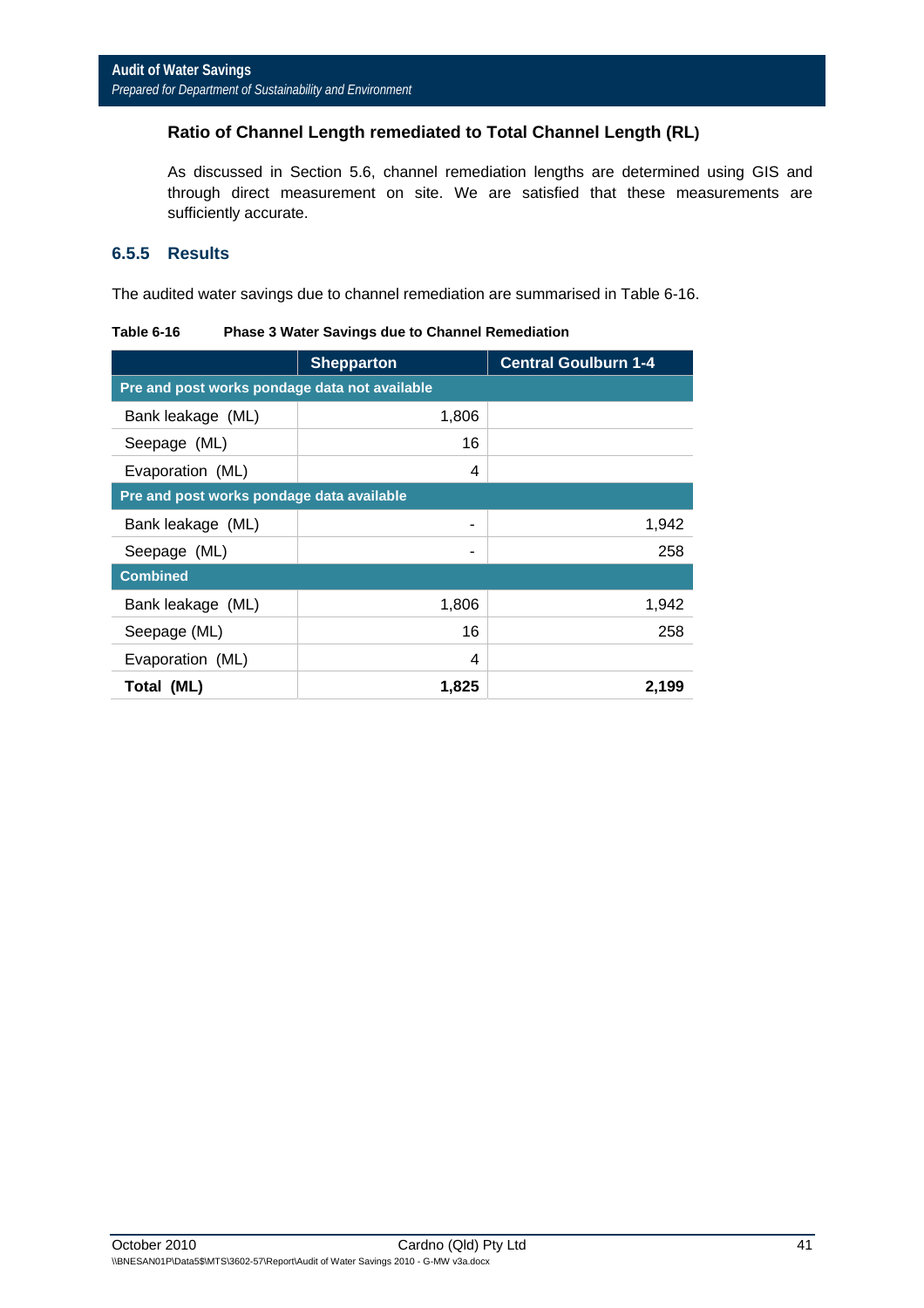# **7 PROGRESS AGAINST PREVIOUS AUDIT RECOMMENDATIONS**

The Audit Protocol requires the current year audit to report on the progress made by the relevant organisations in achieving the recommendations from previous audits. The recommendations made in the audit of water savings for the 2008/09 season have been discussed by NVIRP, G-MW and DSE at a number of meetings over the last year.

We have outlined the progress against these recommendations in the 2009/10 NVIRP water savings audit report so do not repeat them here.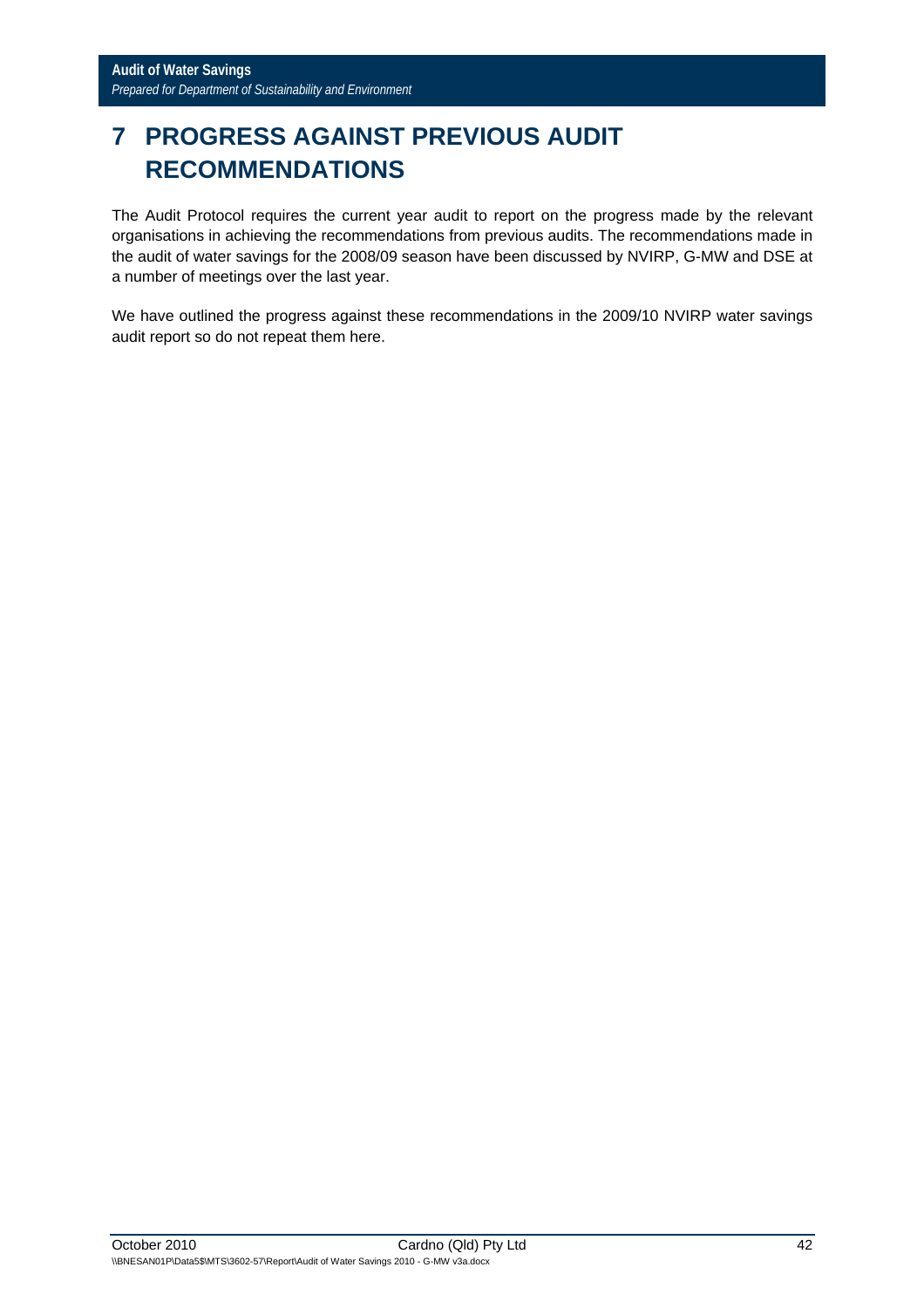# **8 RECOMMENDATIONS ON TECHNICAL MANUAL AND WATER SAVINGS APPROACH**

The Department of Sustainability and Environment request that comment be made following audit work regarding:

- **Potential improvements to estimate the water savings in the areas of :** 
	- data collection,
	- **data analysis.**
	- assumptions and
	- **nethods.**
- Recommended changes to the Technical Manual for the Quantification of Water Savings.

We make the following recommendations in these areas. These recommendations have been included within the body of this report or in the water savings report for the areas that G-MW is responsible for. We have repeated this recommendations section in each report for completeness:

#### **Data Collection, Data Analysis, Assumptions and Methods**

- SCADA should be used as the primary point of reference for recording, storing and reporting outfall measurement data given that most major outfalls now have online measurement. Operators should continue to record where adjustments to flows need to be made, e.g. if a sensor is out of the flow.
- Outfalls names used in the Areas should be reconciled with the outfall names used in SCADA. We identified several outfalls that could not be readily identified on SCADA or were incorrectly labelled.
- As more outfall flow data is recorded online into the SCADA data warehouse, reporting from here should be streamlined and made robust for water savings audit purposes. For example, a report that allows users to enter the start and end dates for the irrigation season in each irrigation district and then have returned the totalised outfall flows in that period on an outfall by outfall basis would be very useful.
- While operator logsheets continue to be used, operational practice should be standardised across regions, e.g. rounding of flows, treatment of rainfall rejection.
- Minor flow volumes should not be discounted from outfall volumes unless a valid reason is identified by the operator.
- As we found it difficult to find evidence to support the date on which channel rationalisation occurred in the Futureflow works area, we believe that NVIRP should ensure that its systems and procedures are sufficient to capture this information. This will become increasingly important as the Connections program progresses and applies also to the rationalisation of service points.
- We agree with the recommendation from the 2008/09 audit report that the water savings estimates should be reported accompanied by compliance grading for the accuracy and reliability of the information. We have repeated this recommendation as we believe that this is an important means for communicating the robustness of the water savings estimates.
- We identified a number of minor formatting and typographical errors in the Technical Manual. Where NVIRP and G-MW use Baseline Year audit data to calculate current year water savings, these values should be locked so that they are not accidentally changed.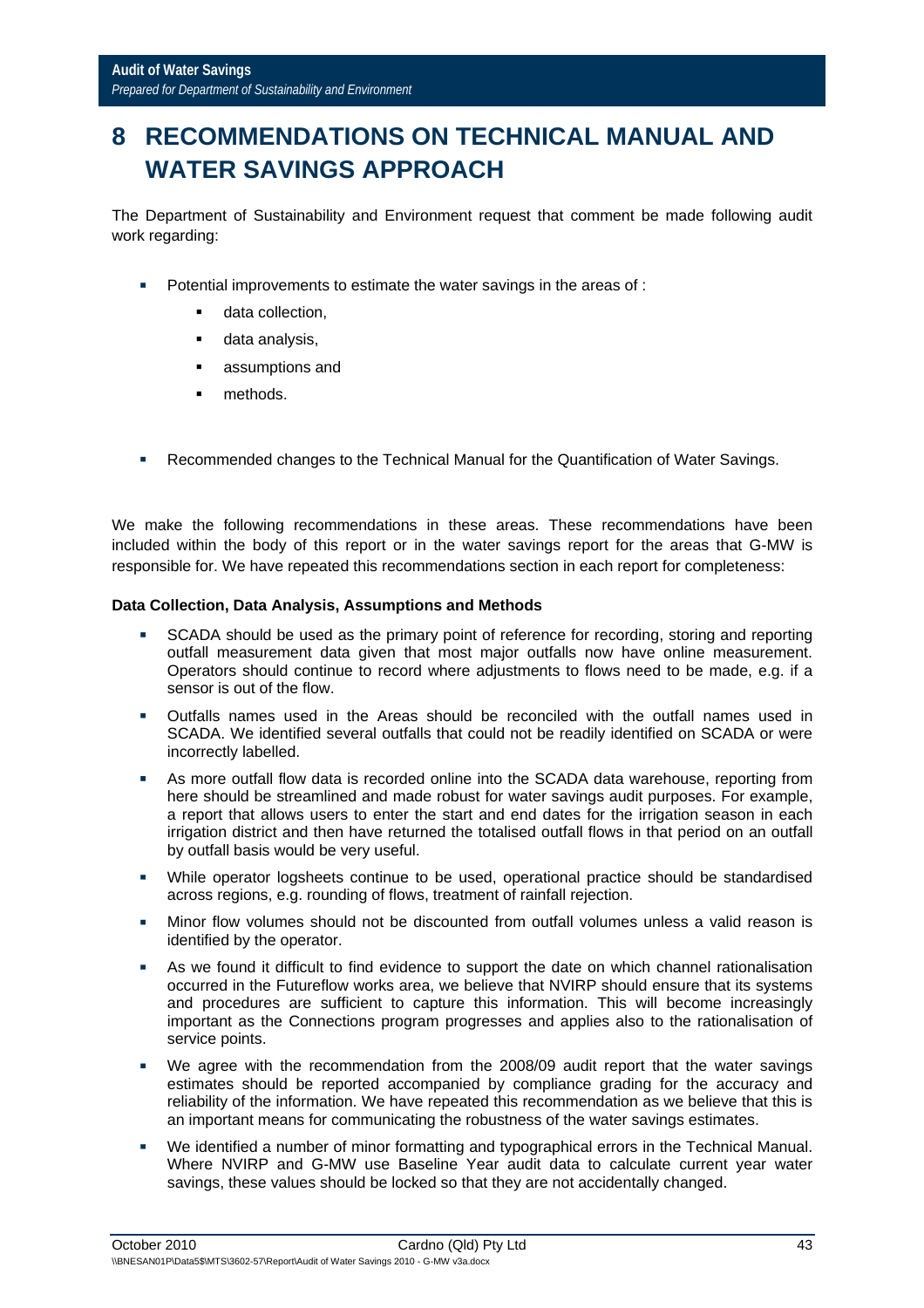#### **Technical Manual**

- We believe that the theoretical basis for zeroing these outfalls in the calculation of water savings from channel automation is not made sufficiently clear in the Technical Manual. We recommend that the justification for this adjustment be included in future revisions of the Technical Manual.
- **For the calculation of water savings from service point rationalisation, the Baseline Year** length is used in the denominator for the factor t. It may be more appropriate to use the length of a standard irrigation season.
- We will submit separately to the Department of Sustainability and Environment a schedule of errata we have identified in the Technical Manual.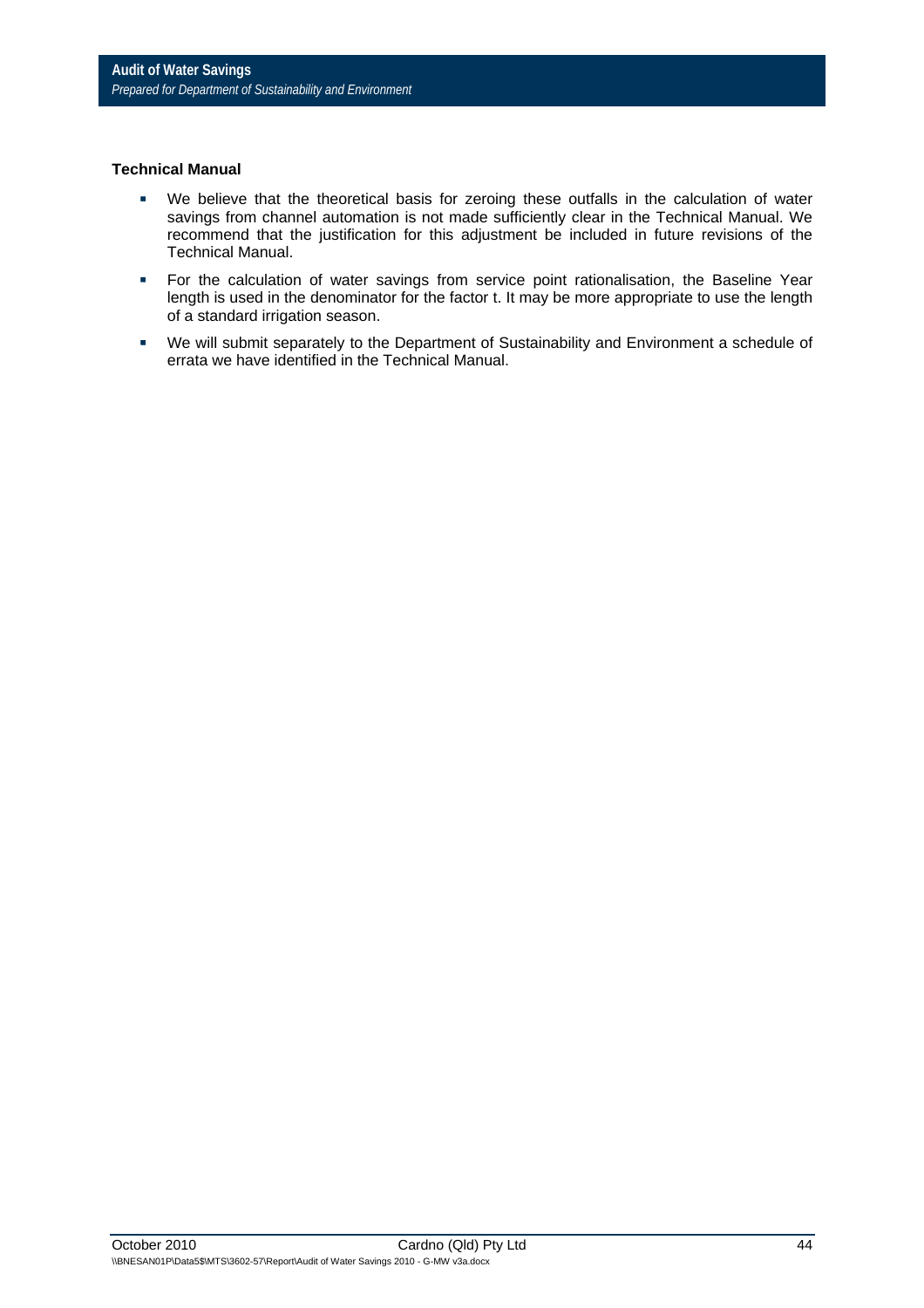**Appendix 1 Schedule of Sites Visited**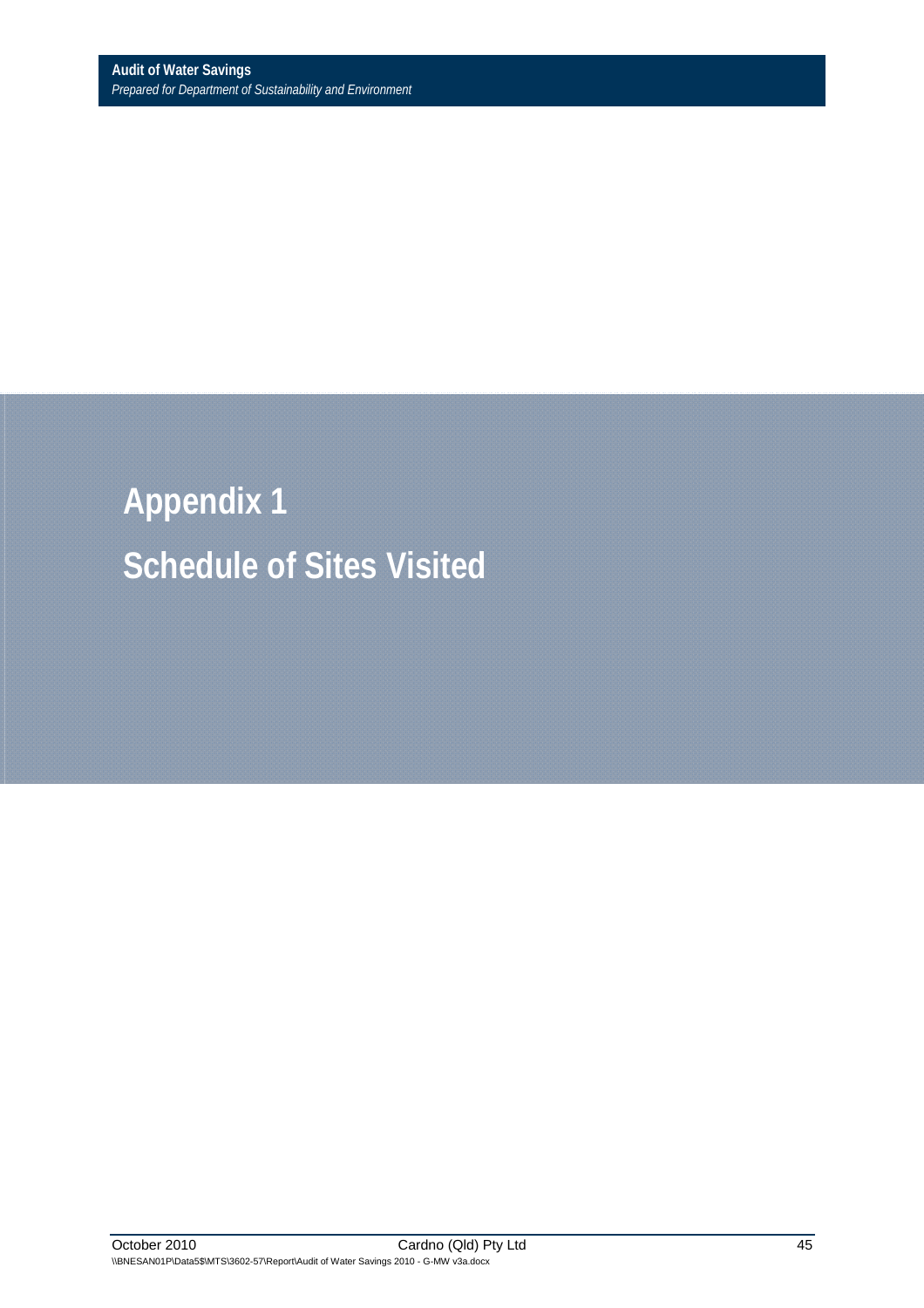| <b>Site</b>       | <b>Description</b>                 |
|-------------------|------------------------------------|
| RN2307            | <b>Customer Service Point</b>      |
| TN1100            | Regulator gate                     |
| TN1119            | Regulator gate                     |
| TN13060A          | <b>Customer Service Point</b>      |
| TN1102            | Regulator gate                     |
| <b>TN587</b>      | Regulator gate                     |
| Near TN587        | Channel lining                     |
| TN3561            | <b>Customer Service Point</b>      |
| <b>TN500</b>      | Outfall                            |
| <b>TN467A</b>     | Outfall                            |
| TN3822            | <b>Customer Service Point</b>      |
| RO <sub>297</sub> | Outfall                            |
| RO311             | Outfall                            |
| RO359             | Regulator gate                     |
| RO5654            | <b>Customer Service Point</b>      |
| RO5655            | <b>Customer Service Point</b>      |
| <b>RO405A</b>     | Outfall                            |
| RO539             | Regulator gate or Outfall?         |
| <b>RO617A</b>     | <b>Customer Service Point</b>      |
| RO537             | Regulator gate                     |
| <b>RO555</b>      | Regulator gate                     |
| Near RO555        | Channel lining                     |
| RO173             | Offtake from Waranaga Main Channel |
| <b>RO174</b>      | <b>Regulator Gate</b>              |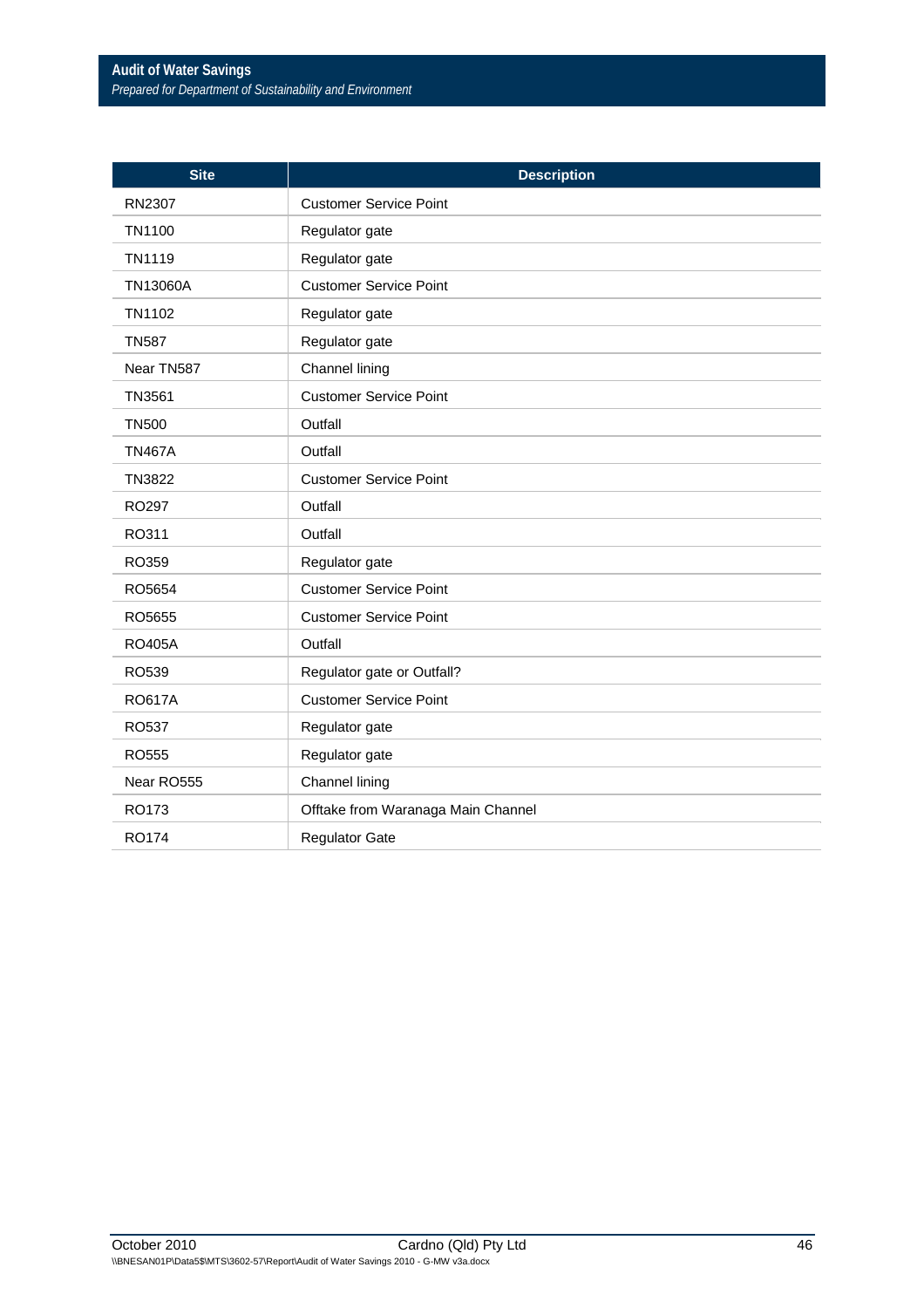**Appendix 2 Schedule of Documents Received**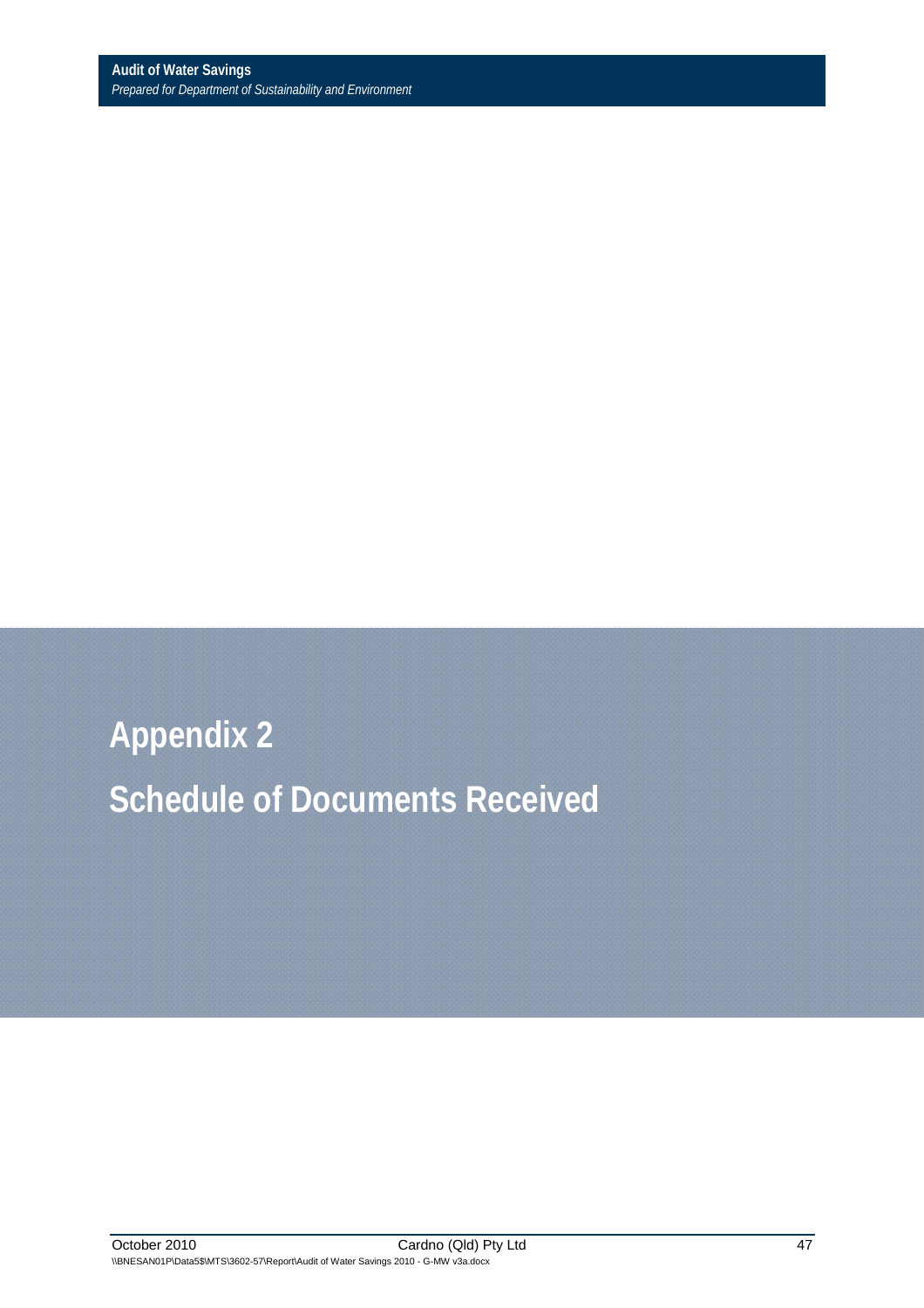| <b>Document</b>                                                                                                   | <b>Type</b> | <b>From</b> |
|-------------------------------------------------------------------------------------------------------------------|-------------|-------------|
| TATDOC-#2880511-v4- 2009_2010_ PHASE_3_WATER_ SAVINGS_<br>ESTIMATOR_-_17_JUNE_2010                                | Excel       | Fiona Nioa  |
| *TA0233~1                                                                                                         | Excel       | Fiona Nioa  |
| *TABAFE~1                                                                                                         | Excel       | Fiona Nioa  |
| TATDOC-#1991385-v1-PYRAMID-BOORT_EFFICIENCY_-_WWC_AUTOMATION<br>AND TANDARRA PONDAGE AUGMENTATION PROPOSAL        | Excel       | Fiona Nioa  |
| TATDOC-#2029252-v3-CG_3_CHANNEL_WIDTHS_-_MEASURED                                                                 | Excel       | Fiona Nioa  |
| TATDOC-#2656547-v2-START_&_END_OF_SEASON_BY_ORDERS                                                                | Excel       | Fiona Nioa  |
| TATDOC-#2749699-v1-NOTE_PONDAGE_TEST_SUMMARY_2007_-_CG1-<br>4_2006_07_TOP_LOSS_POOL_REASSESSMENT_NOVEMBER_2009    | Excel       | Fiona Nioa  |
| TATDOC-#2764311-v1-2_DECEMBER_2009_-<br>PRELIMINARY_NVIRP_BACKBONE_LENGTHS                                        | Excel       | Fiona Nioa  |
| TATDOC-#2867697-v4-LIST OF ALL GMID_CHANNELS WITH_BACKBONE<br>STATUS - CONFIRMED BY NVIRP AND G-MW - 29 JUNE 2010 | Excel       | Fiona Nioa  |
| TATDOC-#2880858-v1-<br>2009_10_TCC_ACTIVATION_DATES_BY_IPM_REGULATOR_AND_IRRIGATION<br>AREA_-_ 15_JUNE_2010       | Excel       | Fiona Nioa  |
| TATDOC-#2882820-v1-GOULBURN-MURRAY_WATER_ANNUAL_REPORT_09-<br>10_IRRIGATION_DELIVERIES                            | Excel       | Fiona Nioa  |
| TATDOC-#2886906-v1-CG1234_DIVERSIONS_FOR_2009_10_-_USED_IN_<br>PHASE_3_WATER_SAVINGS_CALCULATIONS                 | Excel       | Fiona Nioa  |
| TATDOC-#2886917-v1-2009-<br>10_SYSTEM_FILL_CALCULATION_FOR_PHASE_3_WATER_SAVINGS_<br><b>ESTIMATOR</b>             | Excel       | Fiona Nioa  |
| TATDOC-#2886920-v2-RATIONALISED_AND_REPLACED_METERS_IN_FF_<br>AND_NVIRP_AREA_FOR_2009_10_WATER_SAVINGS_ESTIMATOR  | Excel       | Fiona Nioa  |
| TATDOC-#2889491-v1-WEATHER_-<br>WATER BALANCE RAIN AND EVAPORATION -<br>_KERANG__KYABRAM__SHEPPARTON_-_2009-10    | Excel       | Fiona Nioa  |
| TATDOC-#2893980-v3-SERVICE_POINT_SUMMARY_USED_FOR_WATER_<br>SAVINGS - DATA UPDATED FROM V DRIVE SPREADSHEETS      | Excel       | Fiona Nioa  |
| TATDOC-#2903925-v1-2009_10_LEAKAGE_DATA_BY_AREA                                                                   | Excel       | Fiona Nioa  |
| TATDOC-#2922335-v1-RAW_RATIONALISATION_DATA_FROM_FUTURE_FLOW                                                      | Excel       | Fiona Nioa  |
| TATDOC-#2926883-v1-AUTOMATED CHANNEL LENGTHS FOR NVIRP<br>AREA FOR PHASE 3 WATER SAVINGS ESTIMATION 2010          | Excel       | Fiona Nioa  |
| *TATDOC~3                                                                                                         | Excel       | Fiona Nioa  |
| *TATDOC~4                                                                                                         | Excel       | Fiona Nioa  |
| *TA6CE6~1                                                                                                         | Word        | Fiona Nioa  |
| *TA956C~1                                                                                                         | Word        | Fiona Nioa  |
| *TA3664~1                                                                                                         | Word        | Fiona Nioa  |
| *TA7866~1                                                                                                         | Word        | Fiona Nioa  |
| *TABE6E~1                                                                                                         | Word        | Fiona Nioa  |
| *TAC537~1                                                                                                         | Word        | Fiona Nioa  |
| *TAF78A~1                                                                                                         | Word        | Fiona Nioa  |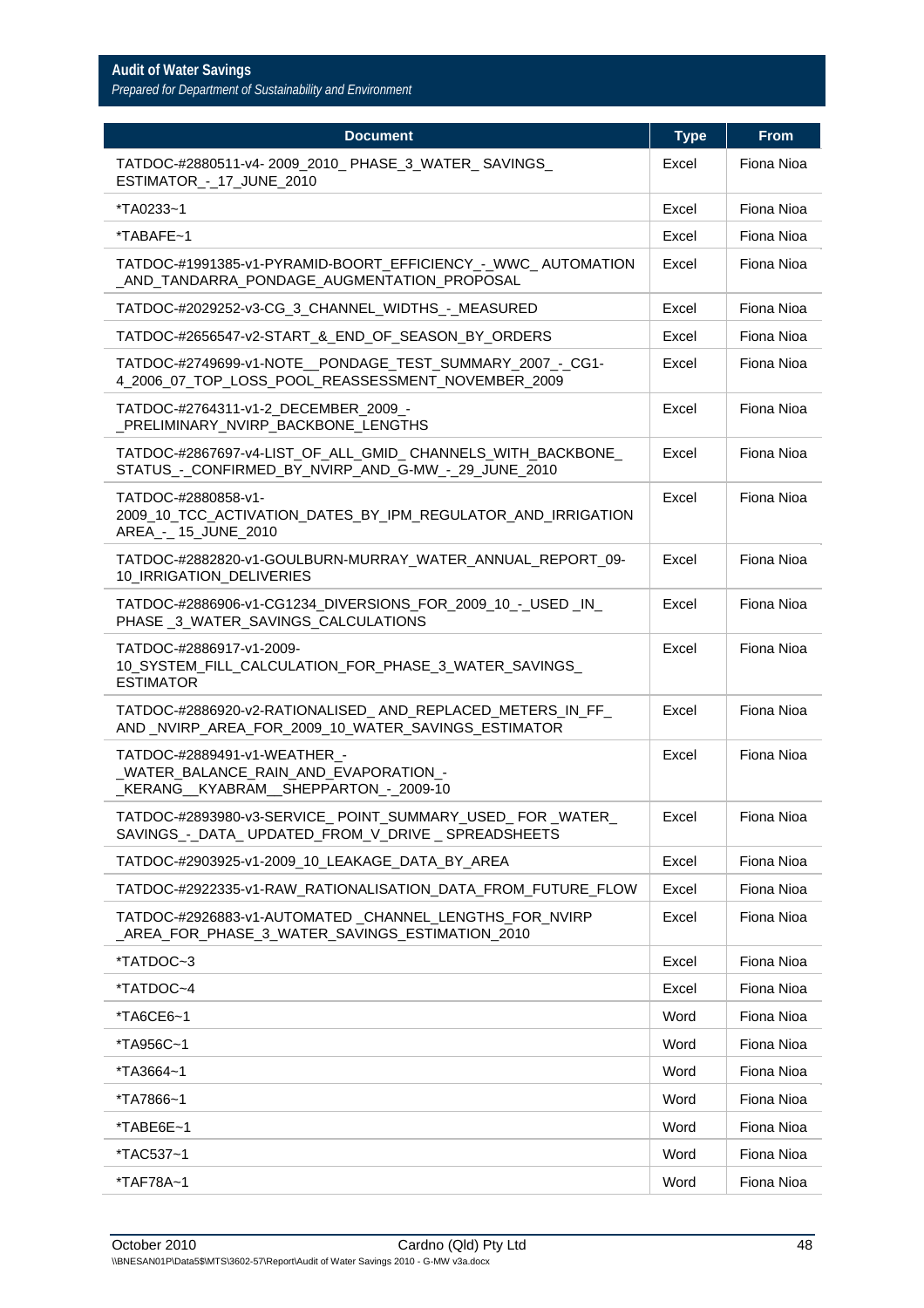| <b>Document</b>                                                                                              | <b>Type</b> | <b>From</b> |
|--------------------------------------------------------------------------------------------------------------|-------------|-------------|
| TATDOC-#1488754-v4-STANDARD_IRRIGATION_AREA_METER_READING_<br><b>PROCEDURE</b>                               | Word        | Fiona Nioa  |
| TATDOC-#2656973-v3-PROCEDURE_FOR_ESTIMATION_OF_SYSTEM_FILL_-<br>_14_MAY_2009                                 | Word        | Fiona Nioa  |
| TATDOC-#2705533-v1-FLOW_CHART_PROCEDURE_FOR_COLLECTING<br>_OUTFALL_DATA                                      | Word        | Fiona Nioa  |
| TATDOC-#2705583-v3-PROCEDURE_FOR_COLLECTING_OUTFALL_DATA                                                     | Word        | Fiona Nioa  |
| TATDOC-#2706495-v3-PROCEDURE FOR DETERMINING OUTFALL<br>SAVINGS_F OR_DYEARX                                  | Word        | Fiona Nioa  |
| TATDOC-#2706497-v1-PROCEDURE_DESCRIPTION_OF_G-MW_BUSINESS<br>_SYSTEMS_                                       | Word        | Fiona Nioa  |
| TATDOC-#2707346-v2-PROCEDURE_FOR_DETERMINING_AVERAGE_DAILY_<br>WEATHER_VALUES_FOR_IRRIGATION_SEASONS         | Word        | Fiona Nioa  |
| TATDOC-#2708378-v2-PROCEDURE_FOR_PONDAGE_TESTS_-_FIELD_<br><b>COMPONENT</b>                                  | Word        | Fiona Nioa  |
| TATDOC-#2708405-v2-PROCEDURE_FOR_PONDAGE_TESTS_-_DATA<br>_ANALYSIS                                           | Word        | Fiona Nioa  |
| TATDOC-#2709098-v1-FLOW_CHART_PROCEDURE_FOR_COLLECTING<br>SERVICE_POINT_DATA                                 | Word        | Fiona Nioa  |
| TATDOC-#2710073-v3-FILE_NOTE_-_PROCEDURE_-_DETERMINATION_OF_<br>LEAKAGE FOR MODERNISATION PROJECTS           | Word        | Fiona Nioa  |
| TATDOC-#2713483-v2-PROCEDURE_FOR_CALCULATING_SEEPAGE_RATES_<br>FOR_GMID_CHANNE L_SECTIONS_BASED_ON_SOIL_TYPE | Word        | Fiona Nioa  |
| TATDOC-#2723389-v2-PROCEDURE_-_ASSET_RATIONALISATION_FUTURE<br>_FLOW_SHEPPARTON_IRRIGATION_AREA              | Word        | Fiona Nioa  |
| TATDOC-#2745875-v2-PROCEDURE_SYSTEM_LOSS_NATURAL_CARRIERS_-<br>_TORRUMBARRY_-_2_NOVEMBER_2009                | Word        | Fiona Nioa  |
| TATDOC-#2806037-v1-PROCEDURE_-_MEASUREMENT_OF_CHANNEL_<br>WIDTH_-_17_FEBRUARY_2010                           | Word        | Fiona Nioa  |
| TATDOC-#2806687-v1-PROCEDURE FOR ESTIMATION OF F(PA) -<br>FEBRUAR Y_2010                                     | Word        | Fiona Nioa  |
| TATDOC-#2926582-v1-PROCEDURE_FOR_DETERMINING_THE_DELIVERIES<br>THROUGH NEW SERVICE POINTS                    | Word        | Fiona Nioa  |
| TATDOC-#2244076-v1-CAMPASPE_EAST_AND_WEST_CHANNEL_FLOW<br>_MEASUREMENT                                       | Word        | Fiona Nioa  |
| TATDOC-#2606839-v1-SPO_BENCKMARK_REPORT_2004-05_SEASON                                                       | Word        | Fiona Nioa  |
| TATDOC-#2659828-v3-FILE_NOTE_-_SUMMARY_OF_REPORTS_<br>ON_LEAKAGE_THROUGH_OUTLETS_-_20_MAY_2009               | Word        | Fiona Nioa  |
| TATDOC-#2684885-v1-REPORT - PONDAGE_TESTS_2008_09 - GMID<br>POST_IRRIGATION_SEASON                           | Word        | Fiona Nioa  |
| TATDOC-#2684998-v1-A_MANAGER_PLANNING_-_VERIFICATION_OF_<br><b>BULK_DIVERSIONS</b>                           | Word        | Fiona Nioa  |
| TATDOC-#2753137-v2-IMSVSID_PROJECT_FINAL_REPORT                                                              | Word        | Fiona Nioa  |
| TATDOC-#2813750-v3-REVIEW_OF_FLOW_DATA_FOR_EAST_GOULBURN_<br>MAIN_CHANNEL_-_2004_05                          | Word        | Fiona Nioa  |
| TATDOC-#2813791-v3-ADJUSTMENT_OF_DATA_FOR_CAMPASPE<br>_IRRIGATION _DISTRICT_-_2003_04                        | Word        | Fiona Nioa  |